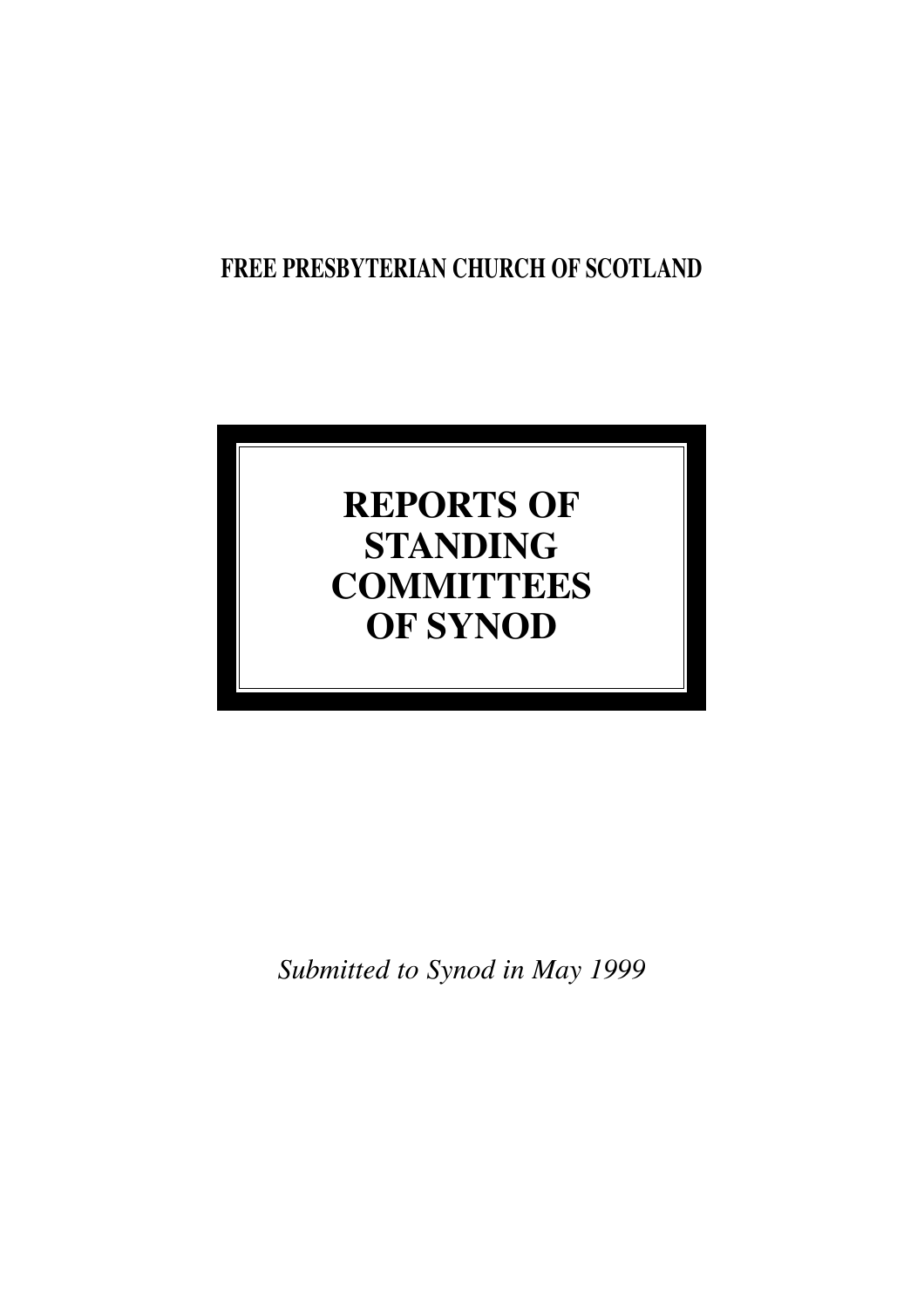## **CONTENTS**

|                                                         | 3  |
|---------------------------------------------------------|----|
|                                                         | 12 |
| Jewish and Foreign Missions Committee's Report          | 15 |
|                                                         | 16 |
|                                                         | 17 |
|                                                         | 21 |
|                                                         | 22 |
|                                                         | 27 |
|                                                         | 29 |
|                                                         | 36 |
|                                                         | 37 |
|                                                         | 39 |
|                                                         | 40 |
|                                                         | 43 |
| Report of Deputy to USA and Canada - Rev. K. M. Watkins | 46 |
| Report of Deputy to USA and Canada - Rev. J. Goldby     | 48 |
| Report of Deputy to Onatario, Canada - Rev. J. MacLeod  | 51 |
|                                                         | 51 |
|                                                         | 52 |
|                                                         | 53 |
| Ballifeary Residential Care Home Committee's Report     | 55 |
| Leverburgh Residential Care Home Committee's Report     | 56 |
|                                                         | 57 |
|                                                         | 58 |
|                                                         | 59 |
| Publications and Bookroom Committee's Report            | 60 |
|                                                         | 61 |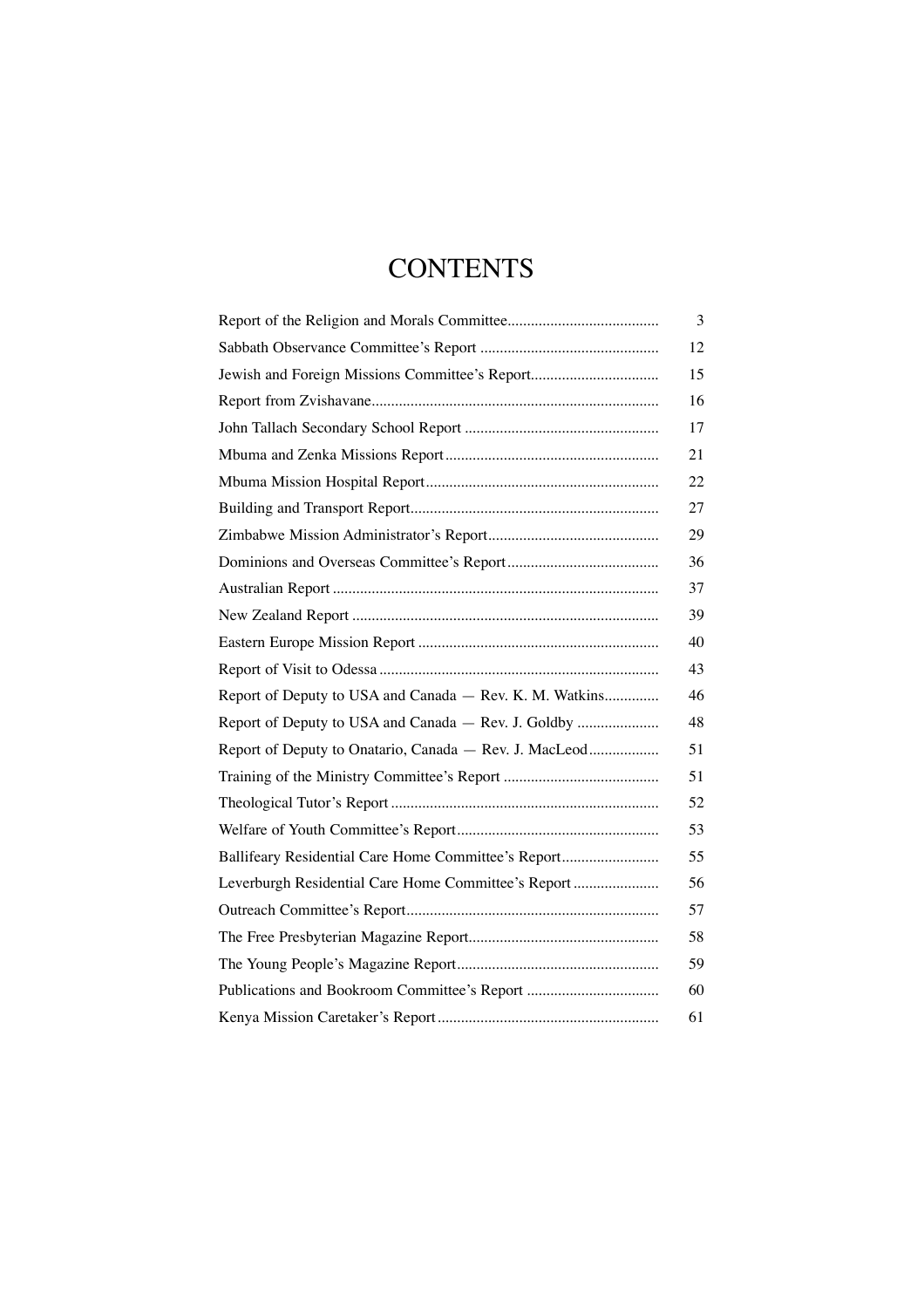## **REPORT OF THE RELIGION AND MORALS COMMITTEE Convener: Rev. R. MacLeod**

#### **Religious Education**

*Higher Still,* a set of new syllabi and examinations for all subjects, in the later stages of secondary schools, is being introduced in Scotland. A document which provides course materials to support the teaching of "World Religions: Christianity at Higher and Intermediate 2" has caused particular concern. The document is anything but supportive of biblical Christianity and discusses biblical doctrine and history from the perspective of liberal theology. The Genesis record of creation and of the fall of man are not to be regarded as the revelation of God but merely "part of the mythology of the people of ancient Israel". Adam and Eve are not to be regarded as historical persons but as mythical progenitors of the human race. The document slavishly follows the modern way and speaks of evolutionary theory as established fact in spite of the fact that, in recent years, many reputable scientists do not accept the theory as a basis for explaining the origin of life. The biblical doctrine of the fall of man and the origin of sin and the involvement of the serpent are spoken of in a derisory manner and the document states in a categorical way that, " 'Sin' is a human responsibility, not a demonically inspired pre-historical fall".

God has greatly blessed the preaching of the Gospel: that preaching which addresses man as a sinner and directs him to Jesus Christ. By means of this ordinance, God has changed the face of whole nations. Let any bring to mind the sermons of the Reformers, the Puritans, Whitefield, Spurgeon, and count-less others who were used of God for the conversion of souls, and they shall find that the sermons which reformed millions of lives was the preaching of law and gospel. "World Religions: Christianity at Higher and Intermediate 2" mentions this preaching, this most interesting fact of our religious history, only to dismiss it scornfully as unworthy of the students' further consideration.

This document creates the impression that the main objective of the authors was to deride the scriptural doctrine of original sin, the true nature of evangelical repentance and the doctrine of the substitutionary atonement of the Lord and Saviour Jesus Christ. Without controversy this document is full of the seeds of unbelief, which, if sown in the fertile ground of young minds will bring forth a harvest of doubt in the truth of the Bible as the Word of the God. We would earnestly advise parents to ensure that their children are not exposed to this soul destroying teaching*.*

#### **The Alpha Course**

A large advertising programme introduced the Alpha course. It has now reached the extremities of the British Isles. The *Evangelical Times* says of this programme that its manuals "promote decisionism, and low views of human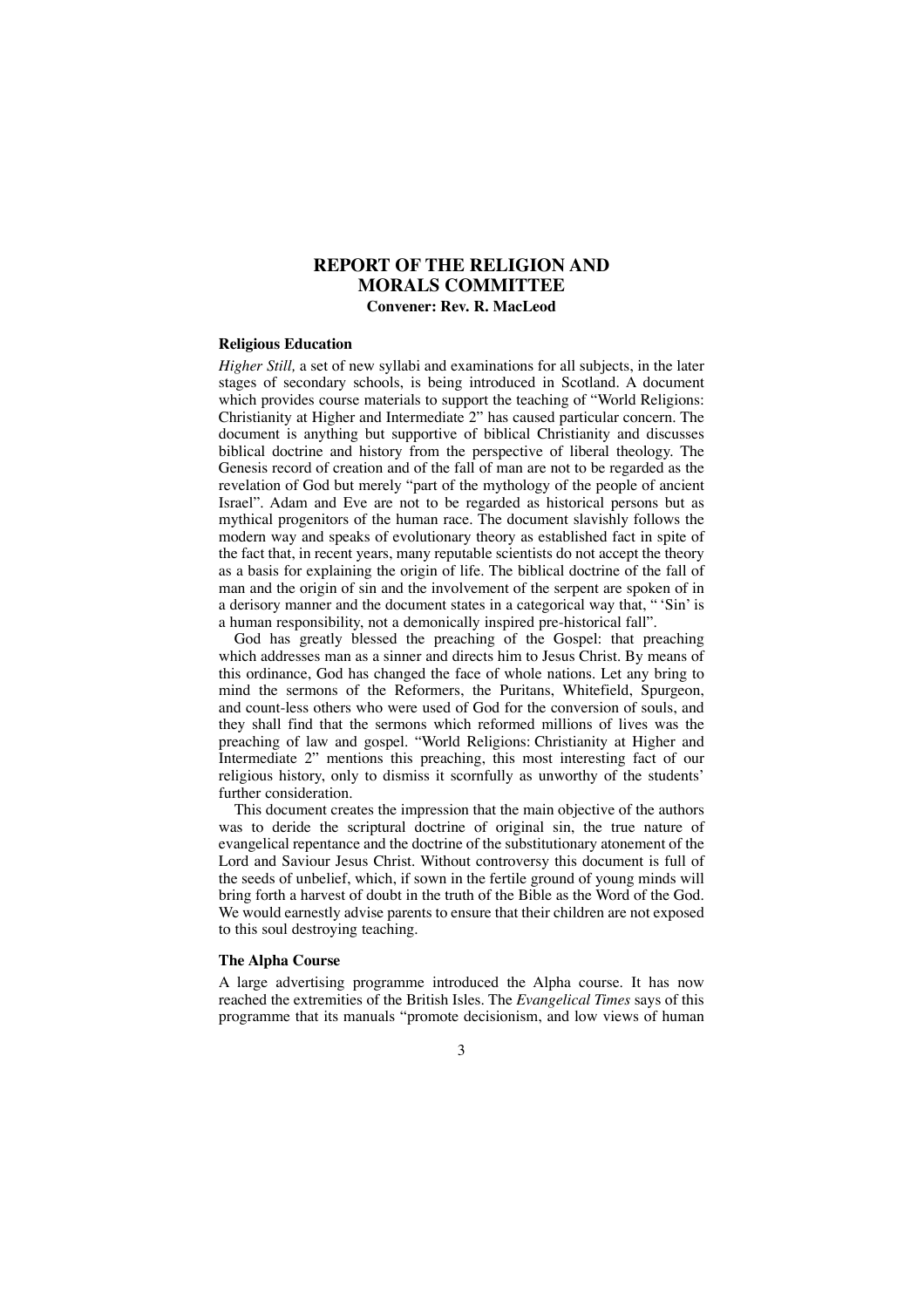depravity. They contain minimal teaching on God and His sovereignty, on Christ, the cross, justification, regeneration, faith and repentance. There is a disproportionate emphasis on Satan, and seriously flawed teaching on guidance." There is an emphasis on healing and tongues – "go with the flow! Open your mouth and begin to speak" – being an example of the teaching. "Try [speaking in other languages] on your own, in your room" is the kind of teaching found in the movement's youth magazine. We are reminded of the Biblical test: "To the law and the testimony: if they speak not according to this word, it is because there is no light in them" (Isaiah 8:20). Furthermore, a Roman Catholic Cardinal has described the Alpha teaching as "a remarkably effective course", stating that it does not contradict the doctrines of the Roman Catholic Church.

*Prophecy Today* says: "The most worrying aspect of the Alpha course is that it is structured, and is being received in a way which shows that the [supposed] experience of the Spirit, particularly in a tangible, felt, visible, manifest encounter, is becoming the heart of the Christian faith rather than salvation by faith in the finished work of Christ." The author states that he was startled to discover that none of the new "converts" he questioned, who had professed to come to faith through the Alpha Course, described an experience of conviction of sin and salvation through the redeeming work of Christ. It is the preaching of Jesus Christ and Him crucified that will draw poor sinners to Christ. "And I," said the Saviour, "if I be lifted up from the earth will draw all men unto me" (John 12:32). Paul said, "But though we, or an angel from heaven, preach any other gospel unto you than that which we have preached unto you, let him be accursed" (Galatians 1:8).

#### **Associated Presbyterian Churches**

Though they often made the claim at the outset, that the Associated Presbyterian Churches (APC) was the true Free Presbyterian Church, that claim it seems has since been dropped. Few of those who left the spiritual oversight of the Free Presbyterian Church in 1989 had any idea that APC ministers, and elders whom they looked to for spiritual guidance, would depart so radically from the "old paths" (Jeremiah 6:16), and prove so conclusively that they were very far from being the heirs of Mr. MacFarlane and Mr. MacDonald. Those who profess to care for the souls of these people should encourage them to return to the Free Presbyterian Church of their fathers, after ten years in the wilderness.

#### **The Free Church**

The division of opinion which plainly exists in the Free Church seems to have increased in the past year. A Highland paper reported recently that senior figures in the Free Church feared that relations between parties within the Church were so bad that the church would soon fall apart. Some attempts at reconciliation have succeeded only in strengthening the roots of disunity. Symptomatic of the malaise within the Free Church are the writings of one of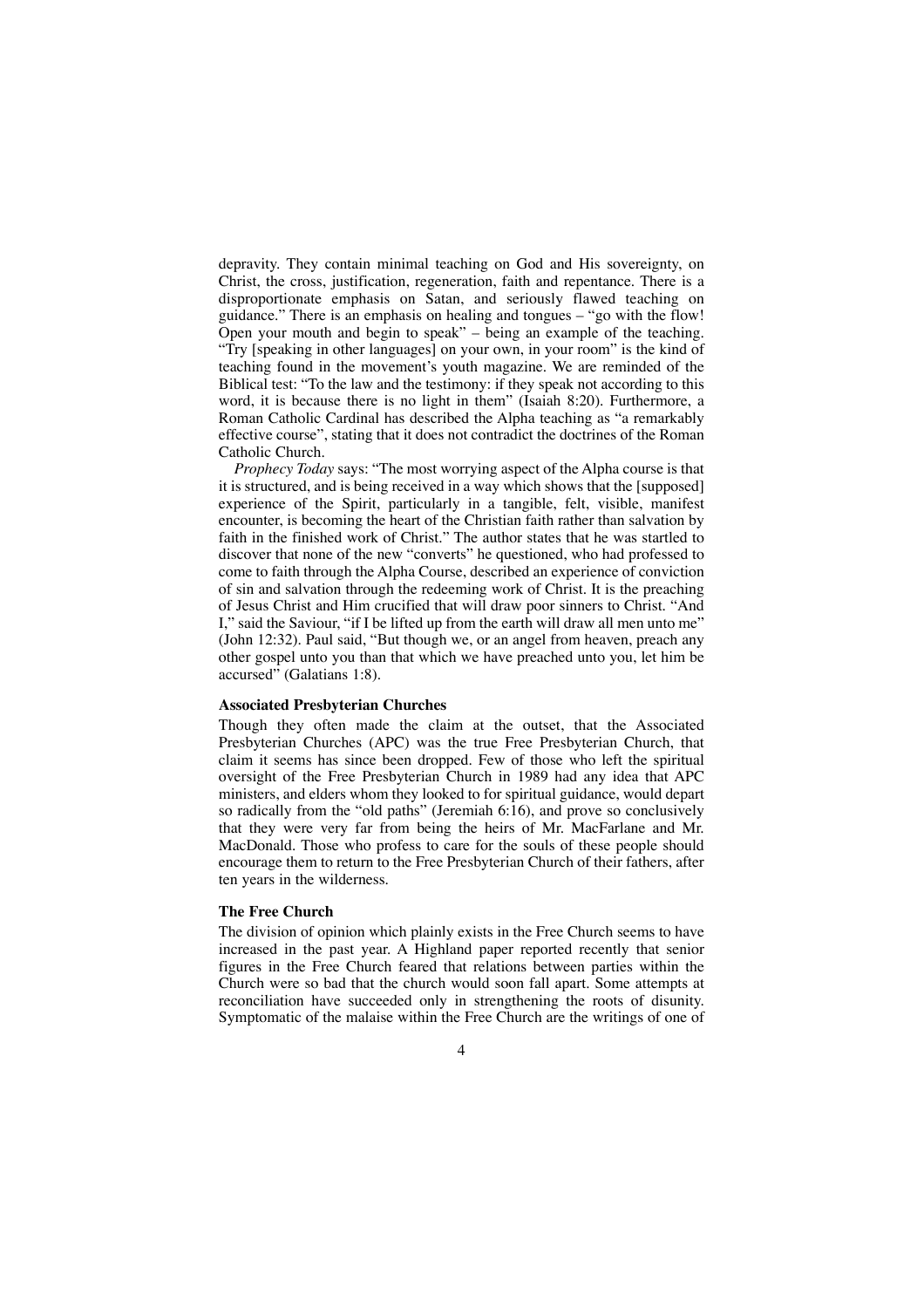her Professors in a Highland newspaper, and in other publications. The Professor writes of the most solemn matters with expressions which are often offensively frivolous or erroneous, such as one would not expect to hear from a professed exponent of the Reformed Faith. Further division was caused in the Free Church, when it was discovered that the College Board was holding confidential talks with the University of Edinburgh. The aim of these discussions was to upgrade to degree status the qualification gained in the Free Church College. There were fears that the proposal would inevitably lead to the teaching of modern critical views of the Bible.

#### **The Church of Scotland**

In May the Church of Scotland at its General Assembly reaffirmed its opposition to gambling in all its forms. At the same time the Church of Scotland decided, despite the opposition of many Assembly members, to permit its congregations to apply for Lottery funding. The principle behind this confusing situation is said to be, that this is a way of "putting bad money to good use". This concession is but the thin end of the wedge. By November we read that the Edinburgh Presbytery has voted to question the gambling ban.

In April the Press informed us that the Kirk has a consultative committee on artistic matters, and its secretary, Douglas Galbraith, has blamed drab Kirks for turning off parishioners. Innovative design it is said, is the way to pull in the worshippers. We read that the Church of Scotland is considering including ideas from other religions to make its services more interesting. There is no person who will not admit that this generation has little interest in religion. What the visible Church needs is that the Holy Spirit would bless the divinely ordained means of grace. We have to ask why has the Lord not made us to prosper? Does not the spiritual darkness of our land cry out for reformation and repentance amongst its clergy?

#### **The New Scottish Parliament – no room for the King of kings**

We are very alarmed that it has been suggested that Christian prayer should not begin the day's deliberations in the new Scottish Parliament. If those who oppose Protestant worship in the Parliament of a Protestant nation succeed in this matter, they will not rest until the Protestant nature of the Constitution of the nation is changed. Indeed we fear that this movement, carried to its logical conclusion will require that Protestantism itself will be ousted in Scotland. This step is a most solemn rejection of the Lord Jesus Christ, all the more poignant because it is a breaking with the precedent of the Westminster Parliament. Is it the case that Christ is no longer the King of kings in the land of the Covenanters?

#### **The Church of England**

August saw the ten yearly Lambeth Conference in the Church of England, and the decision "to adopt a strongly conservative line on homosexuality". The liberals wanted the "most ambiguous resolution" they could get, which would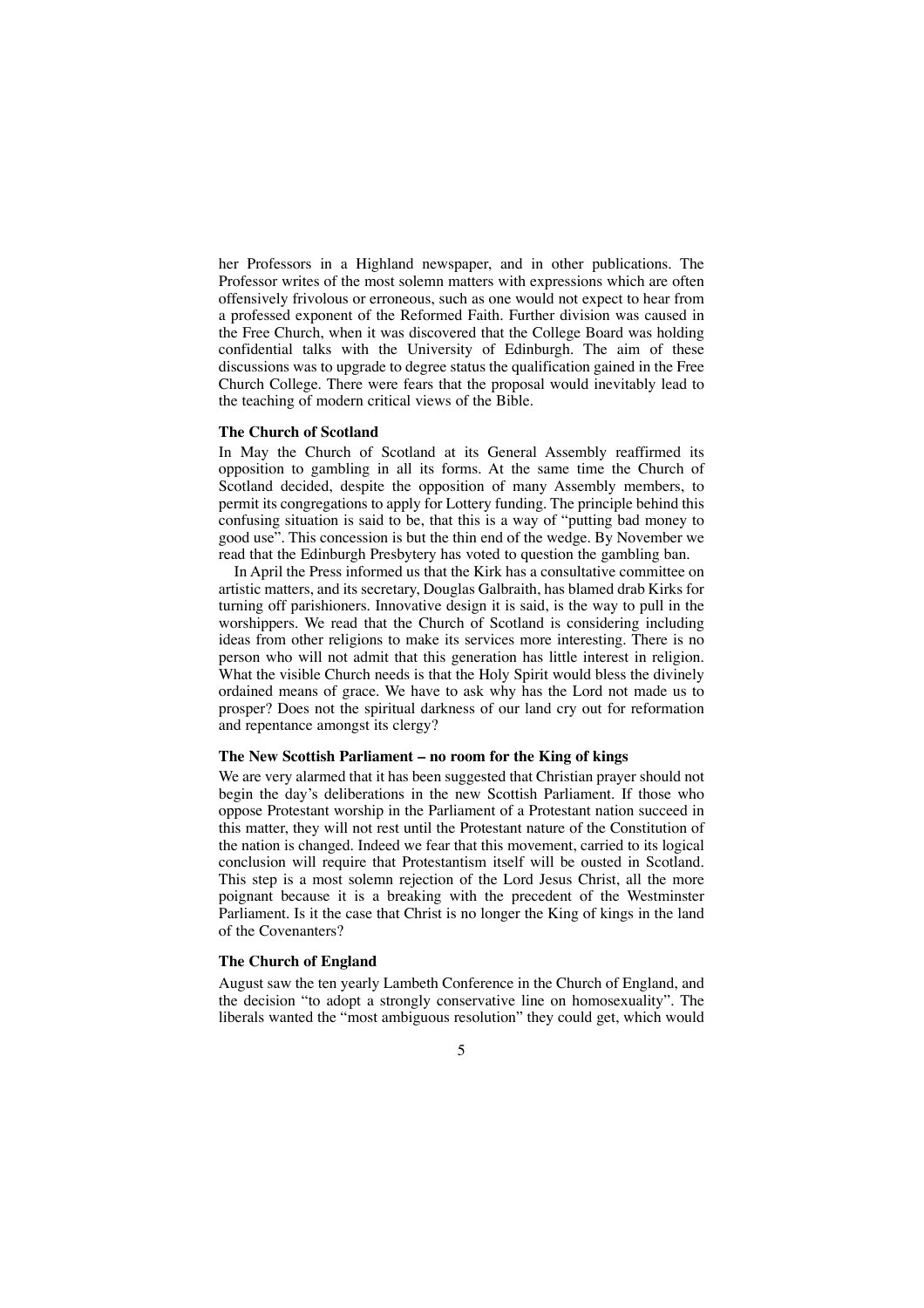have "left the door open to gay marriages and ordinations, and would have led to a commission being set up, along the line of the commission which paved the way for women bishops. The conservatives were determined to oppose this," says *The Times.* A three hour debate led to a resolution that "homosexual practice was contrary to Scripture and that practising homosexuals should not be ordained, nor their unions blessed".

The decision seems to have been swayed by the African bishops' votes. It was reported that if the vote had gone the other way that the African bishops intended walking out in protest. The decision stirred up very strong opposition. The Bishop of Edinburgh, The Right Reverend Richard Holloway, reacted angrily. He described Dr. Carey, Archbishop of Canterbury, as "pathetic" accusing him of failing to give adequate leadership. He said that "the church was proceeding down the path to fundamentalism, and that it was in danger of losing its traditional Anglican identity". He spoke of "fundamentalism as being attractive in the same way that fascism was attractive". In a most telling comment, he said: "The thing that is most heartbreaking is not so much the same sex angle, it is the sense of a new prevailing attitude to scriptural interpretation which I do not recognise as Anglican." He complained that the Church of England made it "difficult to be lesbian and gay Christians". More ominously for those north of the border he is reported to have said: "This will not affect us in our province of Scotland."

In 1995 the Pope expressed his wish for the churches to be united by the turn of the century. Recent headlines tell their own story. In February of this year (1999) Archbishop Carey visited the Vatican. He held "Millennium talks" with Pope, seeking a "big push for union".

There is a proposal to replace the coronation service with a multi-faith installation ceremony for the next monarch. The former Bishop of Durham, the Rt. Rev. David Jenkins, is leading a group that has, over the past 18 months, discussed the reform of the 1,000-year-old service. The group wants leaders of the Roman Catholics, Methodists, the Chief Rabbi and a representatives of other religions such as Islam to play a role. In 1953, the Queen swore in her Coronation Oath to "maintain in the United Kingdom the Protestant Reformed Religion established by law". Has not the Church of England a responsibility to do so also?

#### **The Papacy**

The Pope issued a Bull last year in which Indulgences are offered. The Indulgences are defined as a "release from temporal punishment due for sins already forgiven". This means that one may obtain release from purgatory, but only for sins which have been confessed and for which penance has been done. The indulgence can be earned for oneself or for another soul, which is thought to be in purgatory. We have come round to the great spiritual darkness of pre-Reformation times. The Satanic lie of purgatory, and the sale of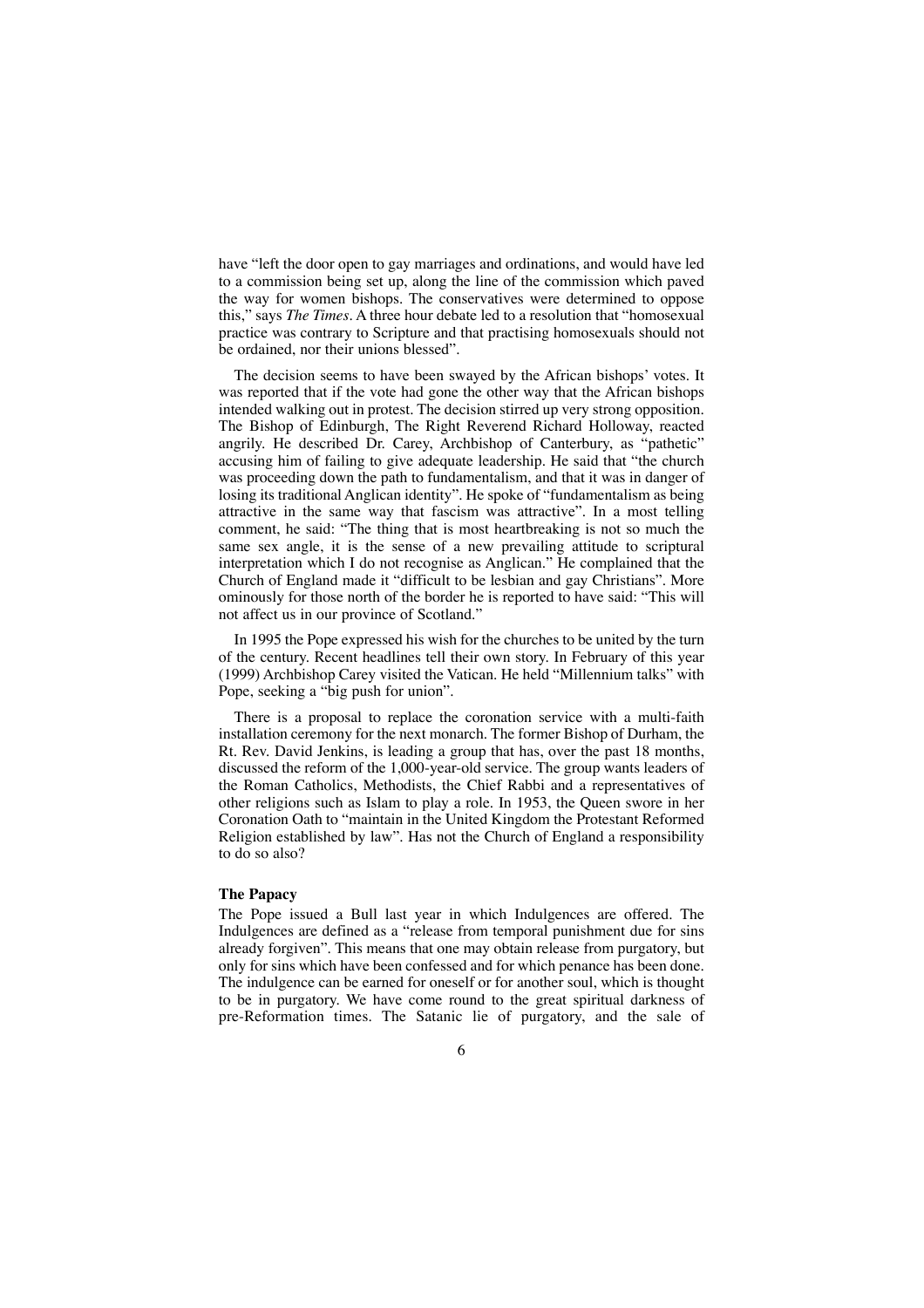Indulgences was one means used by God to open the eyes of Europe in the 15th and 16th centuries to the evil and greed of Popery.

National newspapers have taken a great interest in the Vatican purse. A great deal of attention has been paid to the Wartime history of the Vatican. An attempt to discover the whereabouts of works of art and gold plundered from the Holocaust victims by the Nazis during the Second World War have been hampered by the Vatican's unwillingness to open its archives. Lord Janner, a member of a forty-one nation conference trying to unravel the jigsaw, voiced suspicion that the Vatican may be covering up details of its involvement in the plundering of Jewish-owned art by the Nazis during the Holocaust. He said: "We are certain that into the Vatican came not only human beings, SS people on their way out; but property, art, assets. We have no idea what; and we're saying to them, as we do to every other country and authority, please tell us what happened. Please tell us the truth."

The immoral behaviour of some priests is frequently reported in the Press. A newspaper reported that the Archbishop of Cardiff, despite being arrested over allegations of sexual assault, is not facing suspension by the Roman Catholic Church in Wales. The allegations date back to when the archbishop was a parish priest and school governor in Peckham, South London, in the early 1960s.

*The Times* recorded that by June 1998, thirty-one Catholic clergymen in the Irish republic and Northern Ireland had been convicted of child sexual abuse since 1980. One of the most disturbing cases of this kind was of a priest accused of sex attacks on orphans. The court was told that boys as young as six were abused, and then beaten by nuns for complaining about their ordeals. There have been reports in the national Press of the cruel torture of orphans, flogging, and sexual abuse at the hands of Roman Catholic nuns.

In spite of, or perhaps because of, all the information now available on the nature of Popery, the propaganda machine runs on: *The Times*, 25th September 1998: "Pontiff 'ponders general apology'", for the Crusades, the Inquisition, the persecution of alleged heretics, and for their failure to counteract anti-Semitism and to prevent the Holocaust. True sorrow for sin includes a turning from sin with grief and hatred of it unto God, as well as confessing it without reservation. The information now available on the iniquitous nature of this system, discredits this Papal "pandering" as mere worldly politics. One is reminded of the utter execration of Popery expressed in the Bill of Rights and the Act of Settlement: "It hath been found by experience that it is inconsistent with the safety and welfare of this Protestant Kingdom to be governed by a Popish Prince or by any King or Queen being married to a Papist".

#### **Alarming increase in the Persecution of Christians abroad**

There have been reports of Chinese police in a crackdown on underground Protestant Churches arresting worshippers and beating up their leaders. The leading article in *The Times* expressed fears at the upsurge in violence against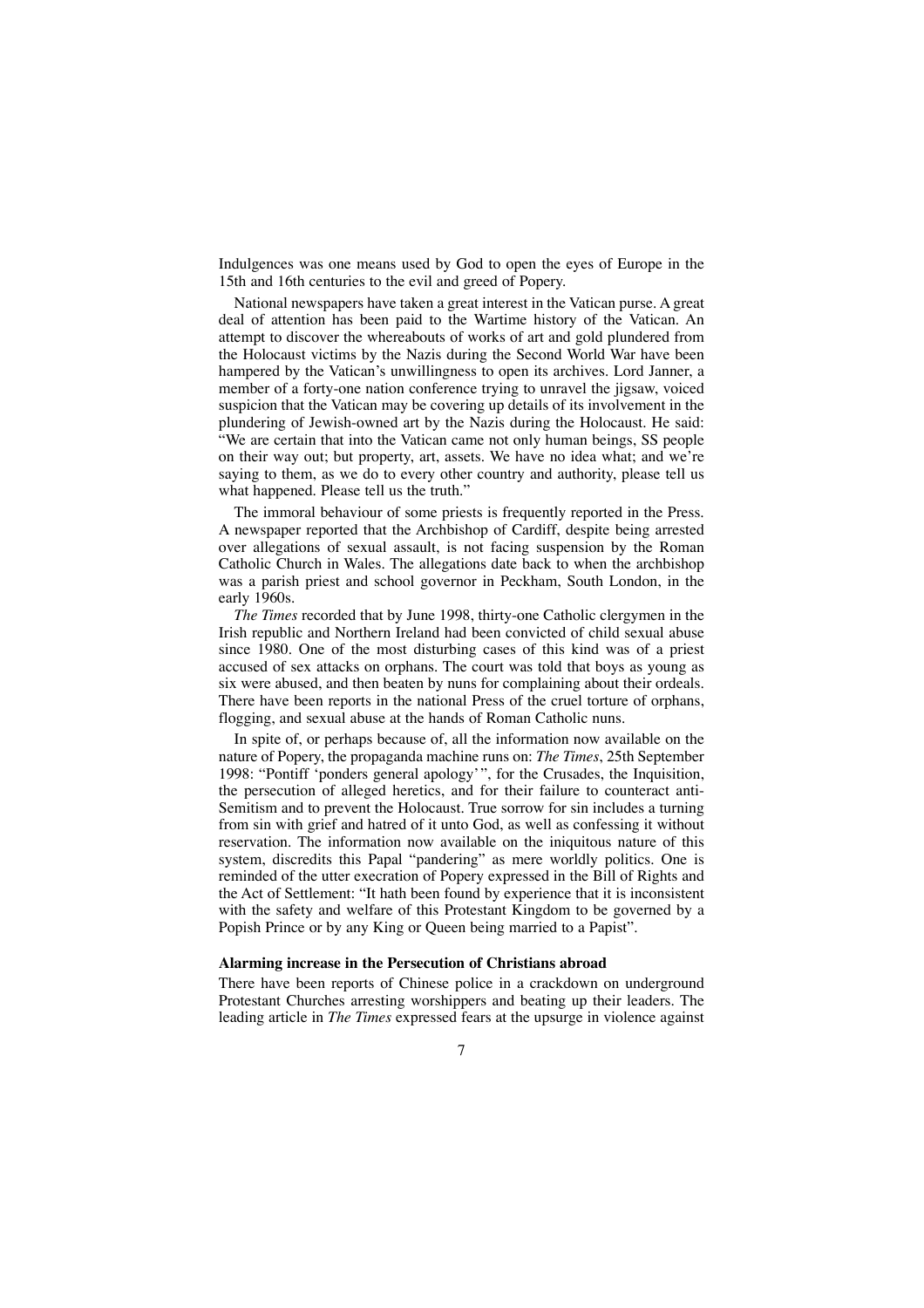Christians. The editor wrote: "Mahatma Gandhi expected the India of his dreams 'to be wholly tolerant, with its religions working side by side with one another'. For India's Christians, those expectations have been brutally betrayed since last March, when the Hindu nationalist Bharatiya Janata Party (BJP) formed a new Indian Government. The mob murder in Orissa of the Australian evangelical missionary Graham Staines, incinerated in his car with his two young sons by Hindu extremists, brought to 109 the recorded acts of violence against Christians in ten months. That compares with 50 in the entire half-century since independence."

#### **The Millennium Preparations**

ACTS (Action of Churches Together in Scotland) is proposing to deliver leaflets to every home in Scotland, asking that millennium parties be halted for a few second's silence, to light a candle and say a prayer – a ritual intended to be enacted in pubs and parties, as well as churches.

Schools are to receive teaching packs to help teachers explore the meaning of the millennium with pupils. The prayer, if it can be called a prayer is, "Let there be respect for the Earth, peace for its people, love for our lives, delight in the good, forgiveness for past wrongs, and from now on a new start". Those who see through the froth of all Protestant and Papist man-made religion, long for the revival of true religion. In place of the spiritual death that reigns around us, and in us, we would then find a reviving of true spiritual Christianity.

The Vatican is preparing for the year 2000. They anticipate 30 million visitors to their small but powerful state whose sovereign assumes the title of the Father of Princes and Kings. It is said that they hope to provide hopeful pilgrims with identity cards, a pilgrim database and a pilgrim Web site. Organisers plan to issue at least 12 million of the cards, expected to cost users between \$5 and \$28. Many hope that the dawn of the new millennium will bring in the spiritual reign of Christ in the world, and the end of the reign of the Antichrist. If that be so, then there will soon be heard the cry, "Babylon is fallen, is fallen, that great city, because she made all nations drink of the wine of the wrath of her fornication" (Revelation 14:8). "And the kings of the earth, who have committed fornication and lived deliciously with her, shall bewail her, and lament for her, when they shall see the smoke of her burning, Standing afar off for the fear of her torment, saying, Alas, alas, that great city Babylon, that mighty city! for in one hour is thy judgment come. And the merchants of the earth shall weep and mourn over her; for no man buyeth their merchandise any more" (Rev 18:9-11).

#### **The Family Unit**

According to official figures, marriage, the foundation of the stable family unit, is rapidly becoming unfashionable. In parts of Britain the number of people cohabiting had risen and the trend appears to be still upward and it is predicted that by the year 2021 about three million will have adopted this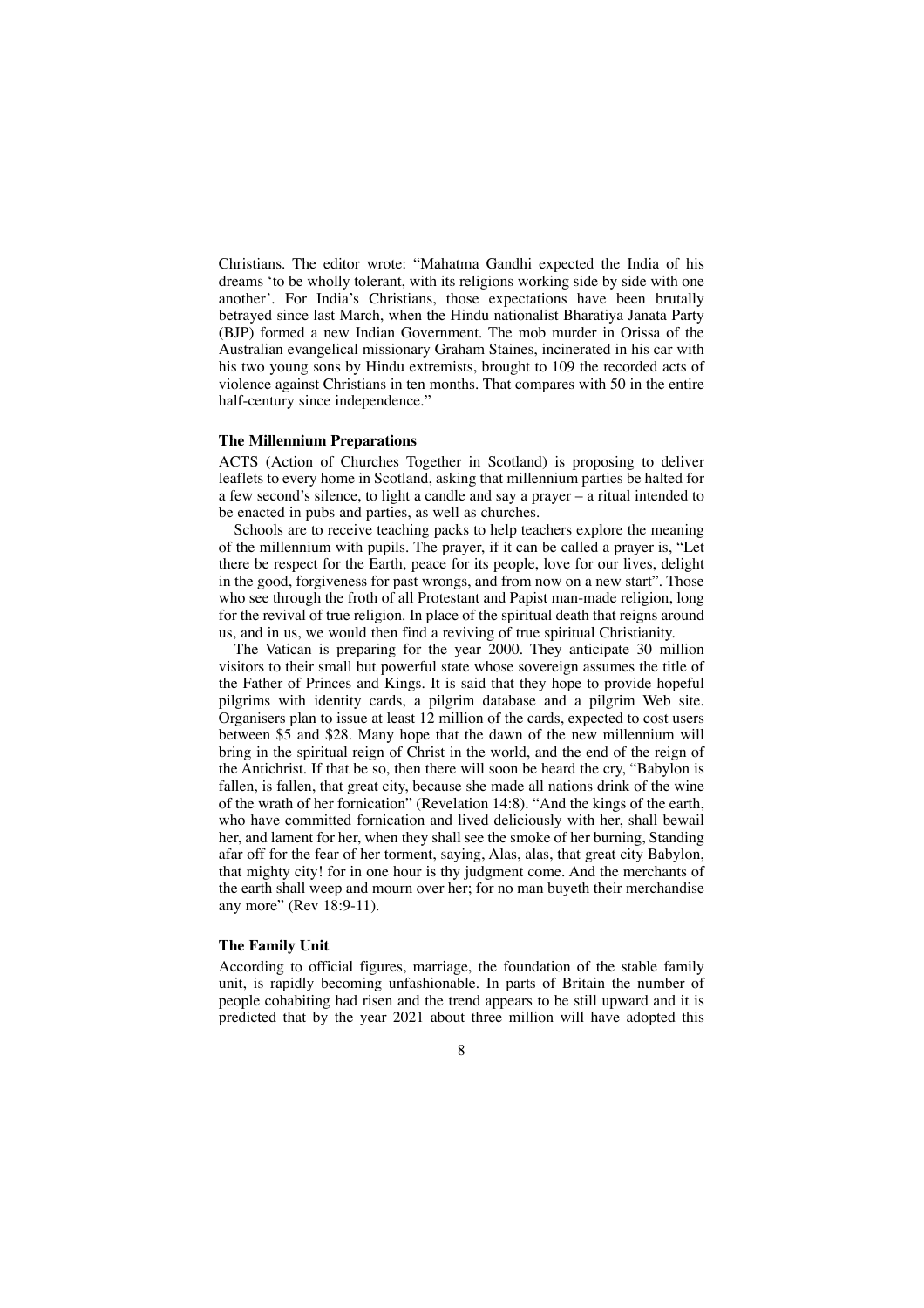lifestyle. Recent government statistics have revealed that the number of couples giving the same address when getting married at a civil ceremony has hit an all-time high of 80%. Even where marriage is still in vogue, four out of every ten of these are ending in divorce. It is to be feared that these trends will not improve when articles, such as appeared last August in the Church of Scotland's *Life and Work* magazine, reported that Mr. Gerald Barlow, vicechairman of Marriage Counselling Scotland, suggest that the Church should encourage couples to experiment with living together before actually entering into a marriage commitment. Mr. Barlow stated that the Church needs to move with the times and accept that living together in a sexual relationship before deciding whether or not to marry can have positive and beneficial results. Sadly, Mr. William Hague, the leader of the government's opposition, and his wife have by their own very public premarital conduct, given an apparent credibility to such a philosophy.

With contraceptives being made freely available in some of our schools, to children as young as eleven, immorality is being encouraged from a young age. This, to the exclusion of any moral guidance, is producing a generation of teenagers with little appreciation of real family values. Teenage pregnancies continue to increase and young single mothers are given every incentive to set up home alone. Britain has now, according to an Office of Population survey, the highest rate of unmarried teenage mothers in the world. Data from fiftythree countries show that the only other country to come close to British statistics is the South African state of Botswana. 85% of babies born to girls between the ages of 15 and 19 are born out of wedlock in Botswana while in Britain it is 87%. One explanation, given by Mrs. Barbara Littlewood, a lecturer in sociology at Glasgow University, for the increasing number of single women, "choosing single motherhood," is "the rising number of women in employment and a decline in the number of working men." The old adage, "the hand that rocks the cradle, rules the world," quite obviously does not impress the female social climber in our modern, high flying, and social status orientated society.

Changing attitudes towards the orthodox family unit are further evidenced by the fact that alternative lifestyles, so called, are given favourable publicity so that the unnatural behaviour of homosexuals and lesbians is no longer considered, by an increasing number, to be an obstacle to their adoption of infant children. Political correctness requires that such "families" be given the same status and rights as the orthodox family unit. The strong representation of sexual deviants within government ranks ensures an increasing support for those pressing for legislation in favour of their perverted practices. "Human rights" has become the excuse for the legal increase of sexual and moral perversion. Such are the predictable ills resulting from the present state of the family within our society, that Home Secretary, Jack Straw, has been pressurised into attempting to introduce measures to limit the damage. It is to be feared, however, that the root cause of our ills is neither understood nor does the moral will to tackle it exist. The Home Secretary appears unwilling to

 $\overline{Q}$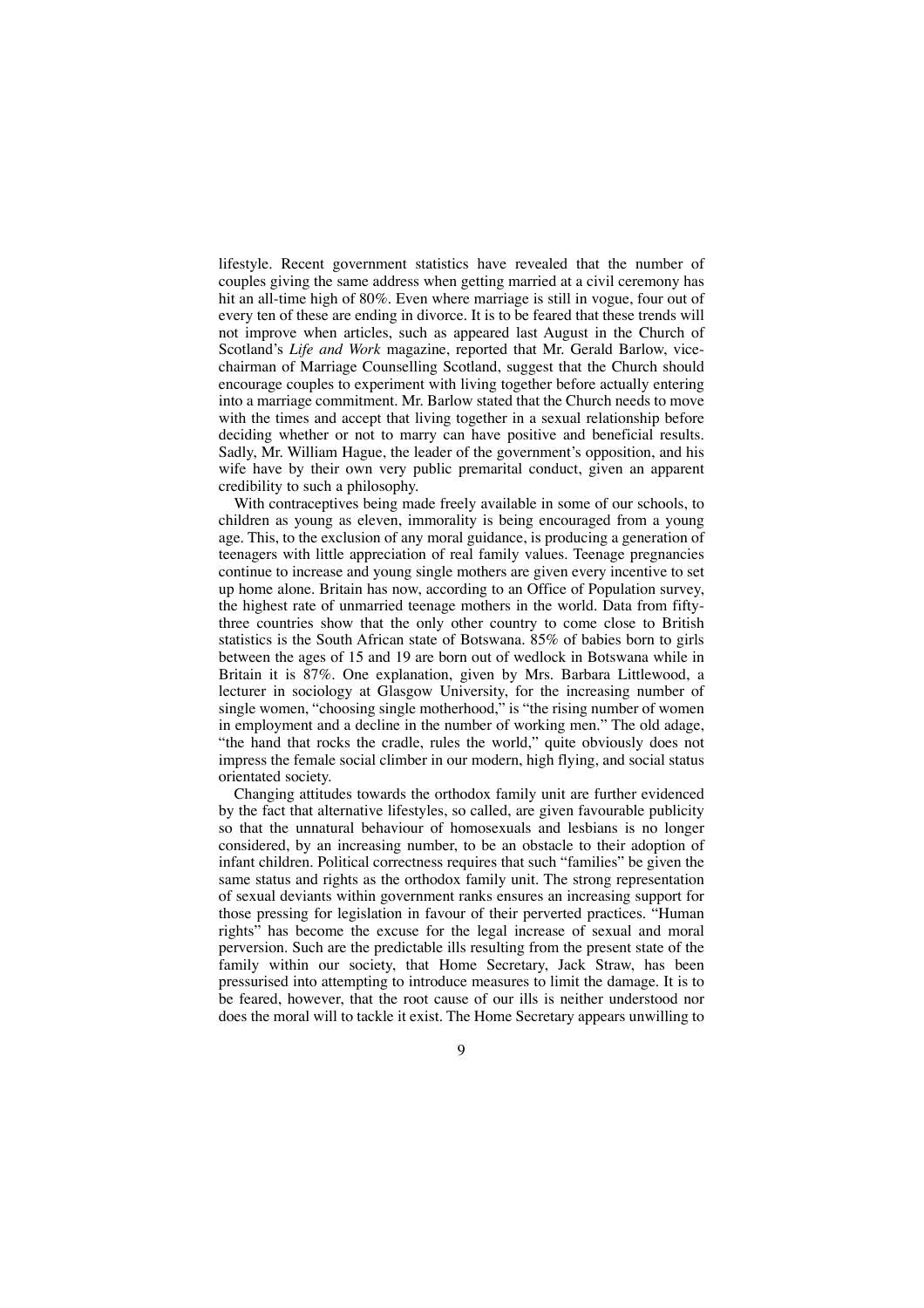be involved in proper moral decision making. In an attempt to evade the issue over homosexuals being allowed adoptive parental status, he was reported as saying: "We must be careful never to appear to be judgmental by implying that some family structures are intrinsically better than others from the point of view of supporting children."

#### **Homosexuals and the Age of Consent**

The House of Commons voted to lower the age of consent for homosexuals to sixteen, legalising an increase of these unnatural activities, which are an abomination to God. By doing so they have not only invited further judgements from God upon our nation but they have further endangered the lives, physically and morally, of many vulnerable young people. As Baroness Young stated in the House of Lords, reducing the age of consent for homosexuals would be "the thin end of the wedge". Throughout the year, representatives from the Royal College of Nursing and the National Union of Teachers have given support not only to the lowering of the age of consent but also for the repeal of Section 28 of the Local Government Act which bans the "promotion of homosexuality in schools". If these bodies who represent the caring and teaching professions are expressing genuine support for freedom to promote homosexuality among the youth of our society as though it was normal behaviour, the question arises, what else will the taxpayer be required to fund?

It is sad, to say the least, that thousands of sexual perverts, to the disgust of large numbers of ordinary citizens, are permitted to march through the streets of London with all the police presence required. At the same time a few hundred British citizens are banned from going by their traditional route to and from church in order to remember the fallen British servicemen who died at the battle of the Somme, because some Irish republicans object, although taking place on British territory. Our government is quite obviously spiritually abandoned, morally bankrupt, politically anaemic, and shows no regard for the imperatives of God's holy law.

#### **Rising Number of Abortions**

Life has become increasingly cheap and the rise in the number of "unwanted pregnancies" and resulting abortions bears witness to this fact. In 1996 there were, in the United Kingdom, 177,495 abortions carried out, 12,307 of these in Scotland alone with very little condemnation. If just a small fraction of these numbers were to be killed as a result of a terrorist bomb or in a war situation in this country, there would be expressions of outrage from a multitude of sources, and all sorts of assurances would be issued and measures taken to ensure that it would not happen again. The deaths of the unborn, because unseen, obviously do not merit any such concern. They are just ink-on-paper statistics to be preserved on file as far as many are concerned. Their innocent cries nevertheless are heard on high and sooner or later God shall demonstrate his holy anger at these murders. As the calls increase for "surgery abortions"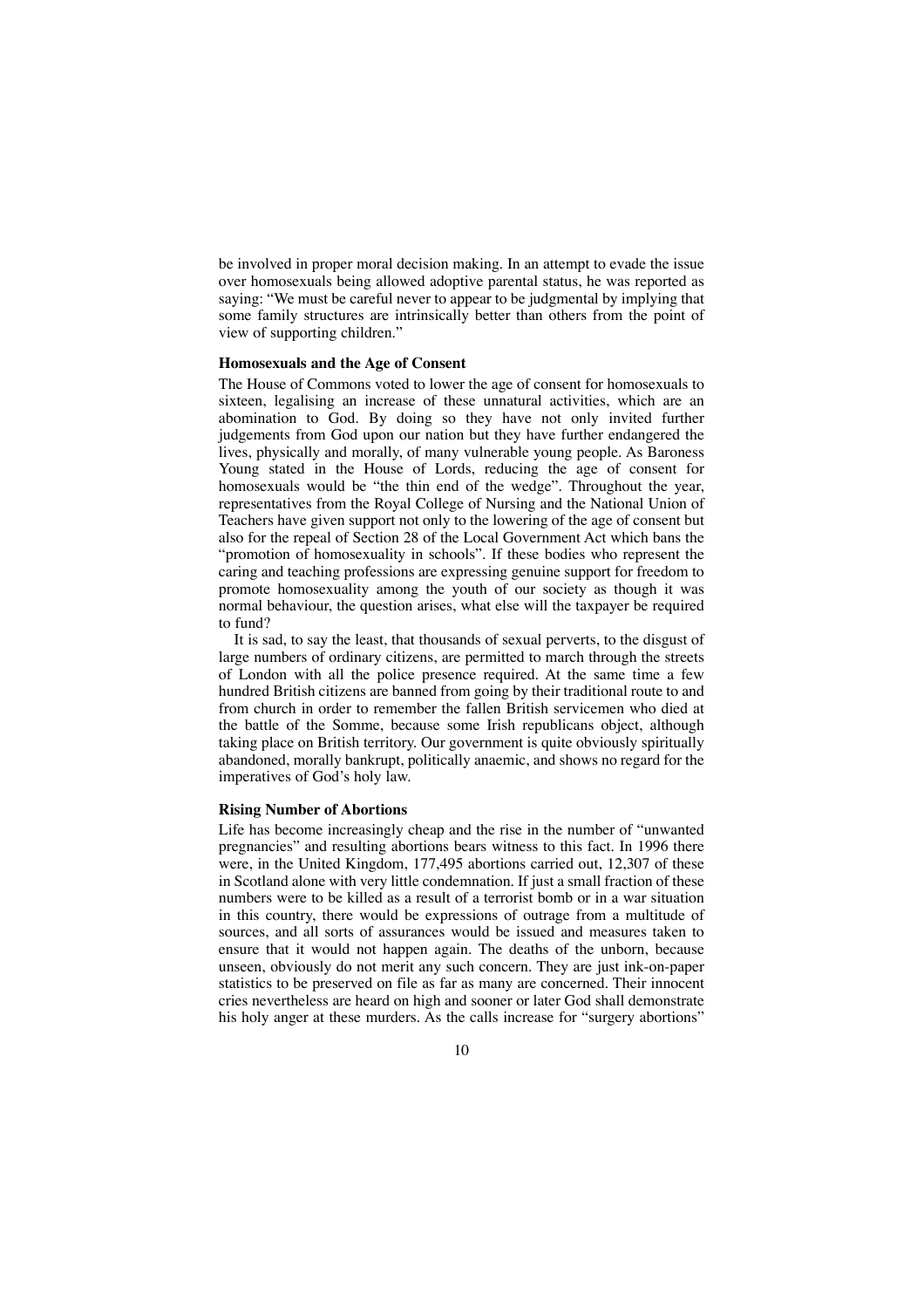performed by local GPs, we fear that the present numbers of terminations of life in the womb are set to increase alarming. Already one charity, the 'Marie Stopes International' which has clinics in London, Leeds and Manchester, claims that 7,000 women used its "lunch time abortions" (taking less than five minutes) facilities in its first year.

#### **The Issue of Cloning**

With the successful cloning of sheep, cows, pigs and mice, the race now seems to be on to do the same with human organs. The demand for replacement body parts for transplant surgery, along with the insistence of some wealthy individuals to have the right to clone children, is leading to a more flexible approach, by government, to cloning technology. As things stand, the possibility of human cloning is, according to a number of scientists, within reach. Scientists in America are believed to be presently leading the race to produce the first cloned baby. Claims to have created the first human embryo clone have come from South Korea, indicating that if the embryo had been planted in a womb instead of being destroyed it could have grown into a healthy baby. British scientists, not wishing to fall behind the rest, want the law to be relaxed in this country allowing them to fertilize eggs, in order to produce embryos which would then be destroyed before they reached the foetus stage, at 14 days.

While acknowledging that many people find the idea very offensive, Dr. Wilmut, from the Roslin Institute near Edinburgh, has stated his own personal willingness to engage in such a programme. Any moral or ethical questions arising out of these experiments do not appear to matter. The central issue about the actual nature of a human embryo, spiritually as well as materially, is simply ignored. The ambition to clone human embryos for commercial exploitation can only be arrested in this country if the relevant government bodies act immediately. So far this seems most unlikely since the government's watchdog on these matters has recommended a relaxing of the rules to allow more embryo research. The stakes are potentially high and it seems that the commercial gains will outweigh the ethical and moral arguments to call a halt to experiments.

#### **Religion Among the Young**

Almost a third of the children in Britain now live in single-parent households. In addition to this, many children who live in two-parent households are not living with their physical parents but sometimes with one parent and a movein partner. A large percentage of the rising generation are being raised in an amoral society, which disregards God and His Commandments. The majority of teenagers throughout the nation have no Church affiliation at all today. Most have no understanding at all of the Christian Faith. If they possess any concept of God, it is extremely vague, usually unrelated to scriptural truth and as far as they are concerned, irrelevant in their lives. Lack of instruction in religion and morals, leaving the rising generation of teenagers with little sense of personal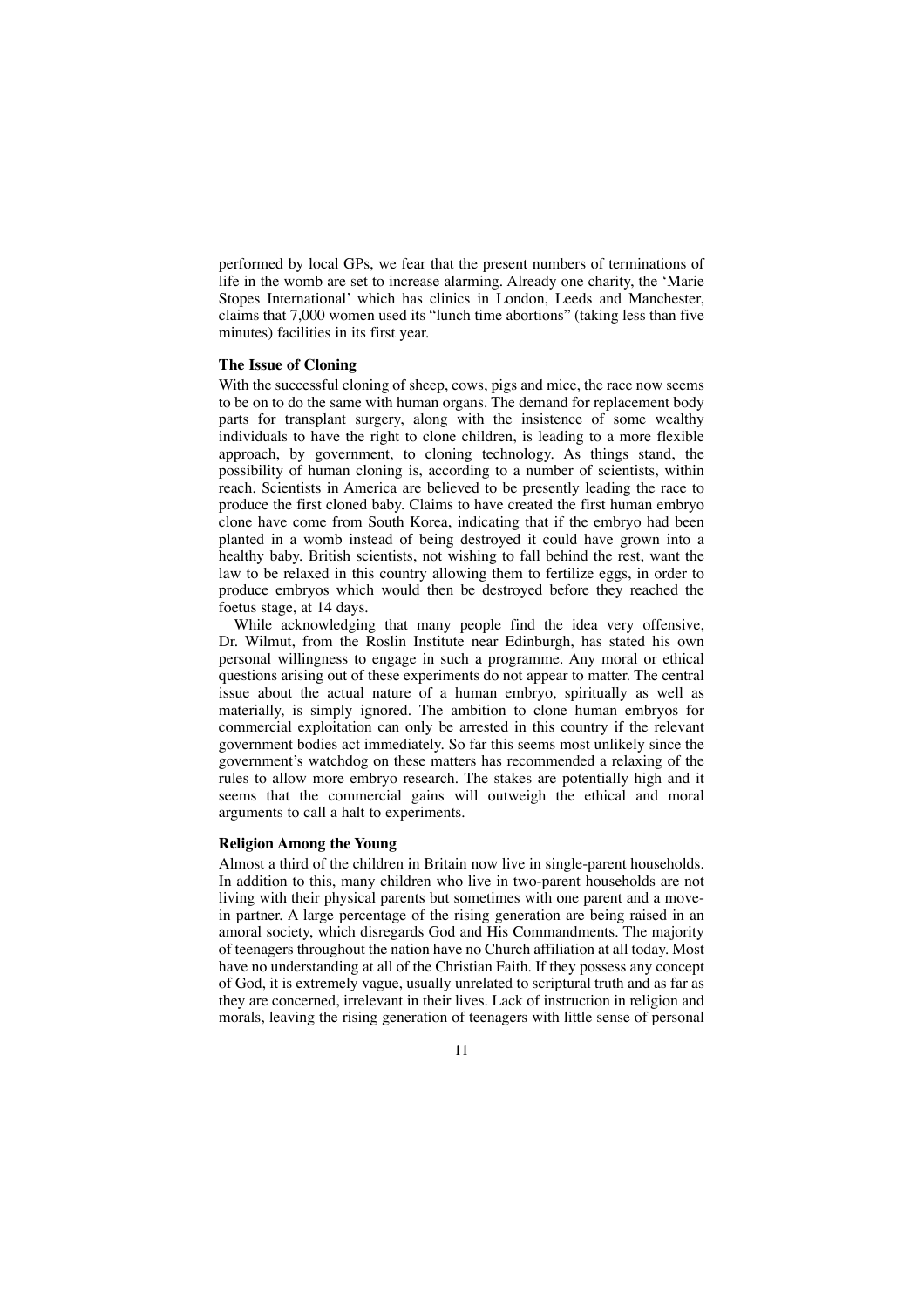responsibility or accountability has, we believe, contributed much to the increased crime and violence in school classrooms and playgrounds. A commonly expressed view among the young is that they are not interested in religion because the "churches" cannot agree. This they take to be evidence that the truth is unknown. Those whom they perceive to be representatives of the Church's teaching have no credibility because they present conflicting views of what is truth and error or right and wrong. When, for example, someone like Bishop Holloway takes it upon himself to present to our society a supposedly Christian point of view in which immorality and depravity are condoned, it is not to be wondered at that our rising generation consider the Church to be an irrelevant and antiquated institution.

## **SABBATH OBSERVANCE COMMITTEE'S REPORT Convener: Rev. D. J. MacDonald**

IN PREPARING this annual report the Committee cannot but note that it is doing so in the midst of increasing and flagrant departures from God's Commandment, "Remember the Sabbath Day to keep it holy". While this is a sentiment voiced in many such reports to the Synod since the establishment of this Committee, it is right and proper to look at the matter in the light of observable historical fact. In this light we are prepared to state strongly that at no time since the Reformation has there been such widespread Sabbath desecration in our land. The reasons for this are not hard to find, for we as a nation have rejected the Word of the Lord. Perhaps this is nowhere to be seen more clearly than in the National Church. A recent poll by a reliable organisation concluded that only 14% of people in Scotland attended church regularly. This underlines the frightening statistic that on any given Sabbath 86 out of every 100 people in Scotland choose to ignore God's Word as He says, "Ye shall keep my sabbaths and reverence my sanctuary: I am the Lord". Who can measure what harm sinners are doing themselves by ignoring the established means of grace and so bypassing the ordinary means of obtaining salvation and by disregarding the duty God has laid upon them: "Thou shalt worship the Lord thy God."

It is alarming to read in reports such as this one that our godly forefathers warned of the impending judgments of the Most High against this nation unless there was a turning back from Sabbath breaking and its associated sins. One writer, reporting some 30 years ago, says, "One wonders for how much longer the Lord will stay His hand from taking vengeance on His enemies", and a truth often quoted is: "Shall I not visit for these things? saith the Lord: shall not my soul be avenged on such a nation as this?" (Jeremiah 5:29). If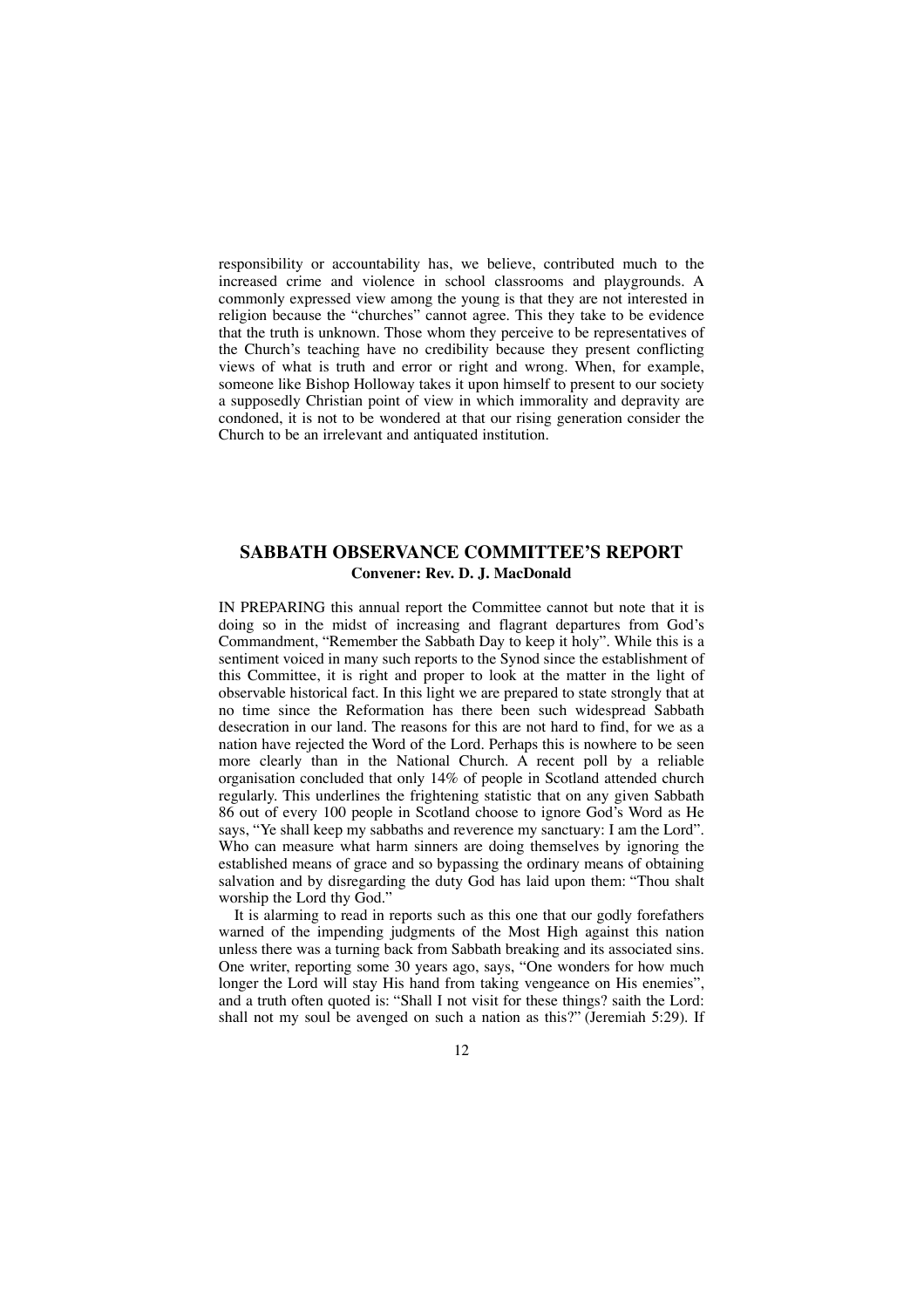such warnings were timely a generation ago are they not even more so now when Sabbath profanation has reached heights almost unimagined then? Very few would have thought, say thirty years ago, that there would be the present Sabbath breaking in having shops and shopping centres throughout the land open seven days a week with the resultant increase in activity, not only in the major towns but stretching into our country towns and villages. In the Highlands of Scotland much of this has come about to make the Highlands more attractive to tourism which is now a major source of income. Those who have surrendered their principles for the visitors' money may truly be compared to Esau who sold his birthright for a mess of pottage.

The history of the world, as it is recorded in sacred and secular history, teaches us that when a people or a person turns their back on the one living and true God, the void left in their hearts and lives is soon filled by a false god. One of the leading idols of this generation is sport, and more and more the day for it is the Lord's Day. Every Sabbath Day there is an "important" football match staged and it is televised live nationwide. For example, in recent weeks a football match was played in Glasgow. According to newspaper reports, 50,000 specatators were present and the estimated television audience ran into millions. This is how our nation is spending its Sabbath. We have no doubt that this is all driven by commercial interests who have little interest but monetory gain, but what it is saying to the people is: "These be thy gods, O Israel."

A brief quotation from a popular newspaper will highlight how Sabbath Observance has been neglected and how the present is different from the past. The writer says: "Observance of the Sabbath was at the heart of Presbyterianism. It put its stamp on the nation. Nothing moved in the streets of a small Scottish town but the silent procession of worshippers to and from the Kirk. . . . In a nation of golfers even the golf courses were abandoned. Nobody under the age of 40, perhaps 50, can know the full and ponderous solemnity of the Scottish Sabbath. That has all gone. 'Sunday' is the day for shopping, not sermons. Scotland has changed. It is a very different country from the Scotland of my youth." While we write from a very different standpoint from the writer quoted, we have to agree sadly that the facts are as he states them.

Protests against Sabbath desecration on any scriptural basis has always met with opposition, for men set on their pleasure or profit will not abide opposition from any quarter. This attitude has not changed with the years, but the Committee cannot but notice more and more the seemingly total ignorance of the Fourth Commandment. Of course this ignorance is not confined to the Fourth Commandment but to most of the Moral Law, but it does compound our difficulties in protesting against Sabbath breaking when the offenders are not aware of their offence. We can echo the words of the writer quoted above, "It is a very different country from the Scotland of my youth" – indeed of a generation ago – but these are facts which confront our Committee in seeking to testify on the side of a scriptural Sabbath observance. It is with sadness we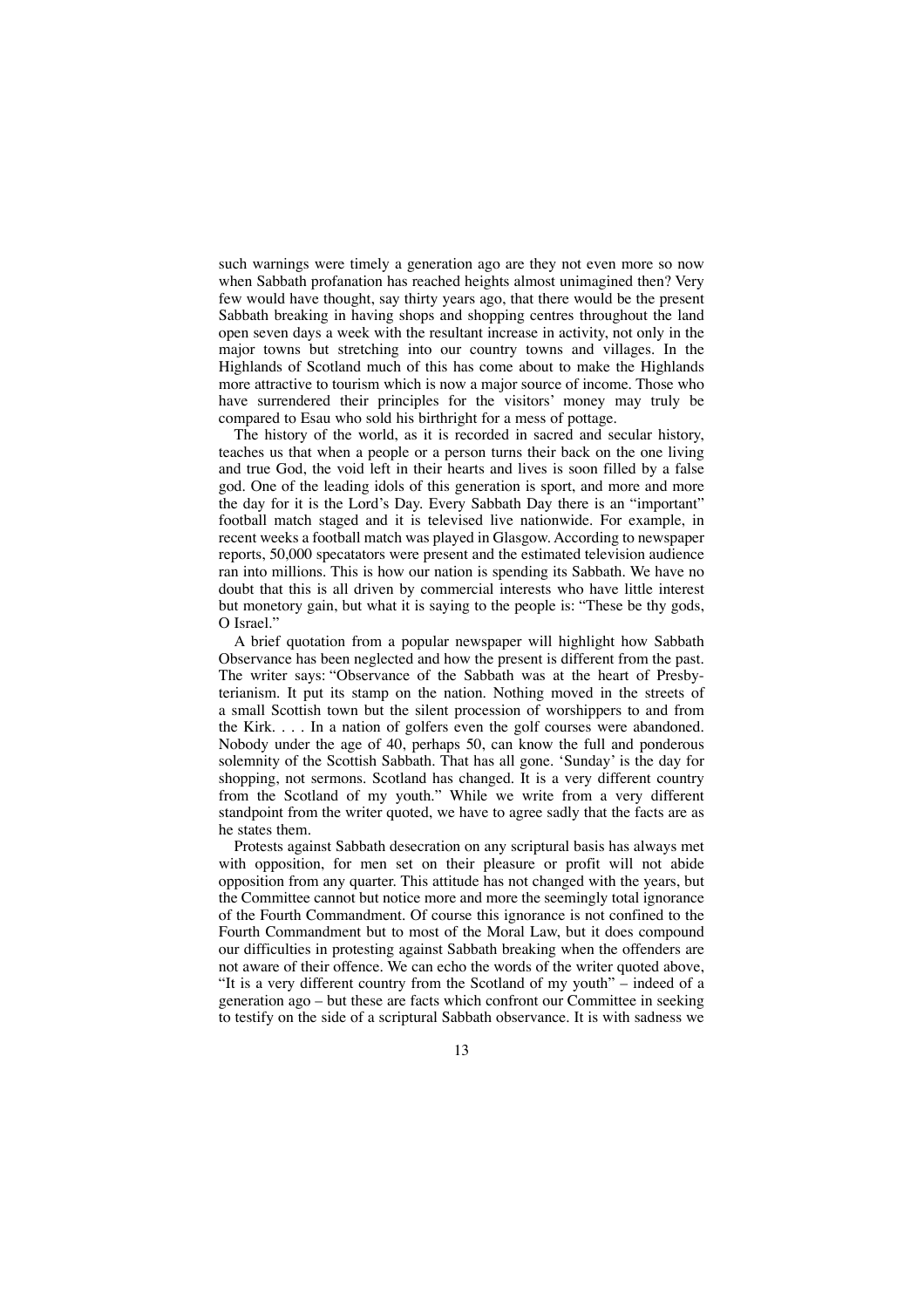have to note that we cannot find another Christian denomination or society that wholly agrees with us on Sabbath observance, and that is not because we have changed our attitude to the Lord's Day.

We cannot live in any society without in some way being influenced by it, and we fear that our own people are being influenced by the spirit of the age to the Sabbath. One obvious example of this is the increasing use of the word "Sunday" for the Lord's Day. This is but a copying of the world and is to be condemned as such. Are we ashamed to use the scriptural names for it? If not, why is there so much leaning to the worldly generation in which our lot is cast in this matter? It is our concern that Sabbath keeping is not the hearty exercise it was in the past in our own midst as a Church. Let us each one seek for a more spiritual keeping of the Sabbath in our hearts as well as in our actions, "refraining from unnecessary labours, ordinary recreations and all worldly thoughts" and speech, remembering the scriptural exhortation, "Fear God, and keep his commandments: for this is the whole duty of man" (Ecclesiastes 12:13).

We append an extract from a letter written by our Clerk to the Department of Trade and Industry as an example of the basis of our protesting against Sabbath breaking.

"We believe that the Lord's Day, or Christian Sabbath, should be the compulsory day of rest, except where works of necessity and mercy are involved. We submit the following reasons:

- 1. Ours is a Christian nation. The Lord's Day is the public emblem of the Christian religion. As far as the demands of Trade and Industry are permitted to encroach upon this day, so far the detrimental effects on Christianity will be.
- 2. The Lord's Day is a day for instructing the people in the doctrines and practice of the Christian religion. This instruction fosters an uprightness of life and conduct – a quality much needed in our society. We fear that these proposals will make it unlikely that a moral recovery will be effected in our nation; rather the opposite. It is not a turning away from the Christian Sabbath that we need but a return to it, and the instruction of God's Word, in the preaching of the Gospel.
- 3. Those wishing to keep the Lord's Day according to the Fourth Commandment (Exodus 20:8) will be obliged to work on that day, depending on his or her employer's wishes. Many faithful Christian men and women will feel obliged to leave their employment rather than live in systematic breaches of the Fourth Commandment.
- 4. Those who do not wish to work on the Lord's Day will be deemed less employable.
- 5. The Christian Sabbath is governed by the Fourth Commandment: 'Remember the sabbath day, to keep it holy. Six days shalt thou labour,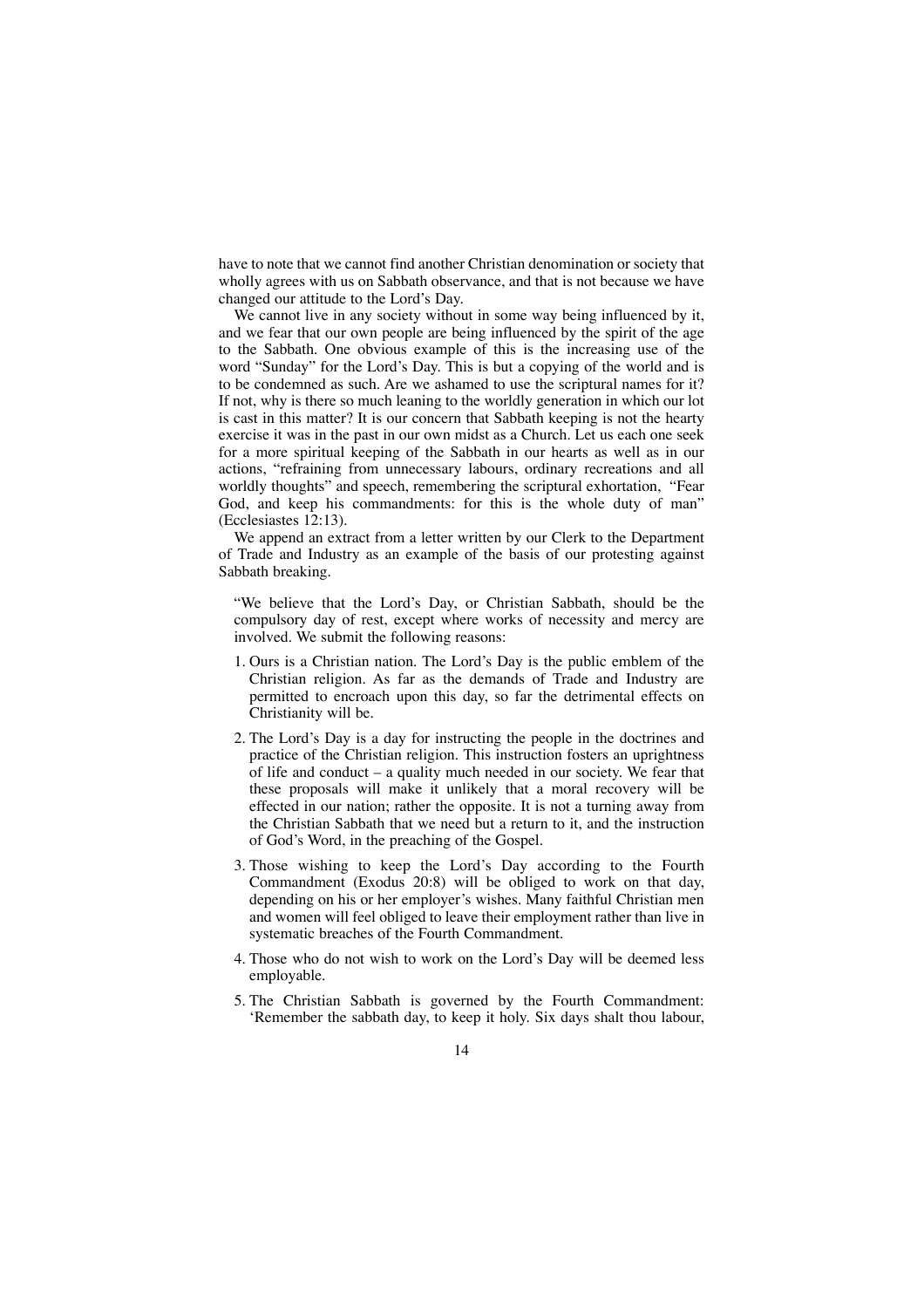and do all thy work: but the seventh day is the sabbath of the Lord thy God: in it thou shalt not do any work, thou, nor thy son, nor thy daughter, thy manservant, nor thy maidservant, nor thy cattle, nor thy stranger that is within thy gates: for in six days the Lord made heaven and earth, the sea, and all that in them is, and rested the seventh day: wherefore the Lord blessed the sabbath day, and hallowed it' (Exodus 20:8-11). We believe that the strength and stability of our nation and Government lies as much in the honouring of God's authority respecting the Fourth Commandment, as it does in upholding principles of human authority summarily comprehended in the Fifth Commandment.

Yours faithfully,

R. Macleod (Clerk)"

#### **Conclusion**

It must be obvious to all who have any knowledge of seeking to witness on the side of Truth and especially to testify to the binding nature of the Fourth Commandment, which so directly cuts across man's carnal desires and ambitions, that the work of this Committee is not easy in such a generation as ours. We must beware of despondency in seeing how little we are able to achieve and would ask our praying people to support the Committee's work with prayer.

## **JEWISH AND FOREIGN MISSIONS COMMITTEE'S REPORT Convener: Rev John MacLeod**

THE COMMITTEE has to report that it has over another year, and to the best of its ability, attended to the duties devolving upon it. The financial difficulties, which confronted the Committee in 1998, were resolved as a result of the generosity of the Mbuma Zending Board. The Convener travelled to Dordrecht in September to attend a Board meeting and having explained the situation to our Dutch friends they undertook to increase their givings and meet whatever deficit there would be on the Foreign Mission Fund at the end of the year. We have to report that they have been as good as their word.

#### **Kenya**

The Sengera Mission compound was evacuated after the Synod decision to cease work in Kenya. The Rev. John Goldby and Dr. Ewald de Jong, with their families, Miss Catherine MacKenzie, Miss Truus Ringelberg, Miss Celia Renes, Miss Jessie Coote, Miss Peta van Ridder and Miss Henrietta Burggraaff, all returned home in June, leaving Mr. Ian MacLean as caretaker. Two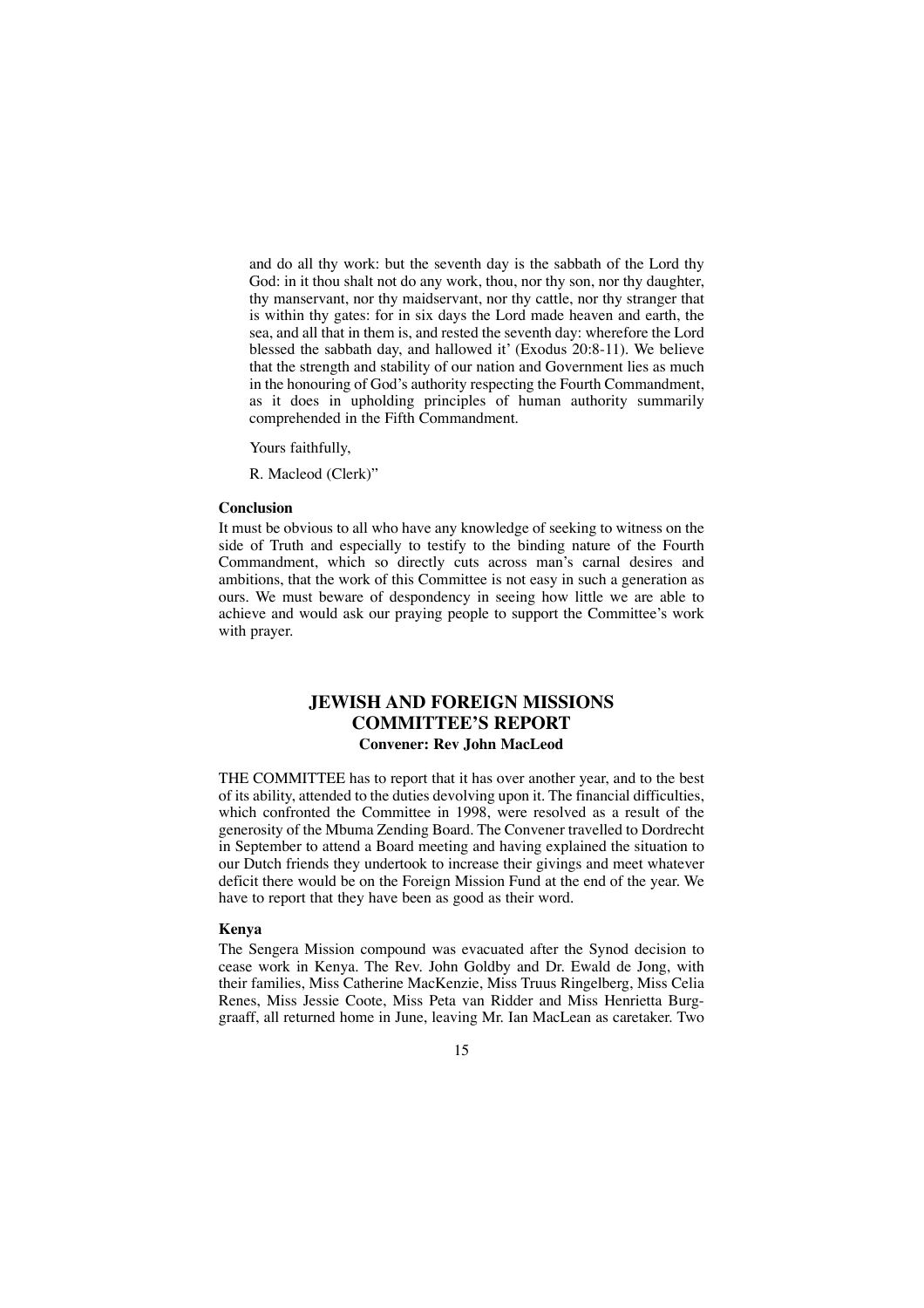months later he was joined by his wife and children. We are deeply grateful to all of them for diligently carrying out their duties over the period of their stay there. It was a matter of considerable regret to the Committee that so efficient a team had to be disbanded. The Committee much appreciates the manner in which they conducted themselves in the midst of the difficult and trying circumstances through which they were called upon to pass. There have been no further robberies or threats of violence. The Mbuma Zending Board have expressed their sorrow over the decision taken to close down the Sengera mission and have indicated their willingness to clear any outstanding debt and provide full financial support were the Kenyan mission re-opened.

#### **Zimbabwe**

The Church services continue to be held in all the five areas of Zimbabwe where we engage in missionary work – Mbuma, Zenka, Ingwenya, Bulawayo and Zvishavani. On this occasion, because of ill-health, the Rev. A. B. Ndebele asked to be excused from having to submit a report to the Synod. It is a matter of thankfulness to the Most High that he has recovered to the extent that he is able to attend to his ordinary ministerial duties. Two men – Manford Mloyi and Sipho Khumalo – have expressed a desire to enter the ministry. Neither of them is, at present, qualified academically to begin the prescribed course of study. They are, however, both endeavouring to obtain these qualifications.

The educational work continues under the supervision of Miss Graham and her staff at Ingwenya. Mr. Teus Benschop joined the staff in February 1998 and Miss Sheena Ross in January 1999. Miss Rhoda MacKay was of great help over a period of six months from May onwards. Miss Norma MacLean arrived home on furlough in October 1998 and Miss K. M. MacAulay followed her in April. Through the year Miss MacLean used her training in business administration to good effect as administrator *pro tempore* in the Bulawayo office. On her departure from that post, Mr. R. A. Campbell took over supervision of the office for a period of six weeks and over December the Ingwenya teachers kept an eye on things until, in January, the newly-appointed Mr. Edward Zikhali took over his duties as permanent Administrator. Mr. Zikhali had previously held a responsible position in the Ministry of Education and he has also been an elder in the Bulawayo congregation for several years.

Mbuma Hospital has continued to function under the supervision of Dr. Hak with Miss Margaret MacAskill as Matron. Dr. Ewald de Jong expressed an interest in labouring at Mbuma but as the Zimbabwean immigration authority would not agree to grant a work permit to a teacher for the de Jong children it was not possible for the Committee to avail themselves of his services. This was a matter of great regret as Dr. de Jong had given excellent service at Sengera. Miss Lia Terlouw went on furlough in January 1998. Dr. Hak was home from April to September and Miss Louise Leiper arrived home on furlough in November. Miss M. A. J. van de Graaf was engaged as a nurse for Mbuma in June 1997, but she has yet to be granted a work permit.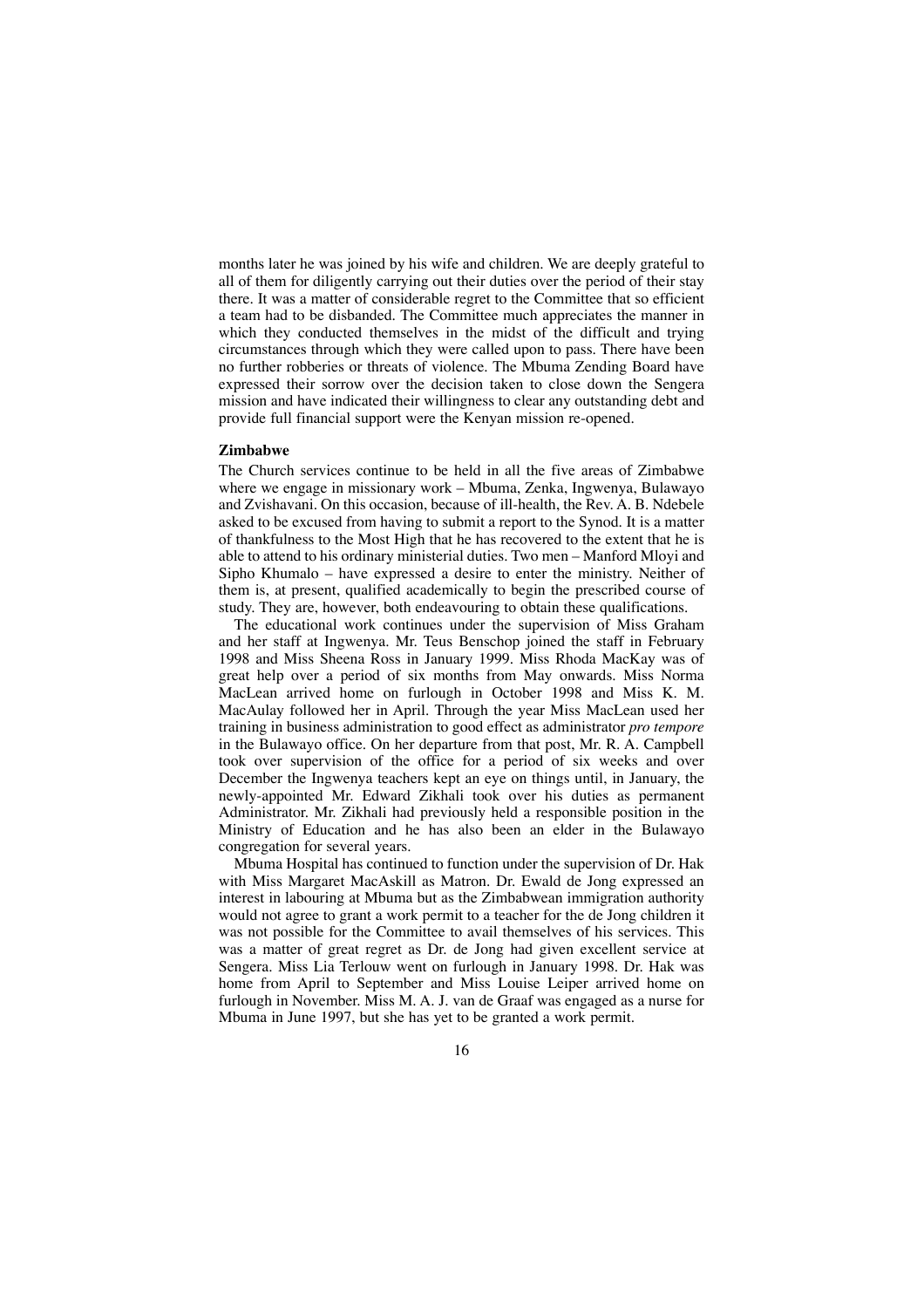The Thembiso Home continues to function as an invaluable refuge for orphans and other abandoned children. Mr. Stanford Mpofu was appointed to the post of Superintendent and took up his duties in September. Mr. Mpofu has been an elder in the Bulawayo congregation for a number of years and held responsible positions as a teacher before applying for this post. To increase efficiency, the separate Thembiso Committee responsible for running the Home was disbanded and the Field Committee now handles all matters relating to it.

The Committee appointed Mr. Jake van Praag, one of the elders of our Sydney Congregation, as assistant to Mr. James Mpofu, the Transport and Building Manager, but the Zimbabwean government refused to grant him a work permit. An appeal against this decision has been lodged and we await the result.

Huge fluctuations in the value of the Zimbabwe dollar have occurred over the past year and accordingly it is almost impossible for the mission to draw up a realistic budget. As always, we have to acknowledge the generous support of our Dutch friends whose interest in the work continues unabated.

The work in Africa is commended to the prayers of the Lord's people throughout the Church.

## **JOHN TALLACH SECONDARY SCHOOL REPORT Marion Graham, Headmistress**

JANUARY 1998 saw me return from leave straight into school work and with a number of changes to get used to.

#### **Houses**

My house, which was being demolished just before I went away, was still under construction and the contractors were not doing a good job. However, when the work was handed over to our own men, much more progress was made and eventually a very attractive, pleasant-to-live-in bungalow was completed. This was despite much work having to be done again and the firm supplying some kitchen units going bankrupt.

We also managed to save about \$50,000 on the contractors' price, although our cost included the plumbing and electricity and other internal fittings which the contractors' did not.

By the end of August, a year after the project was started, I was able to move back to my own house.

We are very grateful to the donors who made this possible. We just wish they could see how well their money was used.

*Miss MacAulay's house:* Both of our houses were over 50 years old and largely made of mud brick kept together latterly by layers of plaster. However,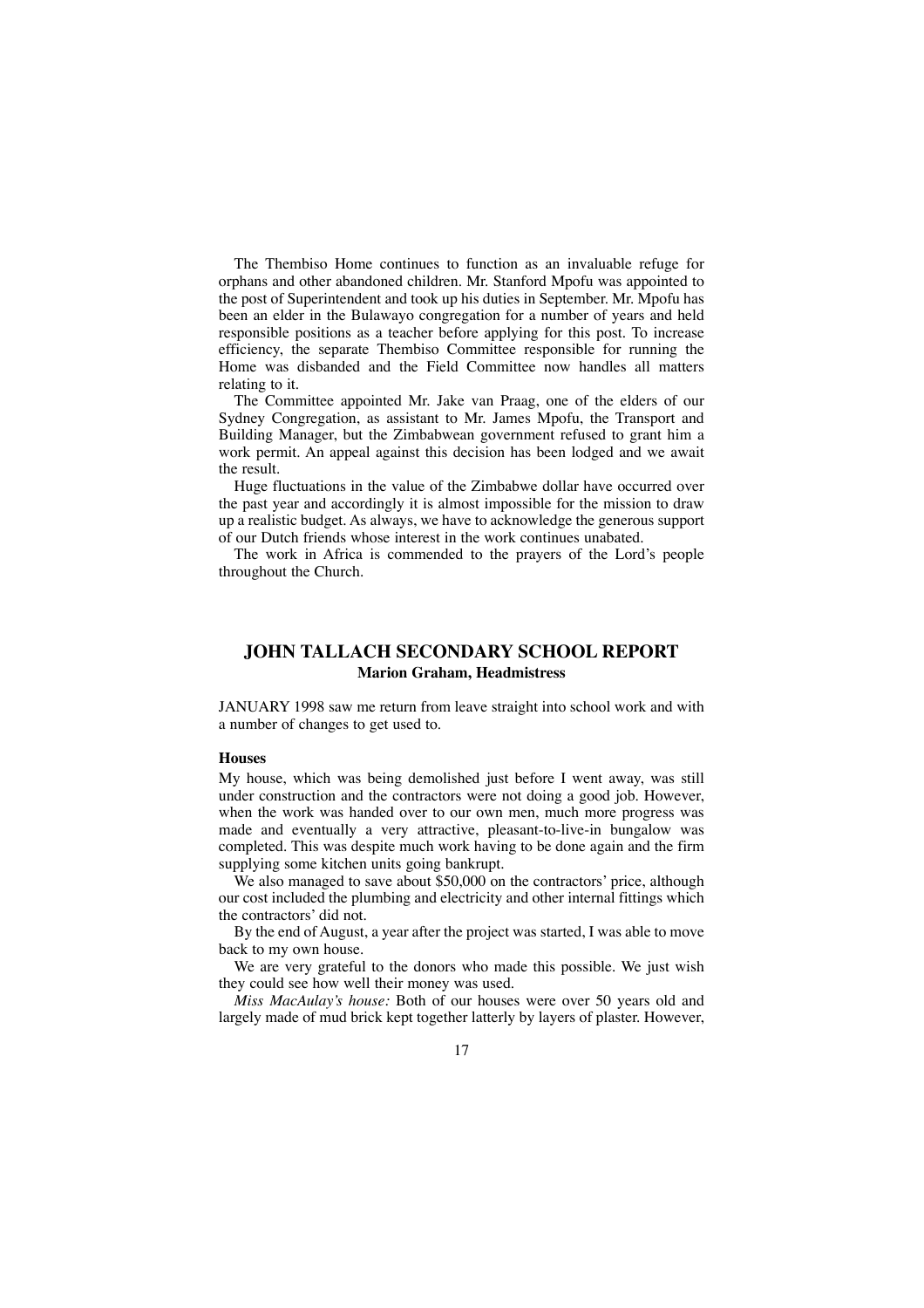we began to notice that the cracks in Miss MacAulay's house were becoming ever more obvious. On investigation it became clear that tree roots had invaded the foundation and the white ants (termites) had attacked the walls through the cracks made by the roots. The house was no longer safe to live in and it was providential there was no tornado at that time. Soon the house will be demolished and two small single units built in its place.

#### **Finance**

This year we have encountered a new problem. Because of the devaluation of the Zimbabwe dollar, while we have less problems with projects financed from overseas, we have had serious difficulty with the payment of running costs in the school. These are covered by school fees, but by Term 3 (September to December) the huge price increases in basic commodities meant that we had to go into deficit to the Mission.

We hope to repay this money during this coming year and if prices do stabilise to break even by the end of 1999. However, just last week we were charged \$4,400 for a tonne of maize and our last purchase price was about \$3,000, so we are not at the end of the road yet!

Usually by the end of the year we try to have a little over to cover maintenance costs but every cent has been swallowed up this time simply by basic needs.

#### **Staff**

*Permits:* We are still having trouble getting these and we find it difficult to understand why. Overseas staff, rather than costing Zimbabwe anything, bring much needed currency into the country.

When I returned in January Miss Maclean had still not received her permit to allow her to teach and had only monthly permission to stay in the country. She was, however, doing a very important job as she, albeit reluctantly, had taken over the running of the town office. Her business expertise was invaluable at this time as there were many changes in the labour laws and other organisational items which required to be rationalised and she was ideally suited for this task.

While we were despairing of ever getting through all the bureaucracy it was suggested that we use the "African way" and discuss the permit problem with someone involved with whom we had a point of contact.

Mr. Dumiso Dabengwa, the Minister for Home Affairs, who deals with Immigration, is a former pupil of Ingwenya Primary School. We have had contact with him before and through his cousin, who is one of our teachers, we asked to see him.

Unexpectedly we were invited to coffee one Saturday morning and he listened intently to our problems and asked for certain information to be sent to his office. Of course, he does not deal himself with what to him are minor details, but within a few months both Miss Maclean's and then Miss Sheena Ross's permits were given to us.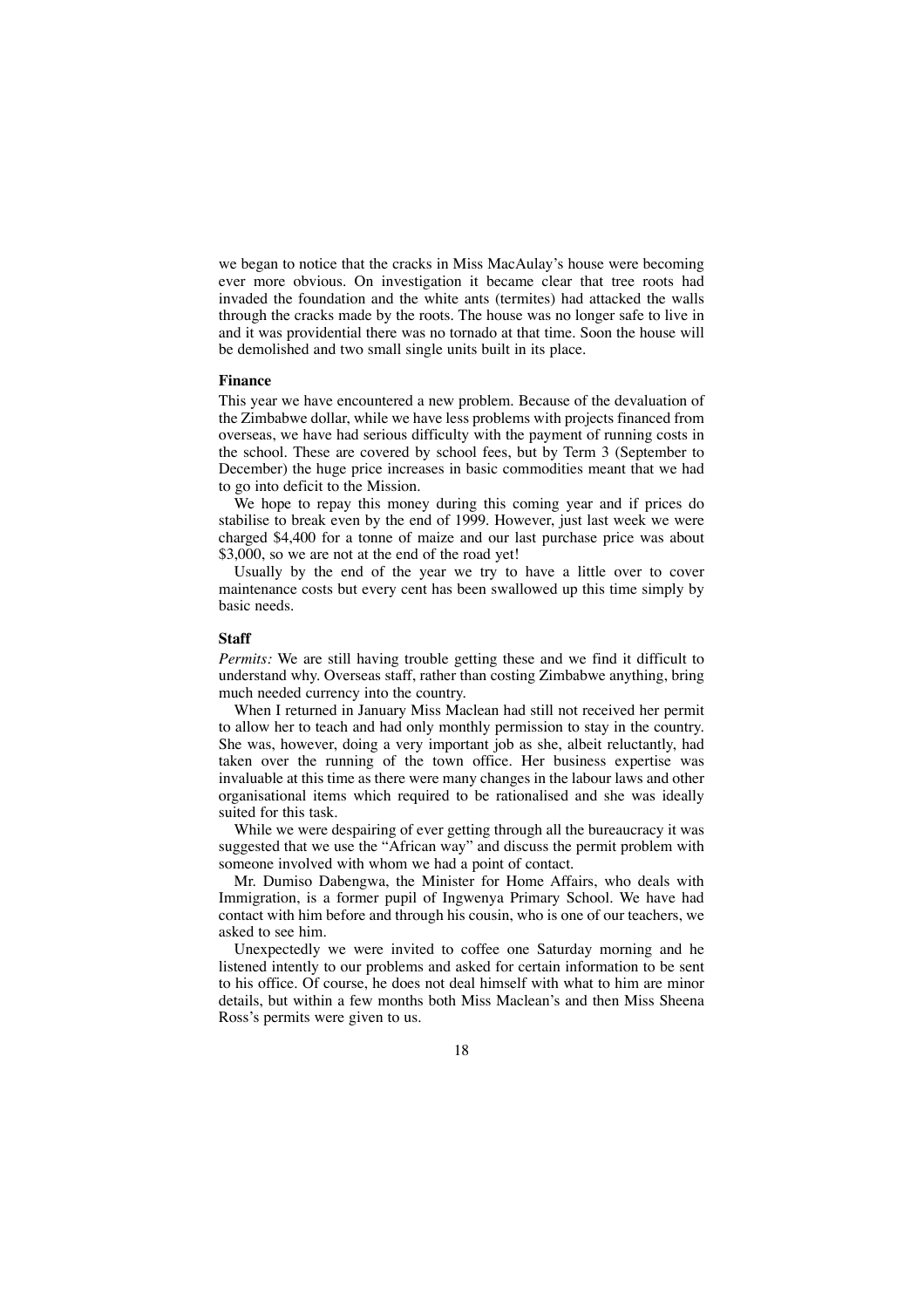Other permits have still not been given and we may have to ask him to intervene again. He also passed on for us an appeal concerning the tax we are required to pay as all officials we have spoken to agree that we are being unfairly dealt with but a solution has not been found so far, as there is no Statutory Instrument to cover Missions.

#### **Staff Movements**

Mr. Teus Benschop, who had earlier been granted his permit as one of his teaching subjects, Science, is in a "shortage area", arrived at the end of February and has spent the year getting used to teaching Science and Bible Knowledge to a variety of classes. He also, like all of us, takes one Form of 160 pupils for Sabbath school each weekend. We added a small kitchen onto the bathroom attached to the former Guest House and made a neat little batchelor flat for him.

Miss Maclean finally went on leave at the end of October and we expect her back in April 1999, when Miss MacAulay goes on leave.

Miss Sheena Ross has now joined us and is getting ready to start in school this week. The Government has finally agreed to give a grant for Mr. Benschop and we hope to get the same for Miss Ross.

We are entitled to grants or salaries for 24 teachers and in the past even Mission staff have been included in this. If they refuse to pay this time we will appoint a local teacher who will have to be paid and Miss Ross, as an extra teacher, will be able to concentrate on teaching Bible, though at present she is also required to teach Science which she is able to do.

#### **Pupils**

This past year very few pupils left school during the year and we will have very large classes in 1999.

Forms 1, 2 and 3 are all over 160 for 1999 and Form 4 is about 150. About 100 of these are local day pupils. Our teachers, therefore, have to cope with classes of 40 or 41 pupils, even in subjects like Science and Agriculture.

The Government exam results are not out yet. We had 163 Form 2 and 142 Form 4 pupils sitting in 1998.

#### **Visitors**

When I returned from Scotland, Rev. D. Ross and Rev. K. Watkins were here for a short visit. I am sure when they returned to Britain it took them quite a few days to recover from the amount of work (especially travelling) they did here in a limited time.

Most of the year was very quiet. For six months from May we were pleased to have the company and help of Miss Rhoda Mackay. Despite having been away for about 20 years, Rhoda quickly involved herself in the work of the school and the Mission so that her "holiday" was very much a helping and working one!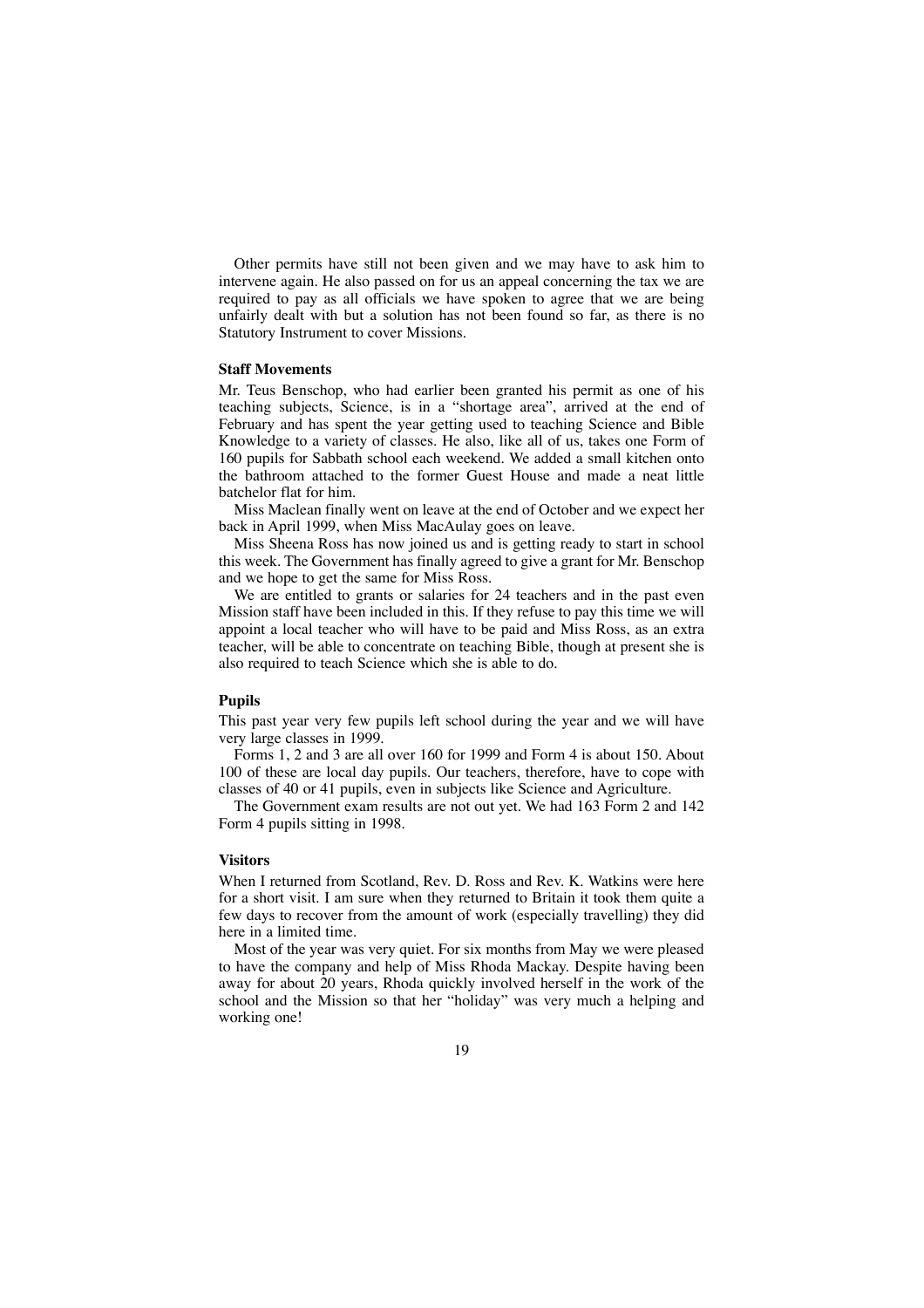We are very glad that Mr. Edward Zikhali has now taken over as Administrator and relieved us of the oversight of the town office.

We were also very thankful that Mr. R. Campbell was able to give us six weeks of his time, keeping in touch with his home office by Internet – quite amazing to us! It was a useful as well as pleasant interlude for us and for him and it was a pleasure to entertain Mrs. Campbell as well.

#### **Gifts**

This year we received a number of useful gifts for the school. The firm in Holland for which Teus Benschop had worked, first of all sent us a number of second-hand computers and other equipment and then donated money to help replace our very old, rather dirty and slow Gestetner duplicator. We bought a digital printer which, though more expensive to use, does a perfect job in seconds. Since then the same firm have also donated money to build an extra classroom.

Some other friends also organised a consignment of used computers and a school donated quite a number of Science textbooks. We would like to thank all these donors and assure them that we will make good use of their gifts.

#### **Examinations**

It is now the first week of February and the exam results are out much earlier than usual. There are rumours that the Form 2 Government exams are to be stopped as almost all pupils go on to Form 4 and this exam is really a waste of time and money.

However, despite a number of obvious inaccuracies in the results our passes were as follows:

#### *Form 2 Level Results*

122/159 pupils achieved 6 or more passes out of 8 subjects, giving a percentage pass of 77%.

131/159 pupils had 5 or more passes, i.e. 82%.

The passes for the Resource Room pupils were not given correctly so these are not counted.

*Form 4 "O" Level Results 1998*

120/142 achieved 5 passes in A, B or C, i.e. 85%.

1 girl got 9 A passes and 2 pupils got 8 A passes.

27 pupils got 5 points worked out on their best 5 subjects  $(A=1,$  $B=2$ , etc.)

We do not know yet our position among the schools in this region but in 1997 we presented the largest number of candidates at O Level and came 4th after three much more selective schools. We hope the same will be true this year and it is due largely to the hard work of all the teachers, both local and from overseas.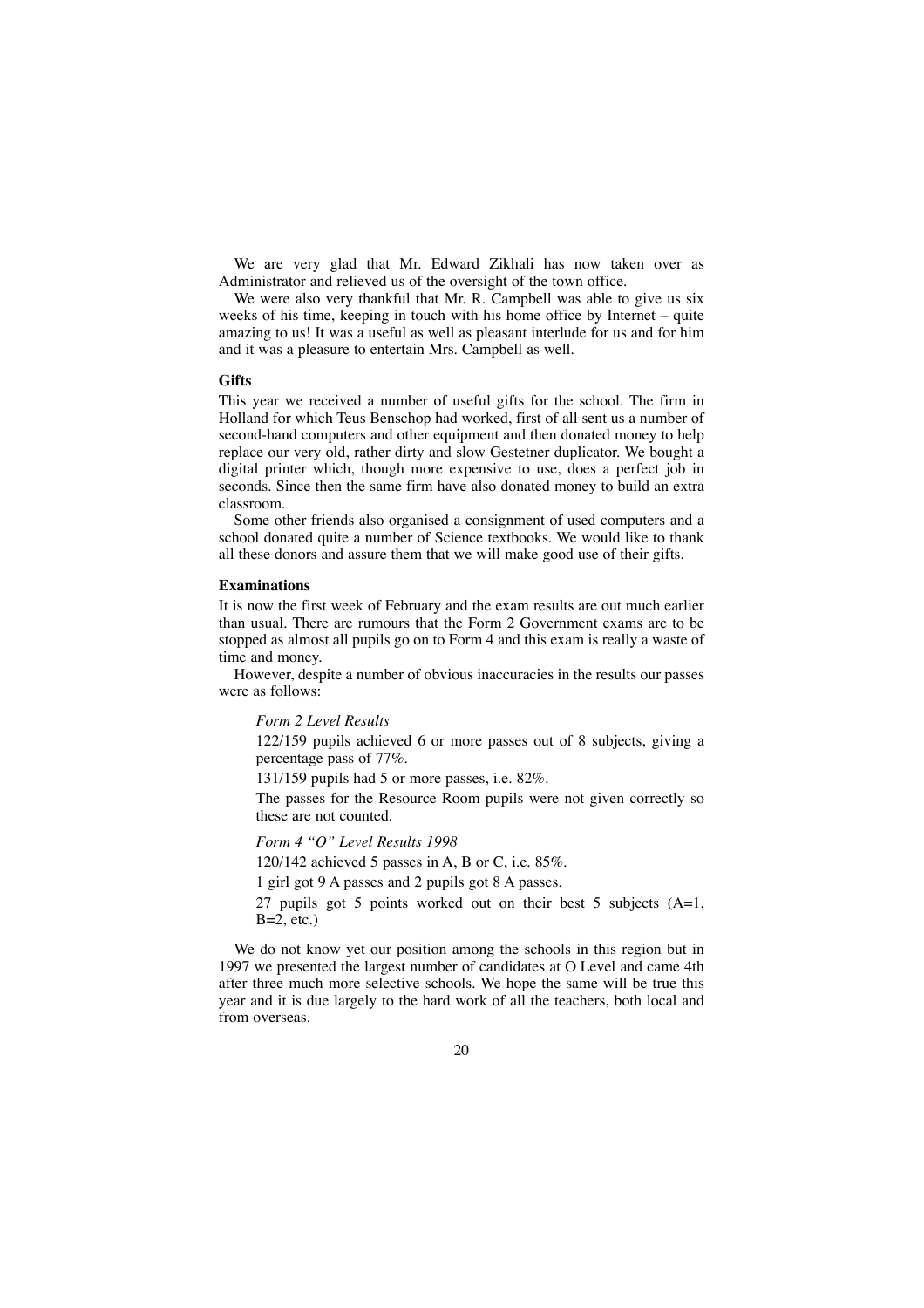## **MBUMA AND ZENKA MISSION REPORTS Rev. P. Mzamo**

THE LORD in His kindness and forbearance has spared us and given us some measure of health to carry on the day-to-day duties. Sometimes we feel tired, but not tired of the work. The Lord's grace is sufficient and His strength made perfect in weakness.

Many false teachers are rising up in the communities deceiving the ignorant and deceiving themselves. All these are the signs of the end of times, for the scriptures must be fufilled. The fulfilment of the scriptures should be a comfort to the Lord's people and we know that all things work together for good to them that love God.

The Church work continued throughout the year undisturbed by the forces of the enemy – godlessness, worldliness and materialism are all on the increase. We held Church services in all our preaching stations and in some congregations new faces darkened the door of the church and have continued. The elders went out every Lord's Day. May they grow in grace and in the knowledge of our Lord and Saviour Jesus Christ. The sacraments of the Lord's Supper and Baptism were administered. Baptism was administered to adults and children in different congregations. Funerals were conducted and marriages performed throughout the parish.

We were encouraged and strengthened by the short visit of two ministers and an elder from the home Church – come again and make your visit longer! May I express my sincere thanks to the home Church at large and friends in Holland for the support of the work in the Mission field. Your prayers, substance and personnel constitute a great blessing, both spiritually and bodily.

#### **Zenka**

Church services – all in the hands of the Church elders – were held every Lord's Day at all preaching stations and weekday prayer meetings at Zenka and Katasa. From time to time I take Sabbath services at Zenka.

The sacraments of the Lord's Supper and Baptism were administered and funerals were conducted in the community.

The elders of the Church have kept the congregation together in the midst of false prophets going about desiring to devour many – as a roaring lion.

#### **Nkayi**

Church services at the five preaching stations were held every Lord's Day, taken by the elders. There were also prayer meetings at Nkayi, Mathetshaneni and Donsa, which is in the Midlands in the Kwekwe District.

The sacraments of the Lord's Supper and Baptism were administered at Nkayi and Donsa. Both adults and children were baptised at both places. The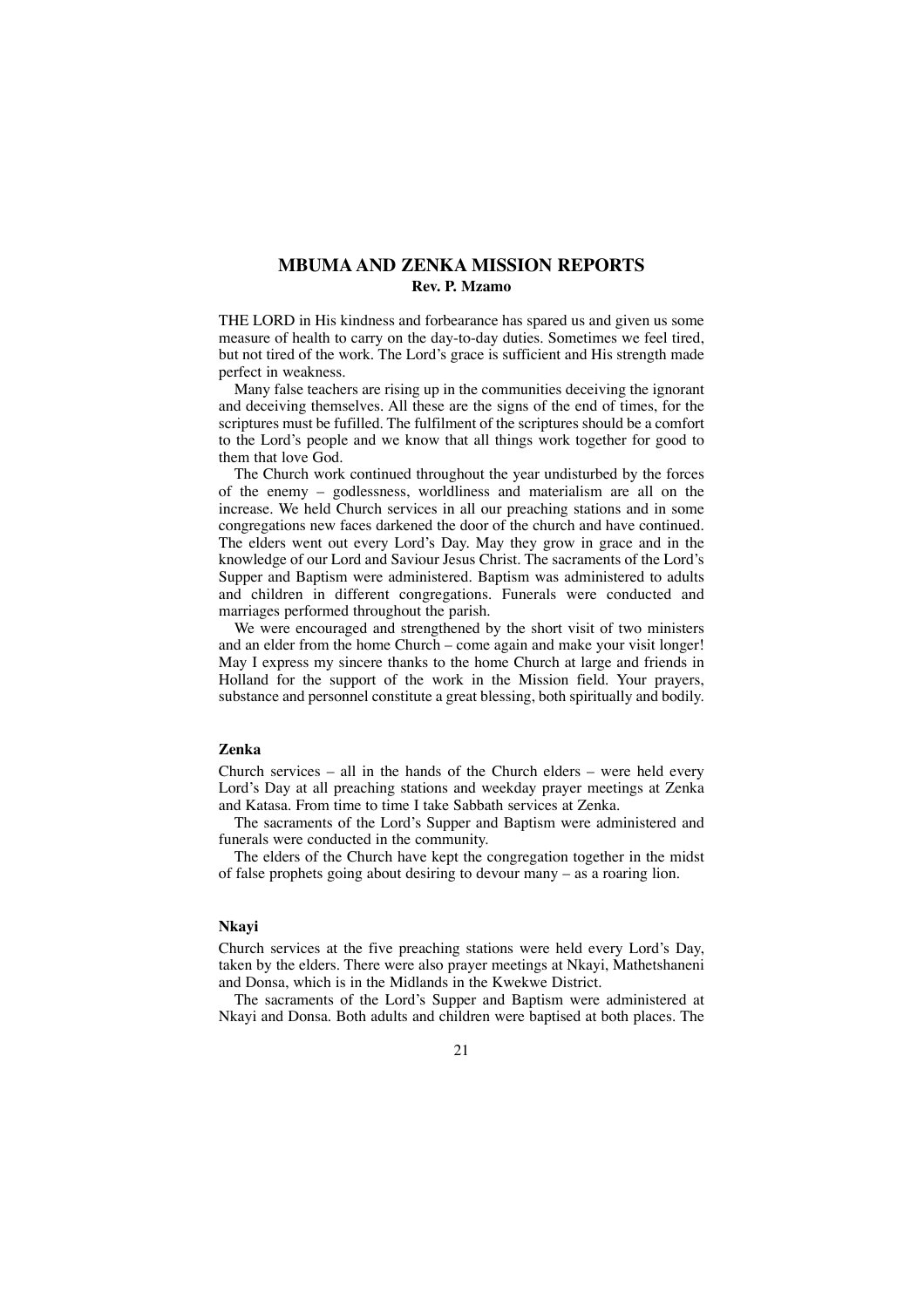elders were out every Lord's Day to declare the Gospel of the eternal Son of God. As Peter said: "Silver and gold have I none; but such as I have give I thee: In the name of Jesus Christ of Nazareth rise up and walk."

#### **Binga**

For a few years, Binga was monitored by Bulawayo Kirk Session – this was done to ease the burden on my shoulders. But as there was now only one elder in that Kirk Session, the minister's duties were much curtailed. Then Binga was returned to Mbuma Kirk Session. Binga is now monitored and supplied from Mbuma and Nkayi.

We supply Binga every second Sabbath of each month and take church services at two places. At Semende we have a church building and at Senka we worship in a classroom, paying a rent of \$5 every Lord's Day. This rent is paid by the congregation.

We hope to have a Kirk Session in July to examine those who want Baptism. We are looking for a Tonga man who has a good knowledge of Ndebele and Scripture to translate the psalms in metre to the Tonga language and also the *Mother's Catechism.*

Our aim and purpose is not to give out food or clothes but to preach the everlasting Gospel of the Son of God. "Seek ye first the kingdom of God, and his righteousness; and all these things shall be added unto you."

## **MBUMA MISSION HOSPITAL REPORT Dr. J. Hak**

"IT IS OUR DESIRE that the means used may be blessed to our patients spiritually, which is the ultimate purpose of the work here" – so the previous report was concluded. Maybe it would be good to indicate what work actually is being done in this respect.

Patients are expected to attend the Sabbath services when not too ill, and the Thursday morning prayer meetings. We are very thankful for the assistance of Mr. M. Mloyi, who will take worship with all the patients and staff morning and evening. This means reading a portion of Scripture and praying. Three times a week this is concluded with a short address. He then goes to the wards to read and pray with those who are too ill to attend worship. There is also teaching of different groups who are in hospital for a longer period, e.g. the mothers of malnourished children in the paediatric ward, the TB patients, who spend two months in the hospital for their intensive phase of treatment, and the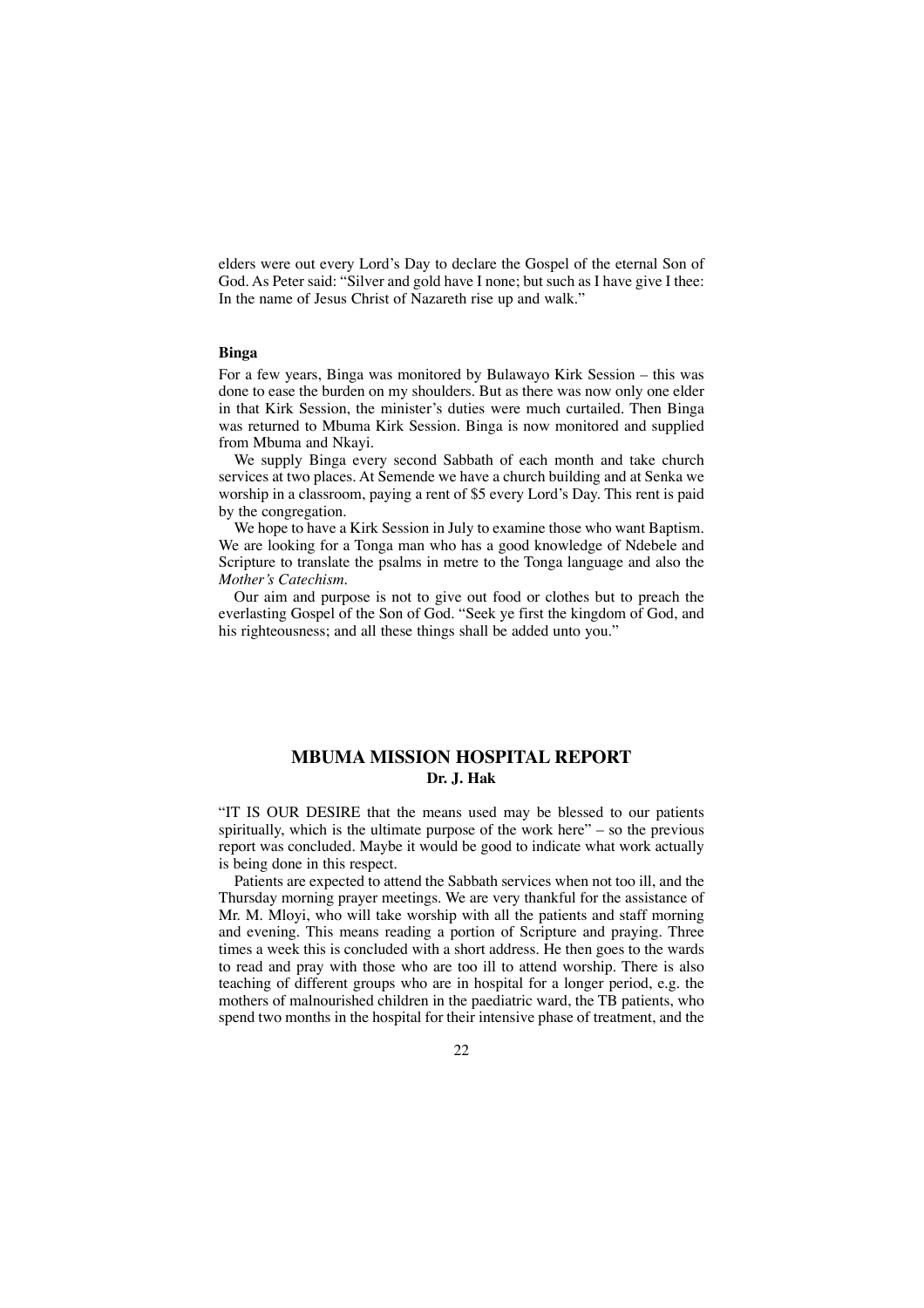expectant mothers in the waiting mother's shelter. The Gospels and the *Shorter Catechism* are mainly used in teaching.

The need for literature in their own language is immense. A simplified version of the *Holy War* of Bunyan has been translated into isiNdebele. For a start a number of copies were made of the chapters to see how the patients would respond. They were given chapter by chapter which was very much appreciated! It is difficult to get them to church, but they like reading (as long as it is in their own language) and they are obviously enjoying the *Holy War!* The *Mother's Catechism* has been made available in their own language, which will be very useful for teaching.

Some years ago Bible classes for children were started up in all the places around Mbuma where church services were held. This work is still continuing after local members have taken over. Only one class at Singwangombe could not be continued because of lack of a teacher and it proved too much for us to continue ourselves.

Our input into these classes now are small books for the children, which contain parts of chapters of Scripture, and simple questions concerning the chapters. The book also gives verses of Scripture and a few psalm verses which they have to learn by heart every week. If possible an interesting religious story is also added, translated into their own language (a good source being the *Young People's Magazine*). The children send back their papers with the answers for correction and are then given a postcard for encouragement. For so many correct answers they receive a psalm book or a nice reading book. The children seem to enjoy this. Although this part of the work had come to a temporary standstill, it is hoped that it will be continued.

A class is held weekly for all interested women among the staff at the hospital.

Many patients are addressed individually in the outpatient clinics when there is need for counselling, which also provides an excellent opportunity for touching the more serious matters of life and death.

All this is so little in comparison with what could be done if there was more manpower. But the Word is being sown – may it fall on good ground! It is often felt that so much more should be done and a thorough knowledge of the language is part of it as well!

#### **Medical Report**

The statistics are appended at the end of this report. The most noticeable is a sharp increase in the *bed occupancy* from 131% in 1997 to 196% in 1998 on our actual beds. This means an average of 116 in-patients a day against 77 a day in 1997. The total number of admissions has also gone up, but not in comparison to the bed occupancy. This means that patients are on average admitted for more days than before, which is easily explained by the increased number of chronically ill patients (TB+HIV). Of the 148 deaths, at least 66% were HIV related. On average there were 17 TB patients a day, compared to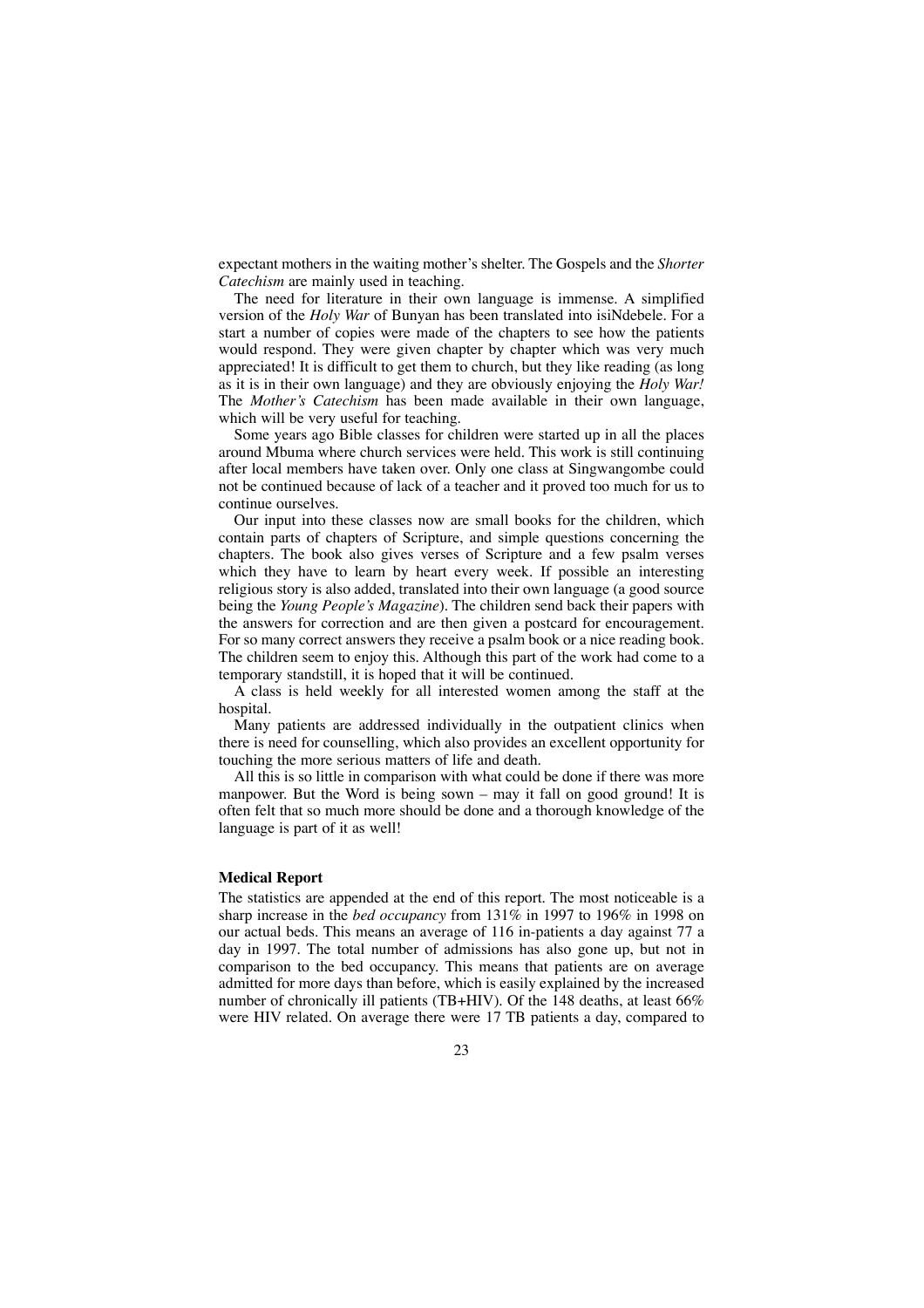14 patients in 1997. The bed occupancy for TB went up from 23.6% to 29% of our 59 actual beds.

The sharp increase in the *number of deliveries* from 1996 to 1997 stabilised in 1997. This is probably due to more mothers coming to Mbuma in order to avoid the high fees in city clinics. The year 1998 showed the same high figure. Compared with the previous year there was a dramatic increase in the perinatal and neonatal mortality rates. However, comparing these figures with those of other hospitals it appears the these are the normal rates for the whole province.

*The still birth rate* went up to 14.29 per 1,000 births, compared to 7.05 in 1997. The maximum has been 15 in 1993 – the year of the drought.

*The perinatal mortality rate* (the number of still births and early neonatal deaths per 1,000 total births within the first week of life) was 41.43, compared to 21.16 in 1997. The maximum has been 43 in 1993. The average for the other hospitals in the province in 1997 was 40 per 1,000 total births.

*The neonatal mortality rate* (early plus late neonatal deaths within the first month of life) went up to 30.43 per 1,000 live births, compared to 19.89 in 1997. The maximum has been 33 in 1993.

*The infant mortality rate,* against the number of births at the hospital: 49.28 deaths within the first year of life per 1,000 live births compared to 34.09 in 1997 (maximum 55.07 in 1993 and in 1995).

Because these figures approach the percentages in the year of the drought, the question arises if there was more malnutrition than was apparent – maybe enough starch, but little proteins and vitamins. This would affect the vulnerable groups like antenatals first. Another reason could be the increased number of STDs (Sexually Transmitted Diseases) and HIV infection. Despite the risk of HIV, STDs have now gone up to the second place on the list of the five major health problems for adults! It would be interesting to compare this with other hospitals in the province.

*The maternal mortality rate* was 1.43 (1 death in 1998).

*The malnutrition rate* was very much the same as before –13.5%.

#### **Staff**

We were very dismayed and shocked about the sudden death of one of our youngest nurse aids, Lynette Ncube, on 16th June 1998. Also Julia Masuku, one of the "dependents" on the Mission, died on 13th May.

Much support was given during the year by relief nurses from government institutions, first during the absence of the doctor from April to August, then during a holiday of Sister Lia Terlouw, and during the period of leave of Sister Louise Leiper, from October.

#### **Communication**

In addition to an external phone line for the hospital, a PABX system plus the necessary solar panels and batteries was installed in April for internal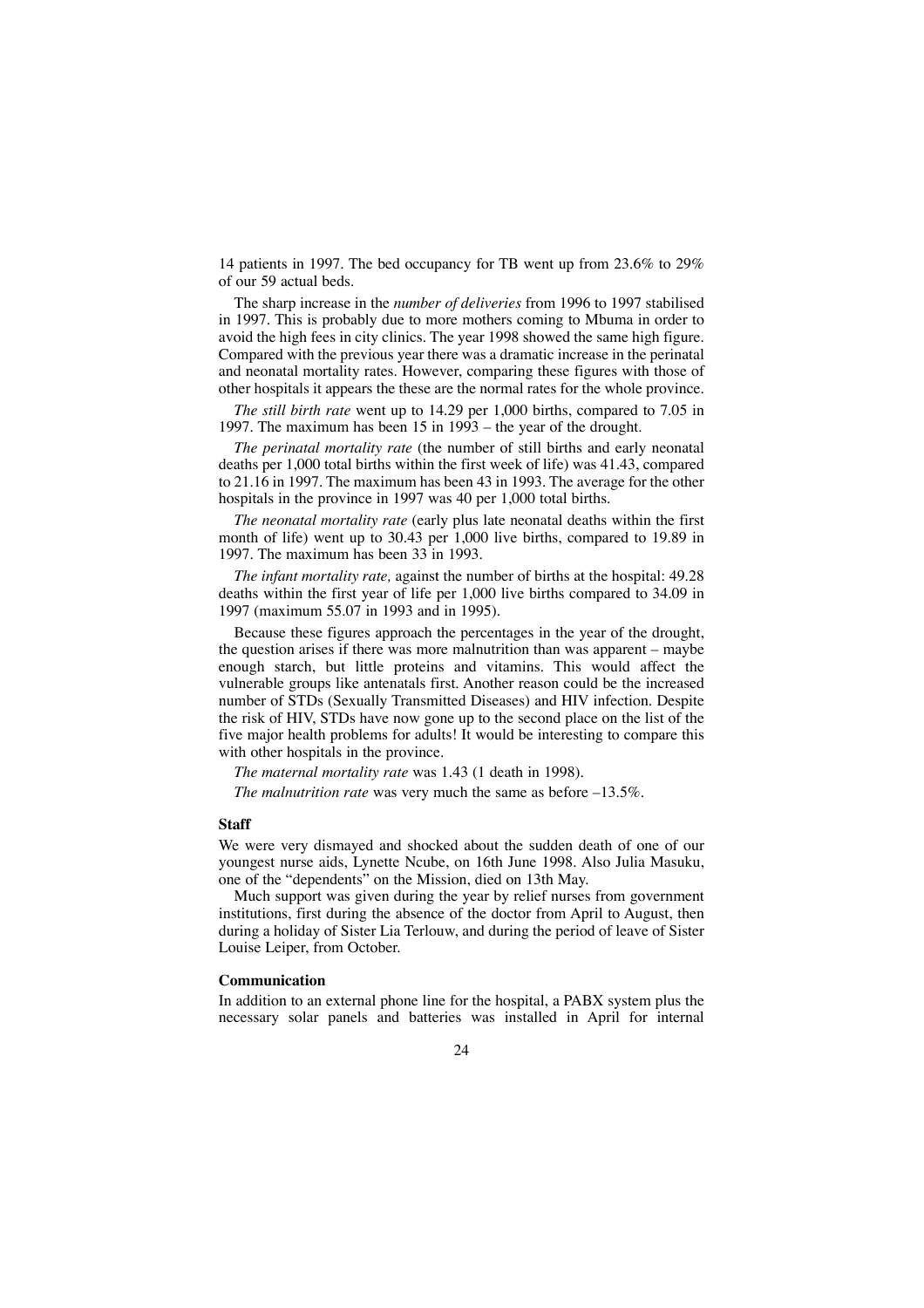communication. We have never regretted this, as the communication by the old system had become extremely difficult. The new system has proved to be excellent, except that in the cloudy rainy season it can happen that the phones cannot be used part of the night. However, on the whole these days are few – and the problem can easily be solved by adding some extra batteries.

#### **Hospital**

The laboratory has been extended with an extra room and a safety cabinet, according to government regulations, especially for investigation of sputums for TB. Funds were made available by a donor via the Ministry of Health. Because of an enormous surplus of available money it was at once decided to use the money for installation of solar panels, to which they agreed, and batteries for lights in all the wards at night. Two inverters convert the low voltage to 220 Volt for the microscopes and the centrifuge in the laboratory, and for the computer in the office. These panels have proven their worth, for the laboratory work is no longer dependent on the hours that the engine is on, so that more work can be done. The system has been very successful!

A visitor from South Africa, Mr. W. van den Berg, who came in November, managed to repair the DC system, which had not been working for a long time, whereas the local companies here had failed to do so! The DC is now mainly used for the staff accommodation and for the toilets, so is still very useful – but the solar system is clearly superior. If funds would be made available more panels and batteries could be added for all the staff accommodation so that the generator would be needed only for the X-ray machine and for the photocopier. It would be cheaper in the long run, as a lot of money is spent on diesel for the generator every month.

The dispensary had to be renovated, which was a considerable job.

#### **Transport**

The ambulance has been in the garage frequently, and is due for replacement. The Mazda has been very reliable so far, doing us a good service in transferring patients.

#### **Accommodation**

Staff accommodation has not yet been improved due to lack of funds.

#### **Conclusion**

We very much appreciate the continuing support by Mission friends overseas. We would like to encourage those who have the right qualifications to also give themselves up personally to this work of the Lord. Much work is to be done. We often feel there is much resistance to the Word of God, especially where church services are concerned. But of great encouragement are these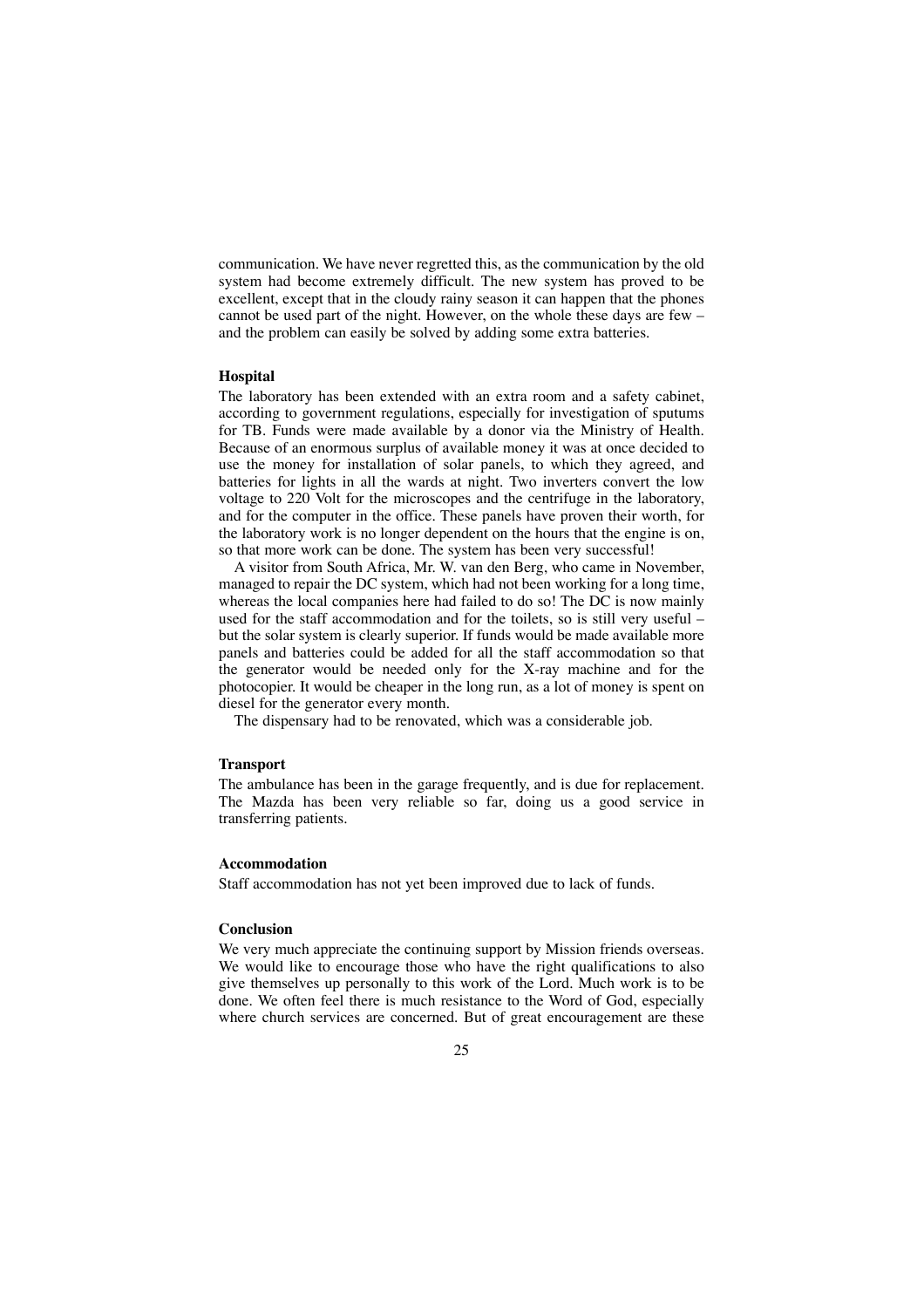words of David: "Thou hast ascended on high, thou hast led captivity captive: thou hast received gifts for men; yea, for the rebellious also, that the Lord God<br>might dwell among them" (Psalm 68:18).

## **STATISTICS**

| <b>Admissions</b>             |        |
|-------------------------------|--------|
|                               | 2,445  |
|                               | 855    |
|                               | 100    |
| <b>Discharges</b>             |        |
|                               | 2,125  |
|                               | 856    |
|                               | 84     |
| <b>Bed Occupancy</b>          |        |
|                               | 32,344 |
|                               | 3,697  |
|                               | 6,215  |
| <b>Deaths</b>                 |        |
|                               | 133    |
|                               | 1      |
|                               | 14     |
| <b>Outpatient Attendances</b> |        |
|                               | 19,657 |
|                               | 24,123 |
|                               | 694    |
|                               | 690    |
|                               | 10     |
|                               | 21     |
|                               | 3      |
|                               | 5,537  |
|                               | 5,297  |
| <b>Major Operations</b>       |        |
|                               | 4      |
|                               | 5      |
| <b>Minor Operations</b>       |        |
|                               | 208    |
|                               | 184    |
| X-Ray                         |        |
|                               | 832    |
|                               | 1,183  |
|                               |        |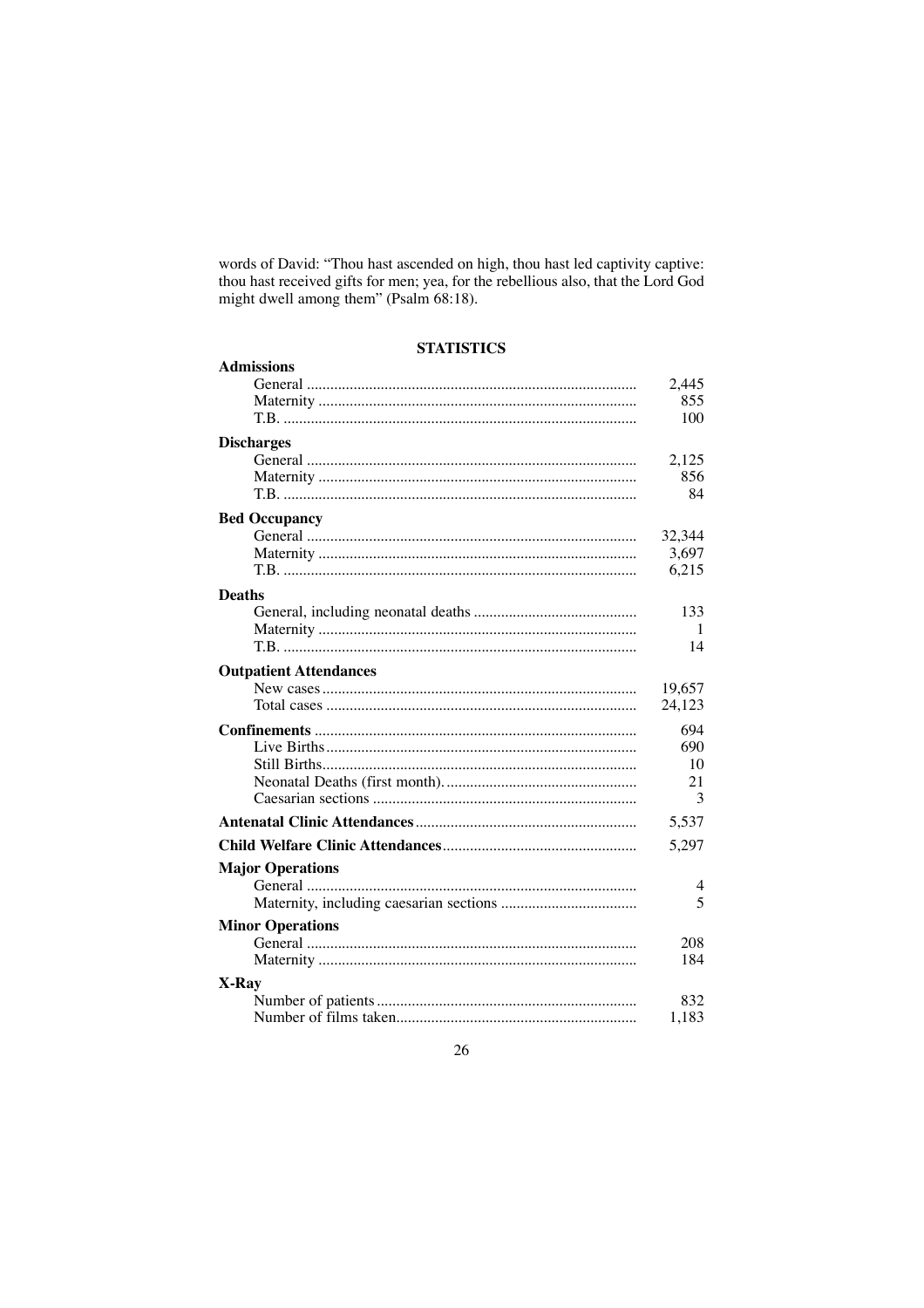### **Ambulance**

| 178.   |
|--------|
| 35,387 |

#### **Five Major Health Problems**

- *In the age group below 5 years:*
- 1. Acute respiratory infection
- 2. Skin disease
- 3. Diarrhoea
- 4. Malaria
- 5. Eye disease
- *In the age group of 5 to 14 years:*
- 1. Acute respiratory infection
- 2. Skin disease
- 3. Injuries
- 4. Malaria
- 5. Eye disease
- *In the group of 15 years and over:*
- 1. Acute respiratory infection
- 2. Sexually transmitted disease
- 3. Skin disease
- 4. Dental conditions
- 5. Malaria

## **BUILDING AND TRANSPORT REPORT Mr. J. B. Mpofu**

IN OPENING I would quote from Ezekiel 33:11: "Say unto them, As I live, saith the Lord God, I have no pleasure in the death of the wicked; but that the wicked turn from his way and live: turn ye, turn ye from your evil ways; for why will ye die, O house of Israel?"

#### **Transport**

Transport is one of our biggest problems on the Mission. Our cars are in and out of the garage because of problems with spares which make repairs difficult. This means frequent delays and occasionally we have to take the car out and use it.

- 1. Rev. P. Mzamo's Ford Courier has a problem in fifth gear, but on the whole it is still doing well.
- 2. The Doctor's Mazda is a very reliable car and it is still in good condition, serving the Hospital well.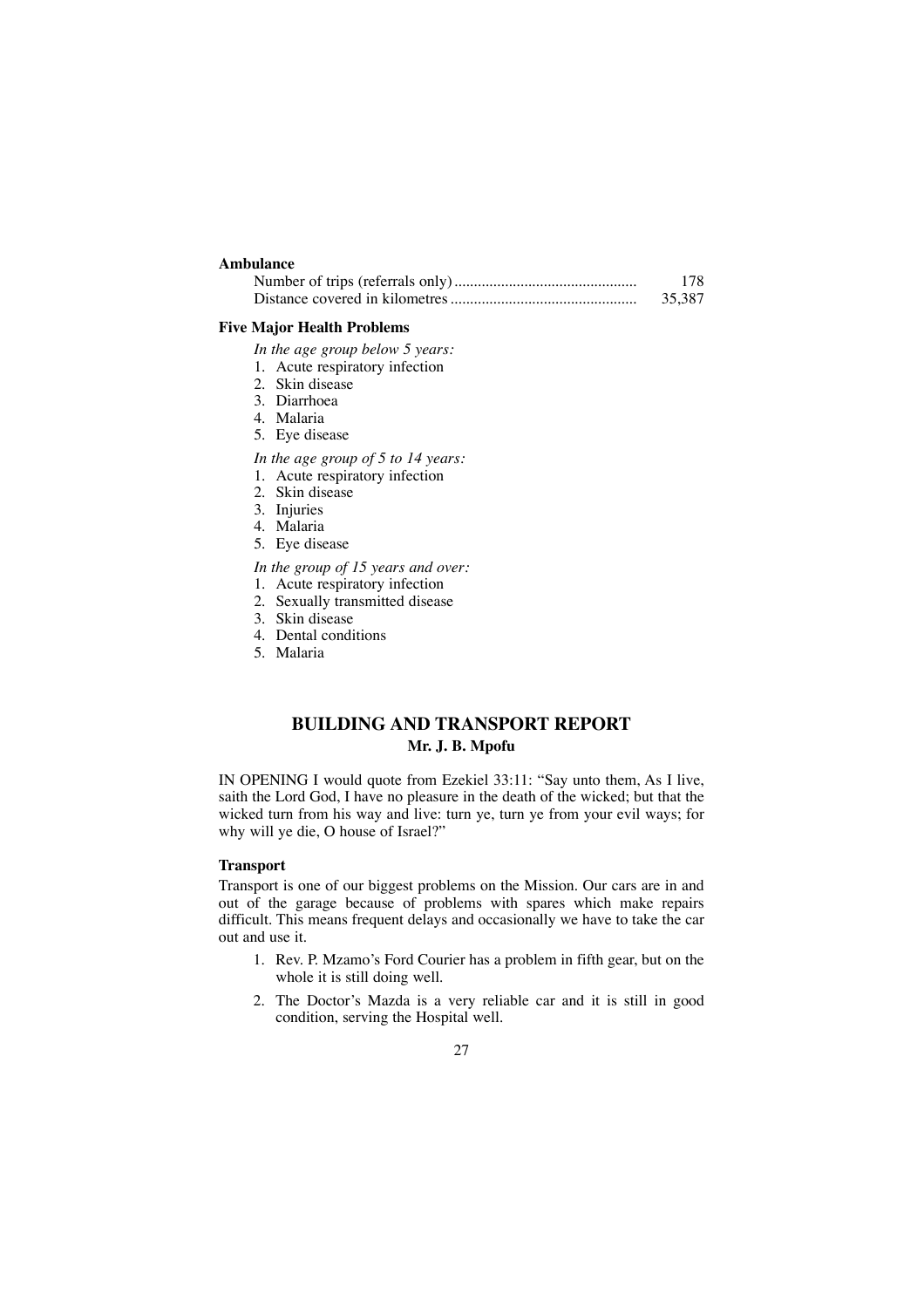- 3. The Hospital ambulance has not been doing well as a result of its accident and is frequently in the garage.
- 4. The Ford Triton lorry is now getting old because of bad roads.
- 5. The brown Nissan, used by the Manager, is still giving good service.
- 6. Rev. A. B. Ndebele's Mazda is still going well, despite covering many miles.
- 7. The John Tallach School Bus (Ford Triton) is still able to do the orders for the school. It has been involved in several accidents due to the carelessness of other drivers.
- 8. The Leyland Comet lorry is very reliable and serves all our stations.
- 9. The Toyota Venture, which is used by the Ingwenya ladies, is still in good condition.
- 10. Rev. Z. Mazvabo's Ford Courier is still of good use but will soon need replacement.
- 11. The green Nissan, used specifically for office work, is still doing well.
- 12. The Thembiso Mazda is still doing very well.
- 13. The Volkswagen Kombi for Thembiso was also involved in an accident, and the back part was damaged, but can be repaired. It is now an old car but is still very useful at the Childrens' Home.

### **Building**

- 1. *Mbuma Mission:*
	- (a) The Teachers' Cottage was completed last year and the teachers are now using it.
	- (b) The extended laboratory was also completed and is in use.
	- (c) We made more "pole and mud" kitchens for the nurses as they were having problems in cooking, so these are already in use. Plastering has been done in one kitchen and they are in the process of finishing the last kitchen with plaster.
	- (d) Maintenance, which is always done in the Hospital, like mending wall cracks and painting the wards, is also being undertaken.
- 2. *Binga Church*

has been completed with two toilets ready for use. The only thing remaining for the Binga Church is benches, which the carpenter is presently making.

3. *Zenka Mission*

has no project presently. The repair of the fence around the Mission is carried out under maintenance.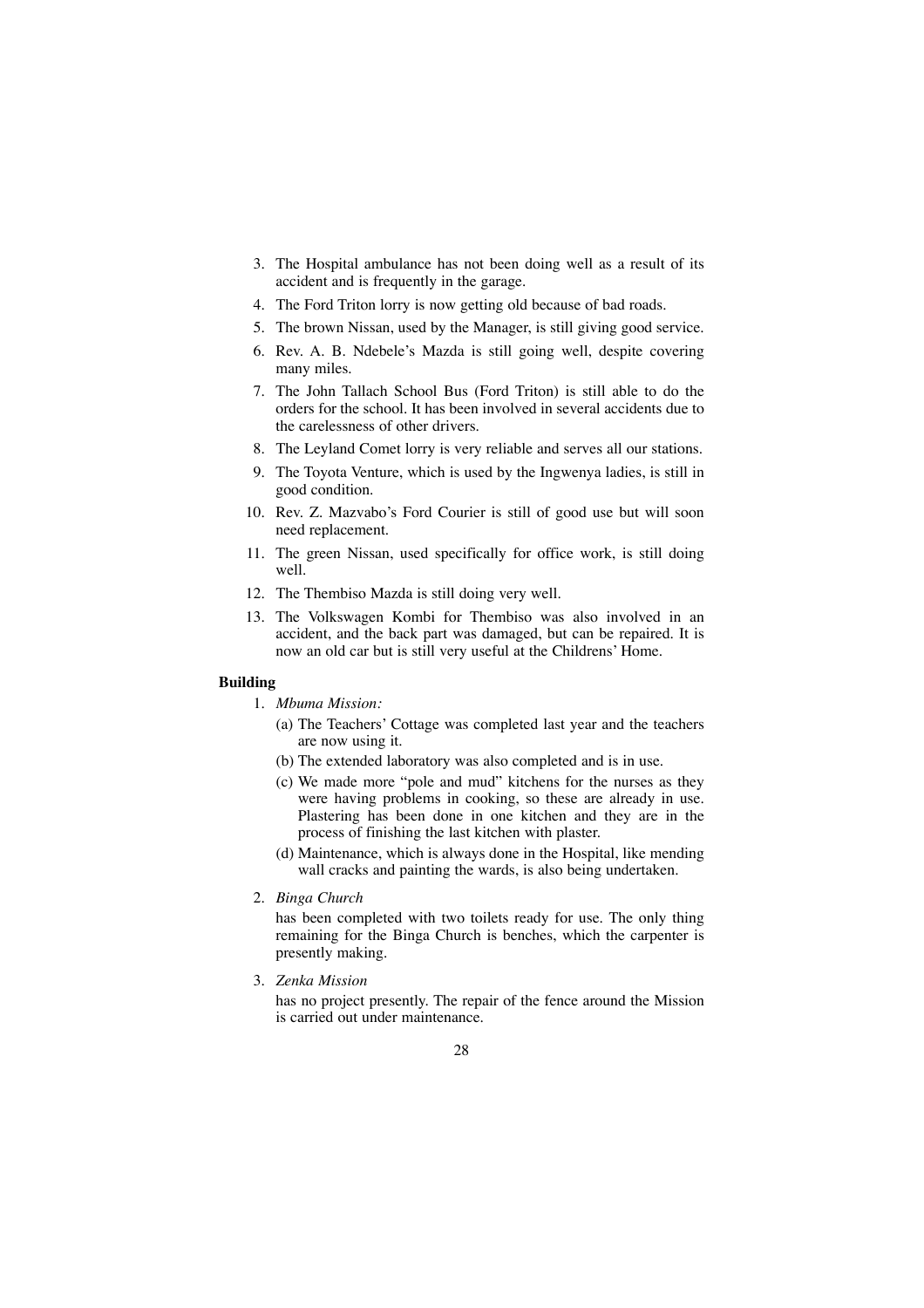- 4. *Ingwenya Mission:*
	- (a) The new Teachers' Cottage is now being plastered and ceiling material is on site ready for putting up. Electricity is being fitted and we hope it will be finished soon.
	- (c) Mr. Benschop's boss donated money to be used where needed. The School Headmistress thought of a classroom and the money will be used for building this. The men have started digging the foundations.
	- (d) Miss MacAulay's house is being cleared with a view to demolishing it.
- 5. *Bulawayo*

currently has no work to be undertaken

6. *New Canaan*

also has no projects waiting.

I will end with these words from 1 Timothy 6:12: "Fight the good fight of faith, lay hold on eternal life, whereunto thou art also called, and hast professed a good profession before many witnesses."

## **ZIMBABWE MISSION ADMINISTRATOR'S REPORT Miss N. B. MacLean, Administrator** *pro tem*

THIS WAS A BUSY and at times difficult year in the Administration Office of the Zimbabwe Mission. The economic background to our work was very uncertain: towards the end of 1997 the value of the Zimbabwe dollar fell rapidly so that it started the year at around  $$30 = £1$  and, by the end of the year, had fallen further to about  $$60 = £1$ . Inflation was forecast to reach 32% by the end of the year but there is no doubt that it exceeded this rate: by September/October some prices were jumping by thousands of dollars each week; for example, in January the cost of a Landrover ambulance was estimated at \$600,000 but in October the estimate had risen to over \$1 million. In this climate financial targets and budget costings became meaningless and expenditure in all departments increased significantly.

#### **Field Committee**

The Field Committee continued to oversee the work of the Mission Departments which this year included implementation of the recommendations for improved administrative and financial procedures as proposed in January by Revs. D. Ross and K. Watkins. In line with these recommendations the Thembiso/ESM Committee was disbanded and the composition of the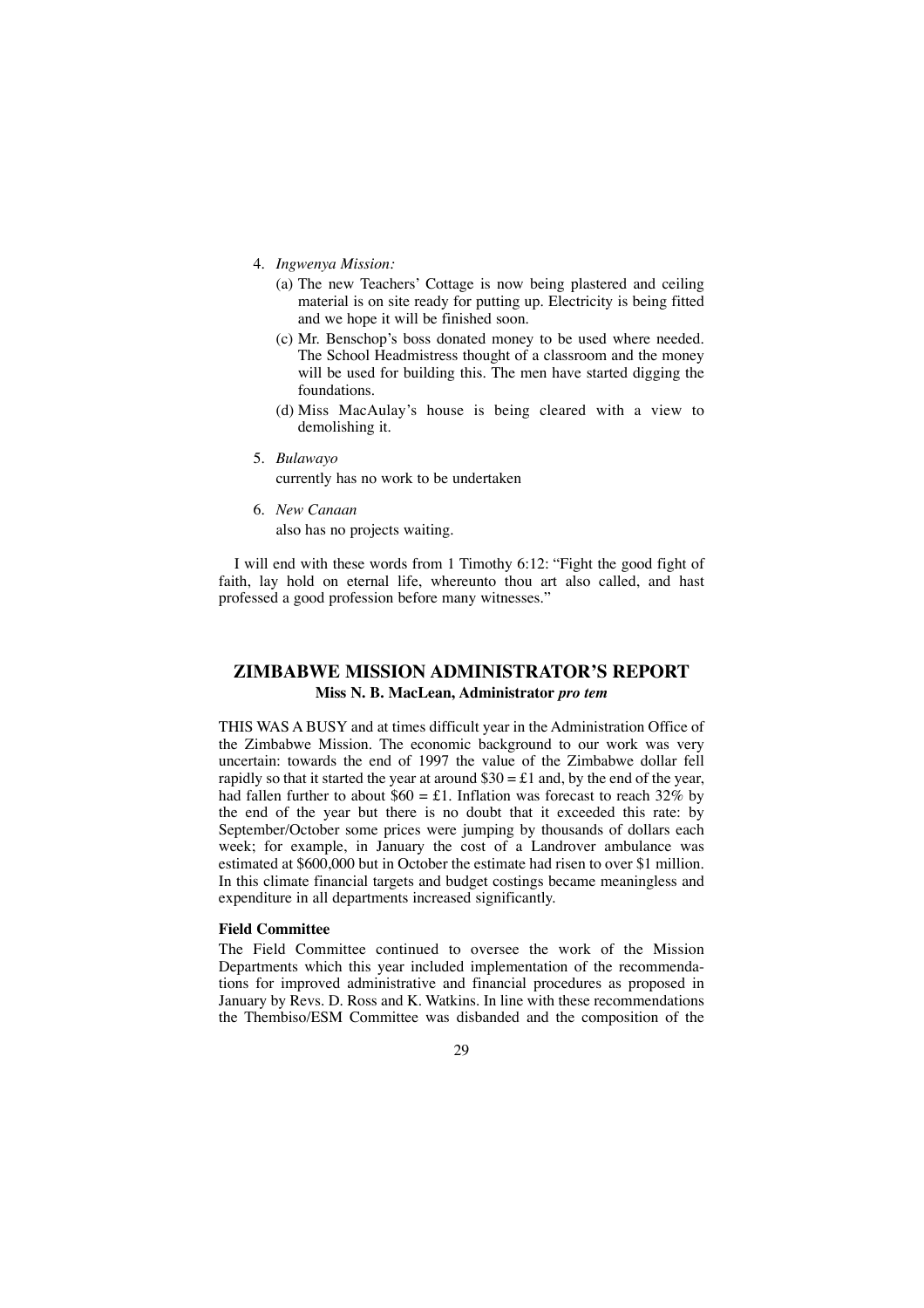Field Committee was altered to incorporate the Superintendent of Thembiso/ESM. It was hoped that greater integration with what we call the General Mission would result in improved management of the ESM departments and better streamlining of Mission affairs. This has been a happy and effective union resulting in greater involvement of ESM in Mission affairs and increased understanding by General Mission of the particular problems of ESM. The executive members of the Field Committee were as follows: Rev. Mzamo (chairman), Rev. Ndebele, Rev. Mazvabo, Mr. J. B. Mpofu, Mr. S. Mpofu, Miss Graham, Dr. Hak and myself (replaced by Mr. R. Campbell in November). Miss Macaulay and Sister Macaskill deputised when necessary for Miss Graham and Dr. Hak. During the year the Field Committee met on seven occasions to supervise the implementation of the new procedures, to make management decisions and policy suggestions. Regular reports were sent to the Foreign Mission Committee and the General Treasurer.

An important development this year was the move to encourage the congregations to accept greater responsibility for the maintenance of their church buildings and for a proportion of the fuel needed by the ministers. From January, Deacons' Courts became responsible for at least one third of the ministers' fuel requirements and from April, they took over entire responsibility for the running costs of their church buildings. Total responsibility for ministers' fuel is to be devolved to the Deacons' Courts over a 3 year period: in January 1999 they are to assume responsibility for two thirds of the fuel cost and, from January 2000 they will be responsible for the total fuel bill.

#### **Staff**

*Local Staff:* A considerable number of local staff are employed at the various Mission departments. Mbuma Hospital has 47 government paid employees on the payroll supplemented by a further 15 paid from Mission funds. This figure fluctuated throughout the year because nursing sisters and other relief staff (employed by the Mission to help alleviate staff shortages) are not always available. A further 7 staff are employed by the Mission at Mbuma. In addition to the teaching staff at John Tallach Secondary School, which are all paid by the Ministry of Education, a further 21 are employed from the School account, i.e. at no expense to the Mission. A further 9 men are employed from Mission funds at Ingwenya, some of whom are temporary workmen employed on building projects. In the Zvishavane area, 7 men are employed by the Mission and in Bulawayo 12 staff are employed including the 2 managers: the Administrator and the Building Transport Manager. The total number of staff paid from General Mission funds is 50.

Mr. E. Zikhali, an elder in the Bulawayo congregation, was appointed as the new Administrator but, due to difficulties in being released from his post at the Ministry of Education, he was not able to start until January 1999. This meant that I had to continue until the end of October when Mr. R. Campbell came to supervise in the office for about six weeks. The members of the Field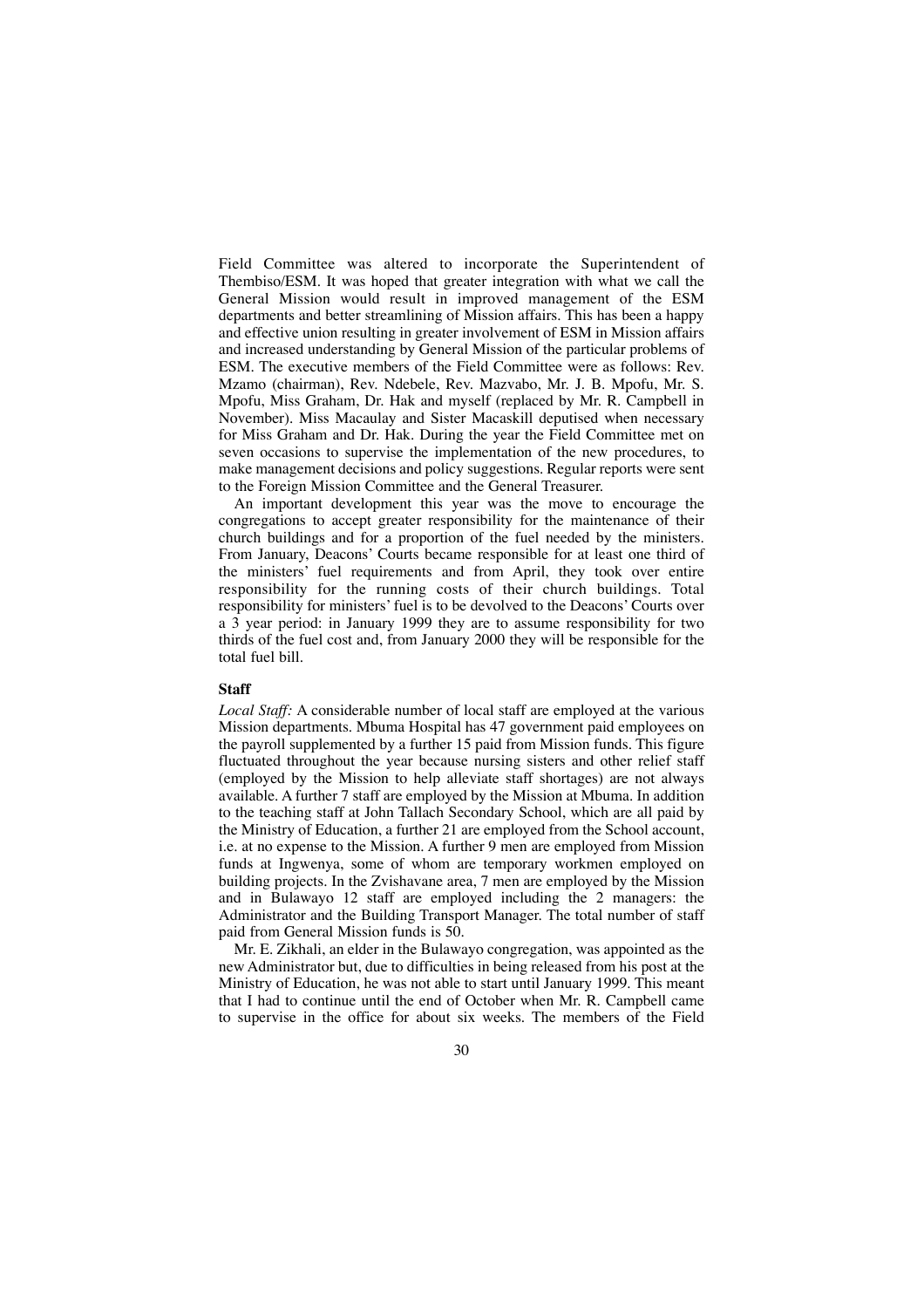Committee were very grateful to the Church in Scotland for releasing Mr. Campbell for this task.

Zimbabwe has very specific laws governing Labour Relations and trying to ensure that these are met takes up a lot of time. The labour market is divided into different sectors and all the work in each sector is graded by the Ministry of Labour. Each worker has to be placed on the appropriate grade for the tasks which he performs and paid accordingly: minimum wages are published each year for each grade. Wages and conditions of service are negotiated nationally at National Employment Councils and are legally binding. No worker may be dismissed for any reason without written permission from the Ministry of Labour and no workers can be laid off without permission from the NEC, so a lot of paperwork is involved. In this scenario it is very important that contracts are up-to-date and accurate so a lot of time was spent during the year assessing the gradings of all the workers. Contracts were then updated to bring them in line with existing Labour legislation.

At the beginning of the year all of our unskilled workers were on the minimum wage for their grades but, given the economic climate of the country, many of them were experiencing difficulties in making ends meet. We were therefore thankful that the recommendation by the Deputies in January that a 20% increment be applied from March was accepted by the FMC, this was further enhanced by the additional 30% awarded in the national wage negotiations in July. Our workers were very thankful although, even with a 50% increase over the year, wages are by no means extravagant: one tyre for the Leyland truck costs \$7,000 which is more than twice the monthly wage of the driver. Our lowest grade worker earned only \$1,373 per month (at  $$60 =$ £1, that is about £23).

*Expatriate Staff:* During the year eight expatriate staff were employed at the various Mission stations: Miss Graham, Miss Macaulay and Mr. Benschop at John Tallach Secondary School; Dr. Hak, Sister Macaskill, Sister Terlouw and Sister Leiper at Mbuma Hospital; and I was transferred from John Tallach School to Bulawayo to act as Administrator until a local appointment could be made and until my teaching permit could be renewed.

Immigration regulations in Zimbabwe are very strict: no-one is allowed to work in Zimbabwe even on a voluntary/casual basis without a temporary employment permit and it is proving to be increasingly difficult to establish a need for expatriate staff. Any potential applicants need to exercise a great deal of patience as applications usually take at least 6 months to process. Mr. Benschop's permit was granted in January so that he was able to take up teaching duties in February. Miss Sheena Ross's permit went through very smoothly and was granted in August: she was due to take up her teaching post in January 1999. Serious difficulties have been experienced with Miss Maike van den Graaf's application to nurse at Mbuma. Miss van den Graaf was accepted by the FMC in June 1997 but it was January 1998 before her forms were ready for submission. The paperwork, however, was deemed incorrect by the Health Professions Council in Harare and some forms were eventually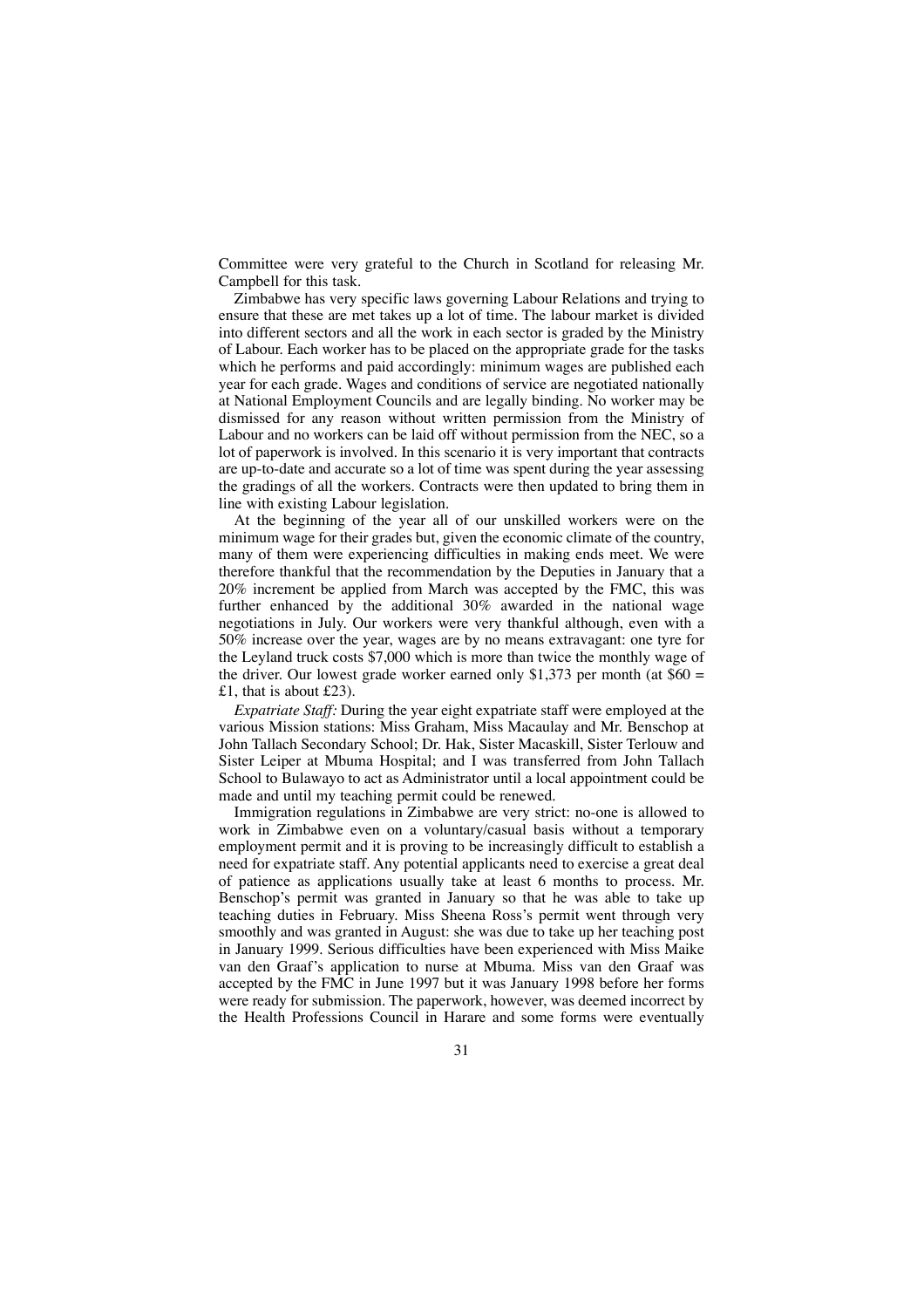returned to her for amendment. This application was still ongoing at the end of the year. An application from Mr. Jacob van Praag from Sydney to come as assistant building/transport manager was refused by the Immigration Department but an appeal has been lodged.

#### **Finance**

Until April l998 the funding of the Mission operated on the Imprest system: a ceiling of £15,000 per month was set for expenditure on running costs and approved capital projects were financed in addition to this. Due to the anticipated huge deficit in the Foreign Mission Fund it was necessary for our funding to be cut back significantly: the Imprest system was discontinued and the ceiling for expenditure was lowered to £11,000 which was to cover ordinary monthly expenditure and capital projects – this represented a 26%+ reduction in the funding which was available prior to April. The Field Committee had to carry out a stringent review of Mission expenditure in order to ensure that it remained within the new limits and this necessitated restrictions on capital expenditure and a reduction in the workforce: we had to lay off twelve men, which was not an easy task. The first few months of the new programme were extremely difficult, with the main Mission account operating on an overdraft until the next monthly payment was received from Scotland, and it was at times difficult to know how to pay bills. We were very thankful, therefore, when \$360,000 was released from the Mbuma Zending Fund in Holland to act as a float and so avoid these cash flow problems. By the end of June the financial situation improved: because of the falling dollar the value of our £11,000 per month increased more than inflation so our monthly income was significantly boosted. It was, however, decided that, given the uncertain economic climate, the expenditure controls should continue with the result that we began to build up a healthy surplus in the savings account for expenditure on existing and future capital projects. The two biggest single areas of expenditure were Wages and Salaries and Motor Repairs.

Three groups of accounts are operated: the General Mission Accounts (which are the central accounts), John Tallach Secondary School Accounts and Mbuma Mission Hospital Accounts – these bank accounts are distinct from each other in order to illustrate the performance of the departments.

*Mbuma Mission Hospital:* Monthly salary grants were received from the Ministry of Health for 47 personnel at the Hospital and a total of \$450,890 was received in the year for running costs. As in previous years this was totally inadequate to cover the expense of running the Hospital. The deficit recorded in the Hospital account (\$326,705) reflects the amount injected from the General Mission account to meet this shortfall. This is given to the Hospital in the form of a regular monthly grant topped up as necessary when there is a cash flow problem.

*John Tallach Secondary School:* The school is expected to meet its running costs from income from school fees and fees are carefully set in order to ensure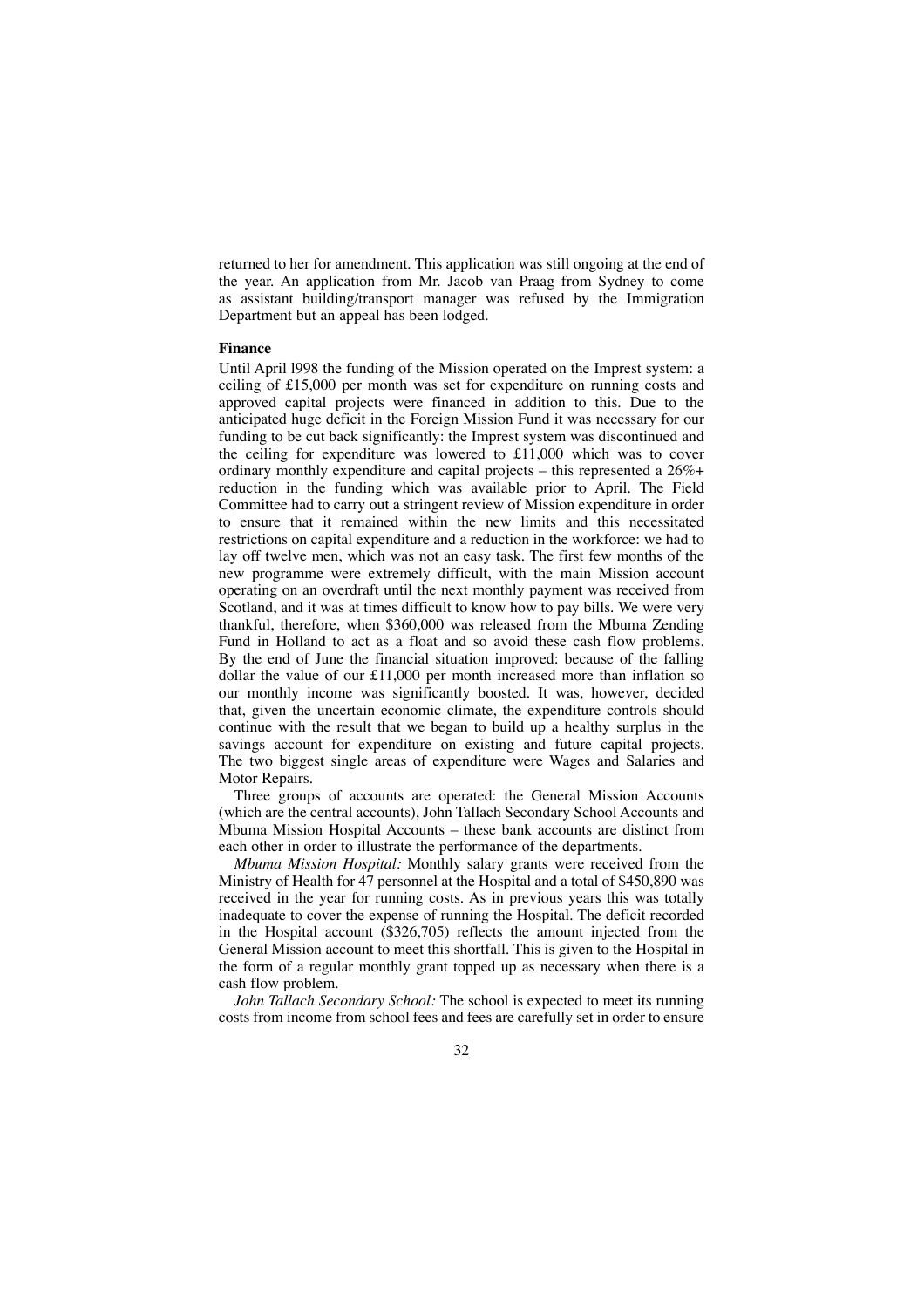this. However, spiralling costs in Term 3 and a major repair bill for the school bus played havoc with the budget so that the fees collected in Term 3 were insufficient to meet the needs. By the end of the year there was no money left in the School account to pay the bills, so a \$230,000 loan had to be injected from the Mission account to ease the cash flow problem. This amount is to be levied from the children and to be repaid to the Mission in 1999. The Ministry of Education pays for all the teaching staff but no other funds are remitted to the School so all support staff, all educational and boarding expenses and all maintenance are normally financed by the income from School fees.

#### **Capital Programme**

The following projects were carried forward from 1997:

| Zenka Primary School Toilets -              | completed     |
|---------------------------------------------|---------------|
| Mbuma Primary Teachers' Cottage - completed |               |
| New Mission House, Ingwenya –               | completed     |
| Binga Church -                              | completed     |
| Ingwenya Teachers' Cottage –                | still ongoing |

The building of the new mission house at Ingwenya (occupied by Miss Graham) proved to be fraught with serious problems since the work done by the contractors was not of the required standard. After various discussions it became necessary for us to discontinue our contract with the contractors and take over the project ourselves. Mr. Ian MacLean, Kenya, conducted the negotiations with the contractors when he visited Zimbabwe in January and again in March. His building knowledge and expertise were crucial in knowing how to deal with them and Mr. MacLean put all complaints meticulously in writing for which we and the lawyer were very thankful when the firm subsequently threatened legal action. Since our own work squad were moved on to this project, all other building projects at Ingwenya were unavoidably delayed.

The small church at Binga was completed using finance from special donations for Binga. Toilets were started to satisfy public health regulations.

#### **New projects for 1998**

*Kitchen extension to Guest House at Ingwenya:* this became necessary in order to accommodate Mr. Benschop and was completed in time for his arrival in February.

*PABX for Mbuma Hospital:* in view of the budget cuts this was the only new capital project approved for 1998. Previously there was only one telephone at the Hospital but the introduction of a new telephone system in the region made it possible to improve the facilities. The benefit to the Hospital staff of having extensions in various Hospital departments and in the homes of the doctor and the nursing sisters is incalculable.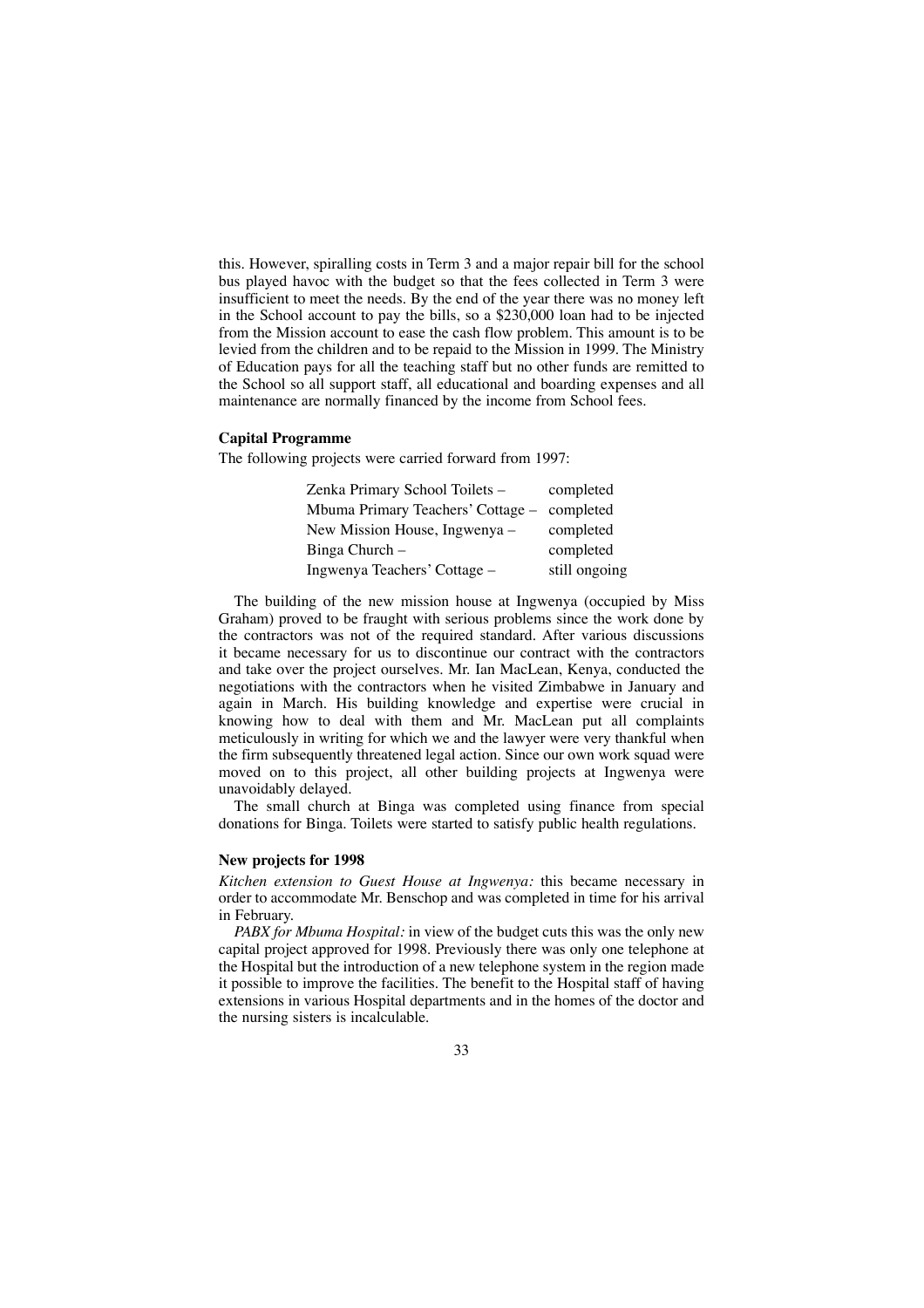#### **Emergency projects which became necessary during the year**

*Replacement of Landrover ambulance:* the increasing unreliability of this vehicle caused a crisis in the transport situation at Mbuma as it is the only ambulance. At one point in August/September it was off the road awaiting repair for 4 weeks, it was then roadworthy for only a fortnight before it was back in the garage again and the repair bills were becoming difficult to meet: 22% of the total repair bill for 13 vehicles was spent on this ambulance but there was insufficient finance available in Zimbabwe to replace it. It was a matter of great thankfulness, therefore, to learn that extra funds were to be released from the Mbuma Zending Fund for the replacement of the ambulance. As a result of investigations by Mr. R. Campbell it was decided to place an order for a modified Mazda Pickup which is less expensive than a Landrover. Delivery of this vehicle was still awaited at the end of the year.

*Replacement of Mission house, Ingwenya:* this old mud-brick house, occupied by Miss Macaulay, developed serious structural faults in September and it became clear that it was unsafe. The house was subsequently evacuated to await demolition and rebuilding has become a priority project. Again, our Dutch friends at Mbuma Zending showed their great generosity by promising to provide the extra finance necessary to replace this house.

#### **Capital projects still outstanding**

In January 1998, some projects were earmarked by the Deputies as having priority status and needing the attention of Mr. Ian MacLean, Kenya:

- 1. Improvements/Replacements Girls' Dormitories, Ingwenya
- 2. Improvements/Replacements Nurses' Dormitories, Mbuma
- 3. Maize Storage, Ingwenya
- 4. Kitchen Staff Changing Rooms, Ingwenya

There has been no progress on these projects because, with the developments in Kenya it was naturally no longer possible for Mr. MacLean to be involved in projects in Zimbabwe. In addition, items 1 and 2 would require massive finance which is presently not available. Items 3 and 4 are smaller projects which can be financed from funds in Zimbabwe once the building programme at Ingwenya allows, probably when the replacement for Miss Macaulay's house has been completed.

The condition of the fleet of vehicles is giving us increasing cause for concern. At least five of our present fleet are now 7 years old and in that time they have been driven for many miles over very rough roads and have often had to be used to carry heavy loads; they are becoming unreliable and repair bills are increasing. It is now costing a lot to keep Rev. Mazvabo's car on the road and the Hospital lorry and the School bus, which are essential lifelines to these institutions, have been giving a lot of problems: it is now difficult to source spare parts for them in Zimbabwe so when faults develop they can be off the road for weeks.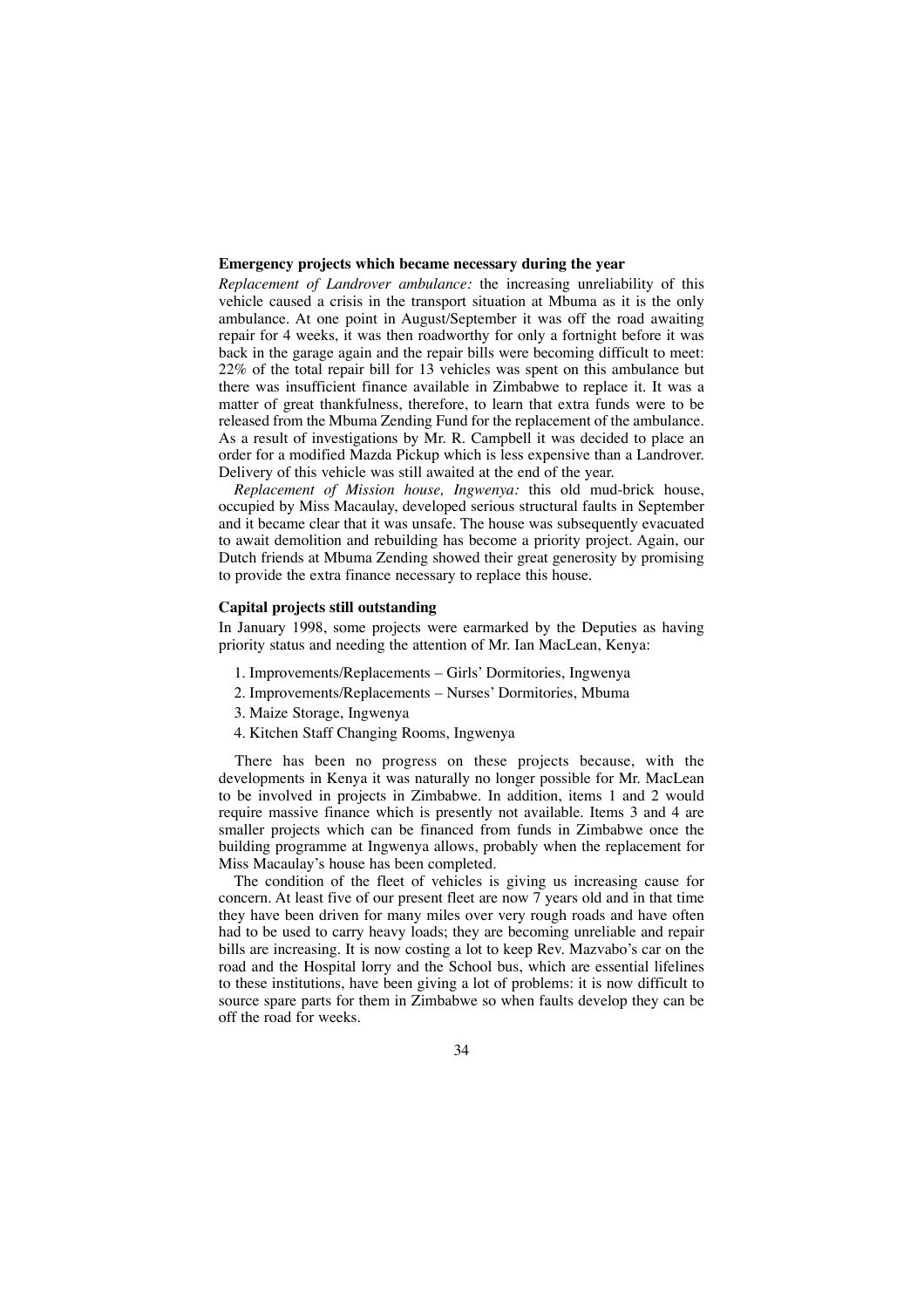#### **Other Projects**

*Solar Power, Mbuma:* the installation of solar lighting at the Hospital was made possible by unexpected funding from the Netherlands Embassy through the Ministry of Health. This was a truly wonderful provision as the DC lighting had broken down early in the year and all attempts at repairing it were futile so the Hospital staff were back to the days of nursing by candlelight. Like the PABX, the solar lighting has transformed life at the Hospital. The DC lighting was eventually repaired later in the year making life easier in the accommodation blocks and the nurses' homes.

*E-mail:* when the fax broke down, the Mission Office was gifted e-mail by a donor from Holland. This has revolutionised our communications with the FMC and the General Treasurer in Scotland and was a source of great wonder for several weeks after installation.

*Famine Relief:* the 1998 harvest was fairly poor in most areas and, by September, many people had used up all their maize, so maize distribution was necessary among our people in order to help them survive until the l999 harvest is gathered in.

*Dutch Clothes Parcels:* we continued to receive these valuable parcels during the year although a change in import regulations in 1997 limited any one consignment to 1,000 kg as opposed to the 6,000 kg consignments we had been receiving. This considerably increased the expense involved in sending the clothes but after discussions with Customs and Excise officials we were able to revert to the 6,000 kg consignments as each of our Mission stations is permitted to receive 1,000 kg. This considerably reduced the transportation costs from Holland.

As always the work in the Administration Office of the Mission has been very varied and the staff in the Office have had a difficult year implementing improved financial and administrative procedures under an inexperienced and temporary Administrator.

•

Mr. C. Moyo, the Finance Supervisor, who has been working in the Office for nine years, had the additional task of training two new Accounts Clerks: Mrs. S. C. Mpofu, who transferred from John Tallach School Office, and Mrs. Senzeni Mpofu, who transferred from Thembiso/ESM. Their patience, co-operation and application is to be commended.

In spite of all the difficulties of the year we have to acknowledge that our most urgent needs were met according to the promise: " . . . my God shall supply all your need according to his riches in glory by Christ Jesus." We record our heartfelt thanks for the continued generosity of the people in Holland, in Scotland and elsewhere. The Saviour Himself said: "Inasmuch as ye have done it unto one of the least of these my brethren, ye have done it unto me."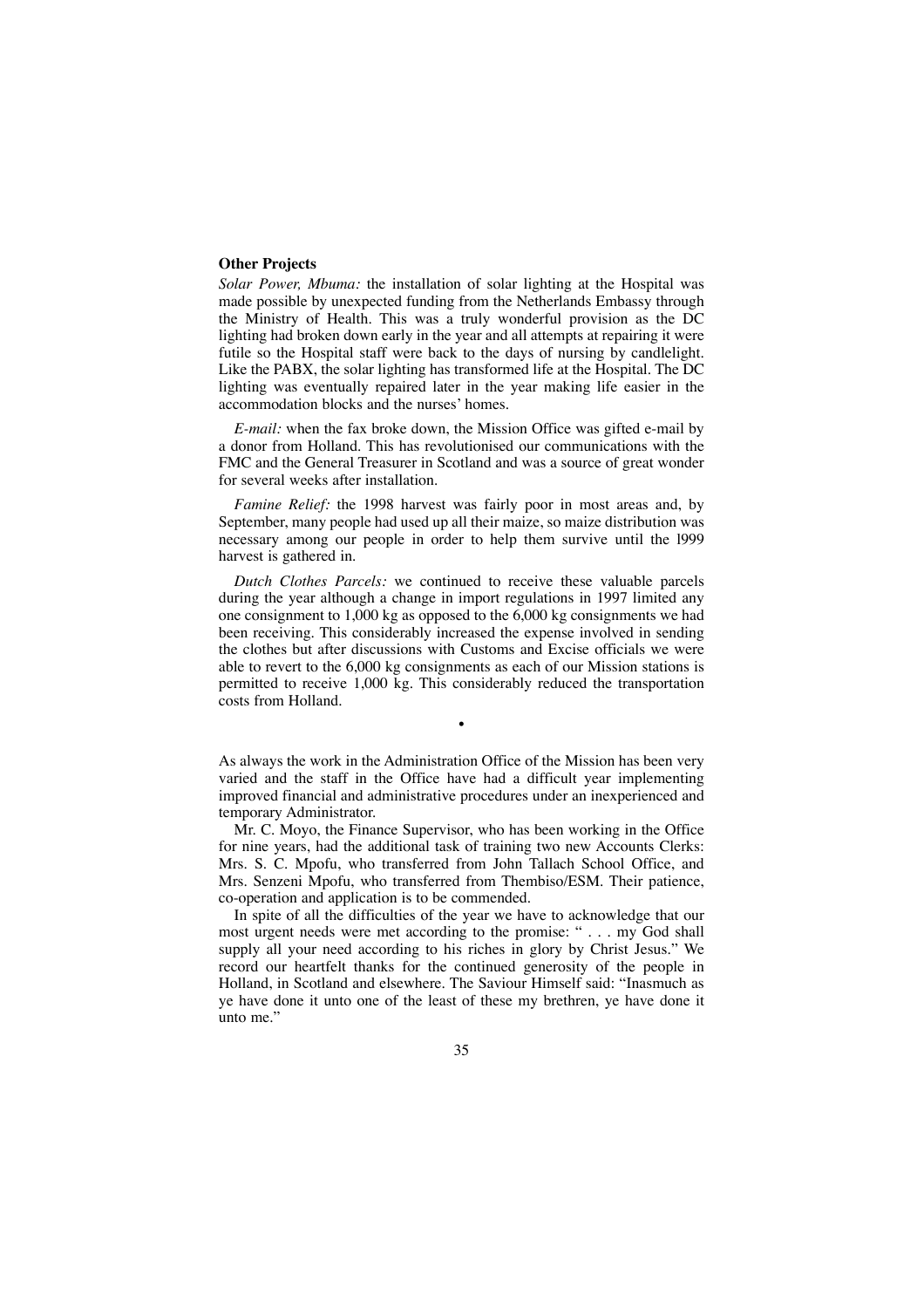## **DOMINIONS AND OVERSEAS COMMITTEE'S REPORT Convener: Rev. D. A. Ross**

PART OF THE WORK of the Dominions and Overseas Committee is to ensure that deputies be sent to our congregations abroad. This is not always easy and particularly at such a time when ministers are few. We were not able to send a deputy to Australia and New Zealand in the current year. Nor were we in a position to send a deputy to the Vancouver people. We regret being unable to do so, but hope, God willing, that shortly we will be placed to send deputies to these congregations.

However, we were in a position to send a number of deputies to Canada and Texas. Both congregations deeply appreciate visits from deputies. The Texans continue to express a genuine wish to belong to the Free Presbyterian Church of Scotland. Three persons in the congregation are in full communion with the Church.

Rev. J. MacLeod visited Chesley in July, supplying the congregation for three Sabbaths. On the occasion of his visit, there were two baptisms. Rev. J. MacLeod reports that one family has drifted away, otherwise our people meet regularly at the means of grace and the elders, Mr. G. Schuit and Mr. D. Kuiper, continue to keep the services.

Rev. K. M. Watkins visited Chesley and Texas on two occasions, in the months of July and August 1998 and February 1999. In the Chesley congregation there was one person accepted as a member in full communion and six baptisms. In Texas there is a gathering of around 30 people, while in Chesley 30 to 40 meet regularly. Mr. Watkins informs us of continuing problems in the Texas group and that a slow and cautious approach is necessary. The family of Mr. Jan de Wit, Mount Elgin, were visited, and a weekday service had 60 persons present.

Rev. John Goldby also visited Chesley and Texas in October, and was accompanied by Mr. G. Schuit during his visit to Texas, and nine children were baptised. Rev. J. Goldby relates that the writings of Owen, Edwards, the Erskines, Boston and suchlike are much appreciated by the people.

While we were unable to send deputies to Australia and New Zealand it is cause for thankfulness to the Most High that we have two active ministers there. Their labours are not without spiritual success and appreciated by the congregations. Both ministers remind us that they have had no deputy for a long time. They express their appreciation of overseas visitors. Rev. van Dorp tells of the edifying address of the Secretary, Mr. Paul Rowland, Trinitarian Bible Society, to the Gisborne congregation. The cry of the vacant congregations there is that the Lord of the harvest would send them pastors after His own heart. May the Lord be gracious to hear their prayers.

We were very pleased that Mr. Lucio Strata was able to visit the small group in Fornaci di Barga in May 1998 and conducted two services on the Sabbath and one during the week. He felt the visit to be most encouraging and informs us that the people very very receptive to addresses based on the Word of God.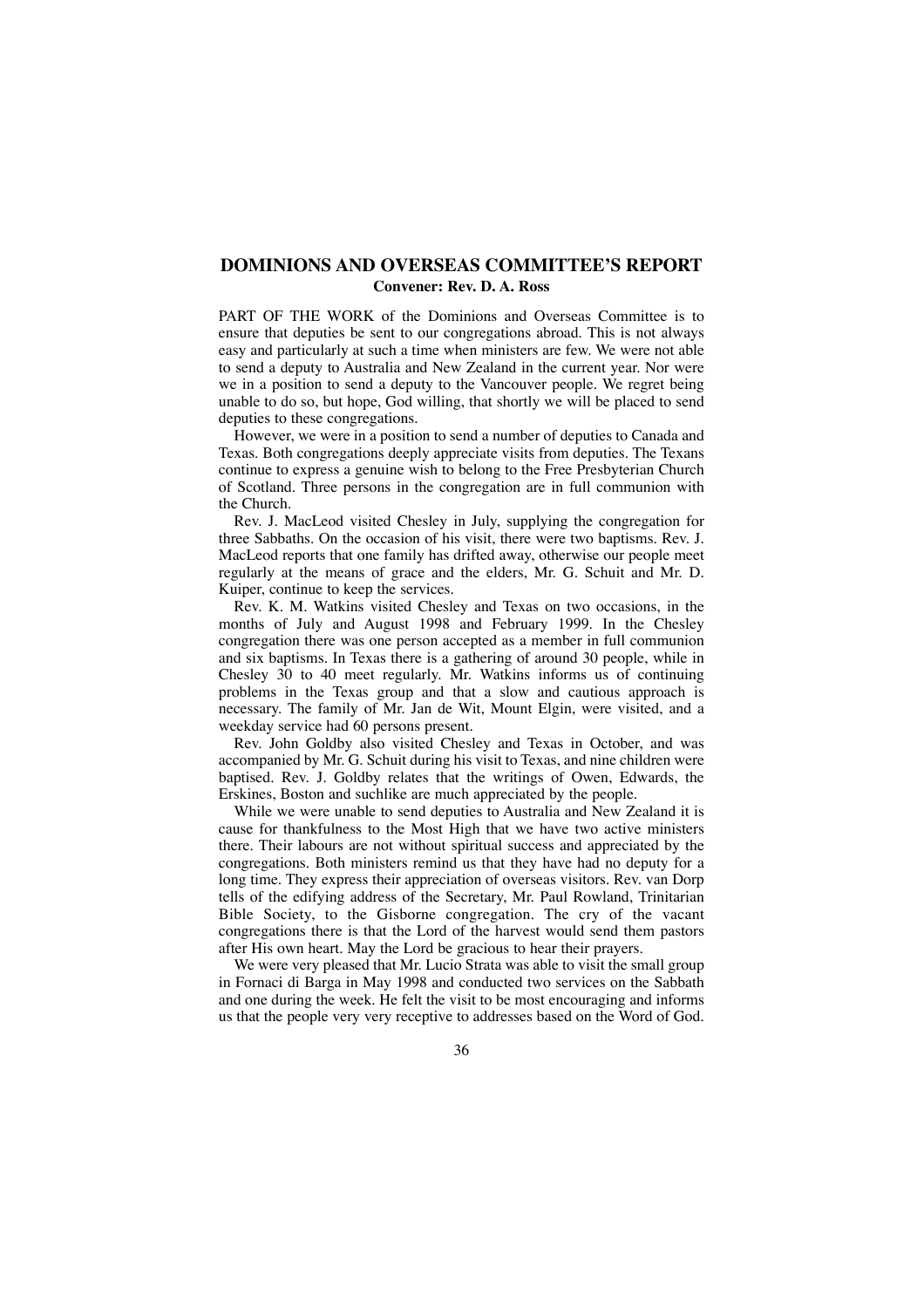Two weeks before his arrival there was a sad bereavement in the Campani family, their eldest 37-year-old son died suddenly. Mr. Lucio Strata says the death had a solemnising effect on the gatherings. The small gathering of people gave generously to the Church, sufficient to cover the hotel bill and other expenses.

The work of spreading the Word of God in Eastern Europe continues on a regular basis. There were three visits with aid, two to the Ukraine and one to Romania. There were a further two visits when Revs. D. A. and N. M. Ross visited the Odessa group.

Due to threats from civil authorities a number of the Odessa congregation dispersed. However, the few families who, despite these threats to abandon their Gospel activities, are nevertheless in good heart, for which we are thankful to the Most High. The translating of sermons has hitherto been undertaken by a young lady in the congregation. Now she has the assistance of her husband who has, over the last two years, become sufficiently proficient in the English language.

Rev. Neil Ross was to spend two Sabbaths in April and May 1998 in Odessa preaching and lecturing, but due to illness was unable to do so. However, he was in the kind providence of the Lord able to go this year. The reports on Eastern Europe will give an update on the work there.

Lastly, there is a plea from a small group of worshippers in Singapore who subscribe to the *Westminster Confession of Faith* and worship according to our standards, who wish to be received into the fellowship of the Free Presbyterian Church of Scotland. The matter is under consideration by the Committee.

We look to the Most High to guide us in all our concerns and activities for the maintenance and furtherance of His cause in these different countries. "In thy light shall we see light" (Psalm 39:9).

## **AUSTRALIAN REPORT Rev. E. A. Rayner**

AS ANOTHER YEAR PASSES there is much reason to render thanks. With a good measure of health and strength I have been enabled to continue with all the regular duties in Grafton and Sydney as well as all the usual visits to New Zealand for Presbytery meetings and communion seasons. It is now almost a year since the visit of Rev. K. D. MacLeod. I was privileged to be with him when we assisted at the Auckland communion. We were also glad of his assistance at the January Presbytery this year when Mr. Christopher Tuck was examined as an applicant for the ministry and noted the deputy's thoroughness, exactness and fairness in dealing with his case. Since then Mr. Tuck has supplied our congregations with appreciation expressed for his services. We trust that as he continues his studies in Scotland, D.V., that the Lord will fit and prepare him to be a useful servant of the Lord.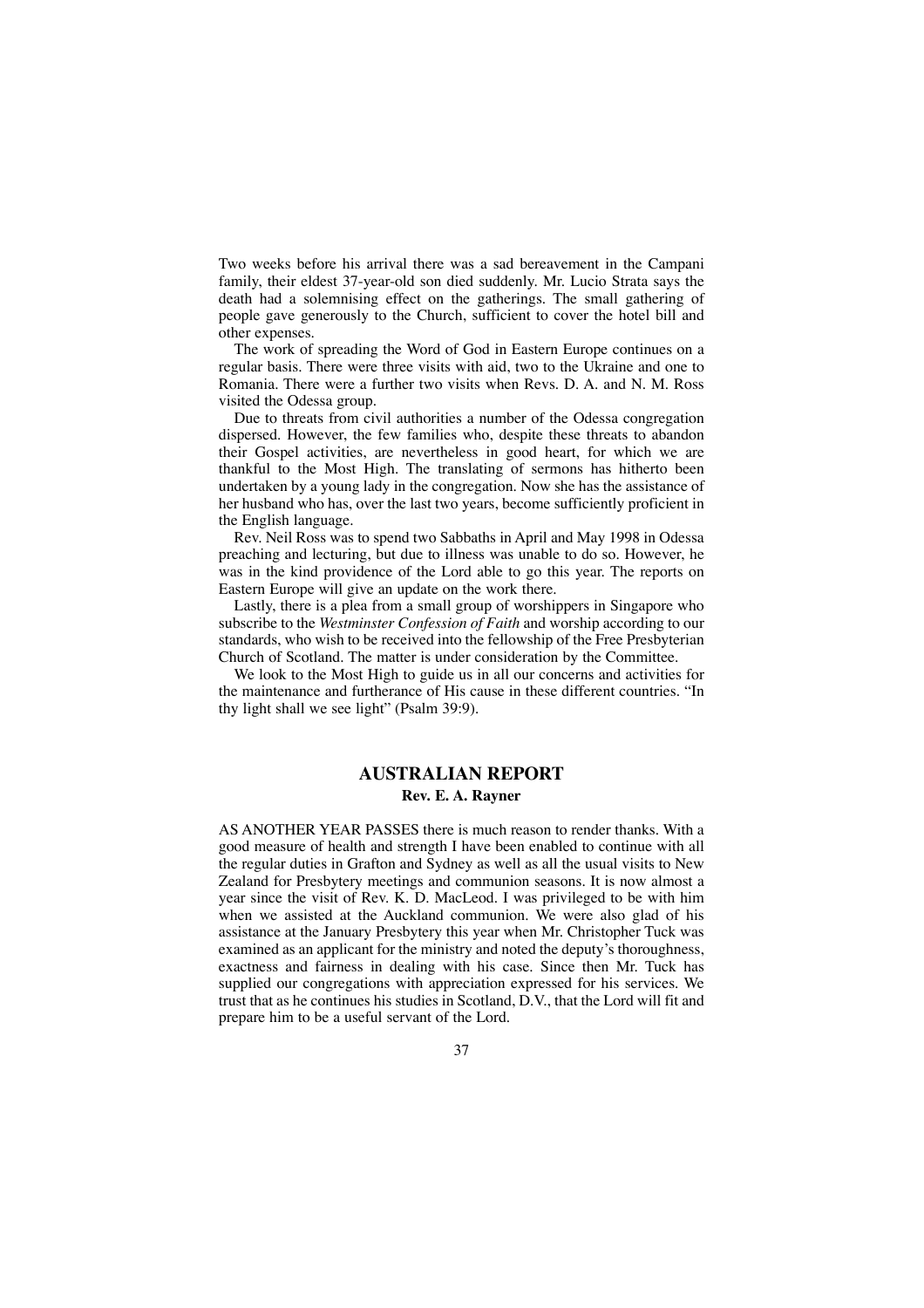The Grafton congregation suffered the Loss of Les Kroenhert early this year after being only approximately two years amongst us. He proved to be most diligent in his attendance at all services and prayer meetings until he was physically incapacitated. He constantly expressed thankfulness that the Lord led him to our Church where the whole counsel of God is still proclaimed. After he came amongst us he was constantly reading books, although he was not a natural reader, which gave him a background to the position of the Church which he greatly appreciated. The text which was so often before his mind was: "By grace are ye saved through faith; and that not of yourselves: it is the gift of God: not of works, lest any man should boast." This was his constant testimony to one and all. One of our elders learned that when a brother was tragically killed some years ago, while operating their sawmill, a large crowd of an estimated 1,500 people attended the funeral at the Grafton Anglican Cathedral. As a result he had the foresight to arrange for a marquee to be erected on the lawn behind the church to accommodate some hundreds of people with speakers to relay the service. Even so, it was estimated that around a hundred people were still outside the front of the church. Never before had our little church had so many in attendance. Many of those present were entirely ignorant of the Gospel and of the solemn realities of death, judgment and eternity. May the realities of eternal truths at such a time go home to at least some for their eternal good.

There was only one baptism from the Grafton congregation, that of Joshua Kidd, son of Geoff and Marion. The usual communion seasons were well attended with visitors from Sydney, Brisbane and Wellington. I am thankful to have had the continued assistance of Mr. van Dorp. A retired couple have been attending for many months, travelling all the way from Lismore, a distance of  $1^{1/2}$  hour's drive one way each Sabbath. They appreciate our stand with regard to the A.V. and the Reformed truths preached, as well as the stand taken by Mr. MacFarlane against the Declaratory Act of 1893. Another encouragement was the application of the Bartons from Rockhampton, Queensland, to become members in full communion. After some years of consideration regarding the position of our Church this step was taken. When two other families in the group that met with them for public worship, after leaving the E.P.C. decided to become identified with the P.C.E.A., Stephen Barton and family resisted the pressure to also follow them, being clearly aware of the backsliding in that denomination. Hence they travelled over 1,100 km to be at the May communion. He has a physiotherapist practice in Rockhampton. Two of his children were baptised on the Monday of the Grafton communion.

Besides the two Grafton communions, the Sydney communion is held once a year as well. Mr. Tuck, student, assisted with two services very acceptably on Thursday and Sabbath evenings. There were no new communicants. There were two baptisms in Sydney. On my last visit on 6th December there were 62 in attendance at the morning service. This included Mrs. N. Ross with Sheena and Martin from Scotland. Also present was the Williamson family with Mrs.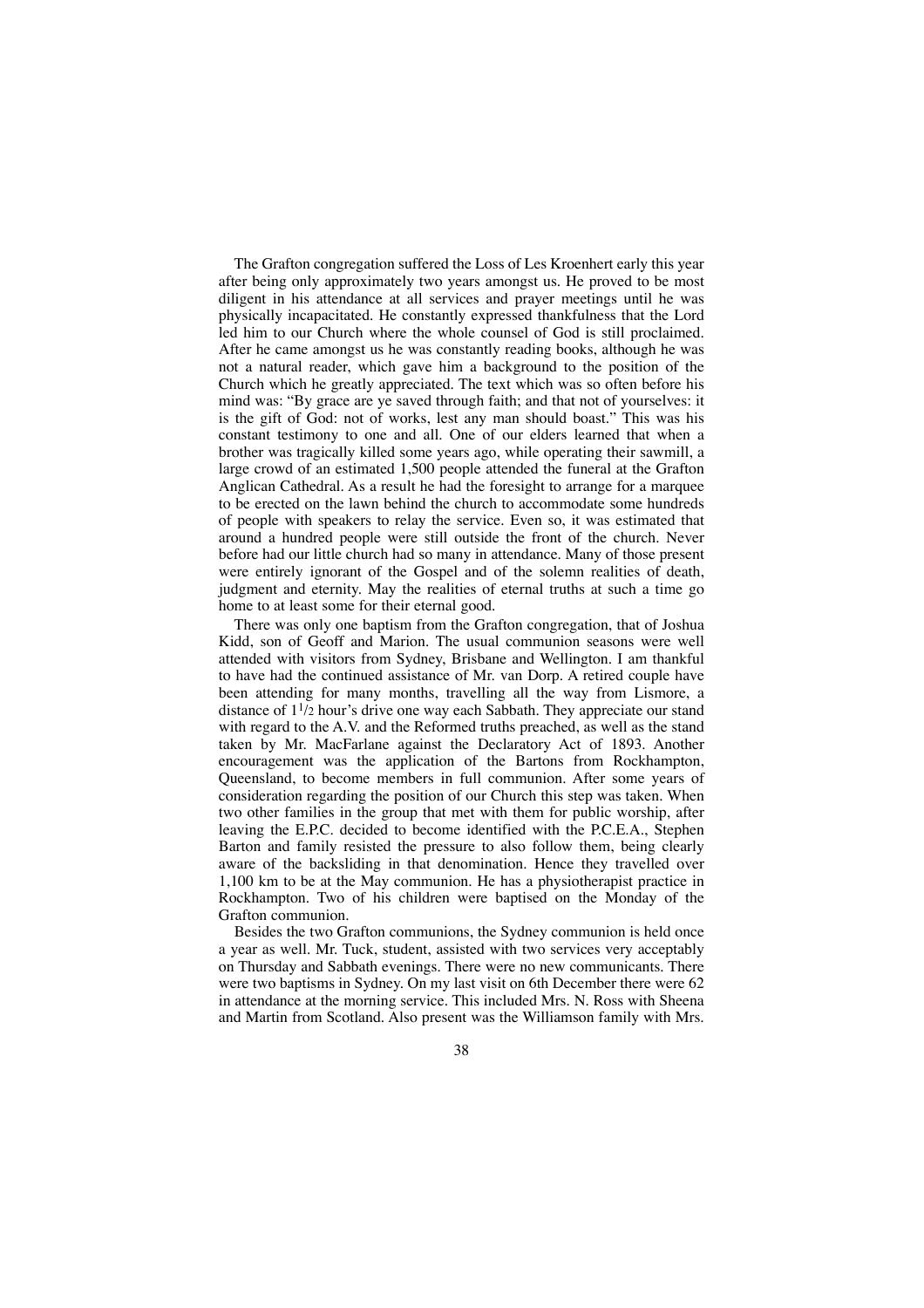Williamson's mother. They endeavour to travel about two hours from beyond Woollongong once a month. The children keep up with the Sabbath school exercises so that when they are able to attend they are kept in the picture. The congregation is comprised of young families but many of them are now becoming young adults. These have all grown up without a minister of their own and the burden of this weighs heavily on the elders in particular who have maintained the services and have the oversight of the congregations. Their constant prayer is that the Lord of the harvest would raise up a pastor for their needs.

Though it is a day of small things, the Lord still has His little flock amongst us and we continue to pray that the Lord will arise and plead the cause which is His own until He cause the little one to become a thousand.

## **NEW ZEALAND REPORT Rev. J. A. T. van Dorp**

THE ORDINANCES were again dispensed this year as in former years in the four congregations where services are maintained under the auspices of this denomination. Tauranga continues as a preaching station where Dick Vermeulen is resident who conducts the services there. The Lord's Supper was dispensed in Gisborne, Auckland and Wellington according to the list of communions published in the *Free Presbyterian Magazine.*

The congregations here greatly appreciate the visits by overseas ministers and other guests. The first visit in 1998 was from Rev. K. D. MacLeod, Church deputy, whose visit to these distant parts had actually commenced in December 1997. He was kept very busy with services in each congregation, including the communion season in Auckland. This was followed by the visit of Mr. Paul Rowland, Secretary of the Trinitarian Bible Society, to the Gisborne congregation. He gave an edifying address on the principles and present projects of the society. The New Zealand congregations have been supporters of the TBS since the formation of the Free Presbyterian Church here and are highly appreciative of the valuable work done now for many years in publishing and circulating faithful copies of the Word of God.

One aspect of Bible dissemination that ought to concern us is the fewness of the peoples that up till now have the Bible in their own language so that a vast amount of work remains to be done. Mr. Rowland pointed out that the Bible is available in only 363 languages out of a total of over 5,000 known languages. Truly the harvest is great but the labourers are few. Some of the peoples without a Bible in their own language are no doubt within our own mission area in Africa. "Pray ye therefore the Lord of the harvest" for the labourers – labourers to translate, print and circulate the Bible and labourers to preach the Word. And let us not forget the labourers needed to support these schemes, financially and especially prayerfully.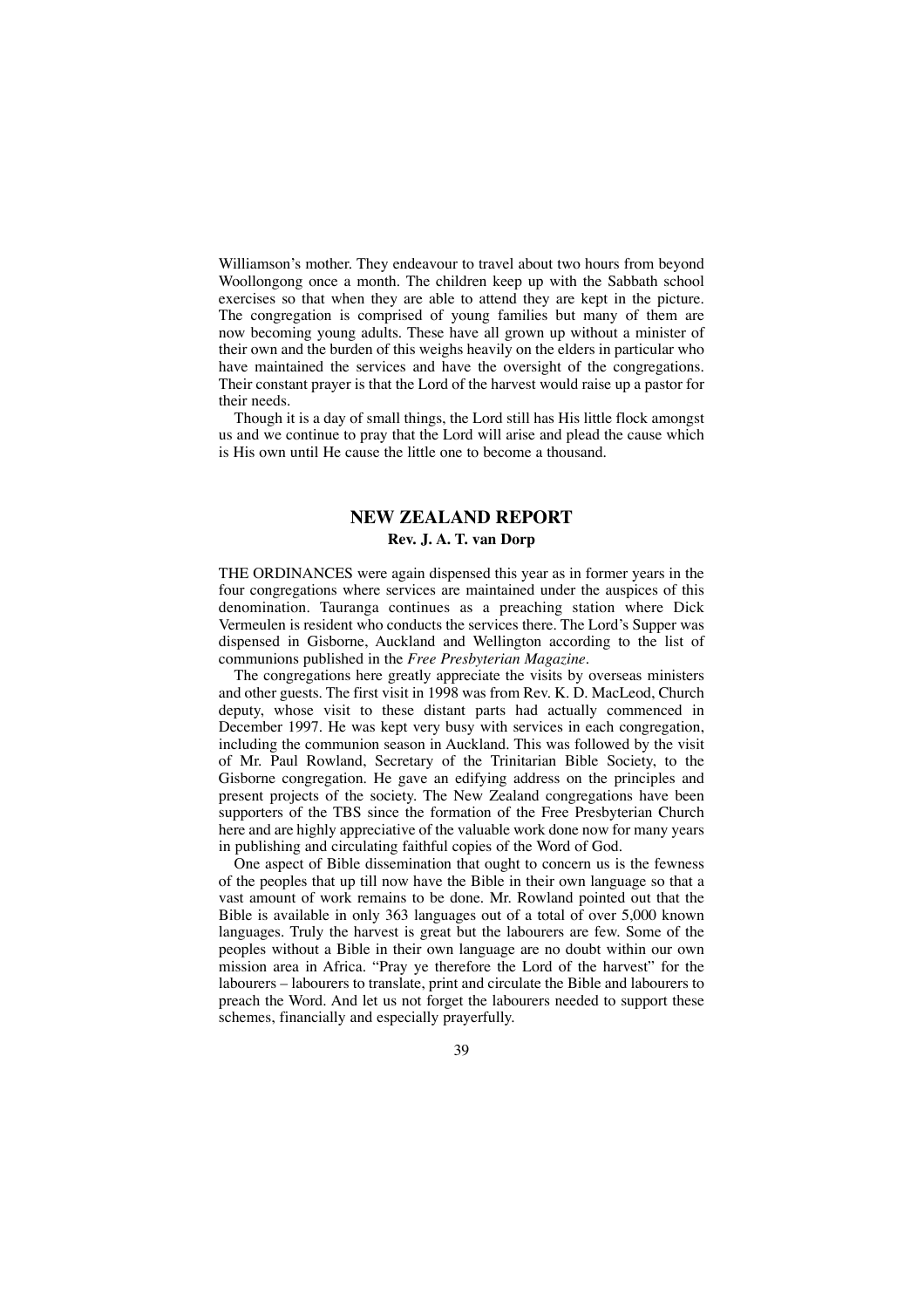In 1998 we also had visits from Tom Maton, Alisdair McPherson and George Harvey, who had come to visit family in New Zealand. These elders were able and willing to help with some of the services in the various congregations. As there are four places here where worship is conducted under the auspices of this denomination we are very dependent on the assistance of the elders to keep the door of worship open. It is a matter of thankfulness that we have nine elders in New Zealand, seven of whom regularly take services.

The General Assembly of the Presbyterian Church of New Zealand (PCANZ), was this year again rent by controversy between the liberals and the so-called conservatives. The conservatives have a motion on the table of the Assembly calling for a ban on the licensing and ordaining of homosexual and lesbian ministers. Although a majority of the office-bearers (54.5%) are in favour of this scriptural ruling they failed to reach the required 60% of the vote and consequently the issue was left undecided again until the next meeting of the Assembly. The Assembly also decided to impose a year-long moratorium of all discussion of the subject. The comments of the outgoing Moderator, the Rev. Peter Willsman, was: "We will either move into a new phase or the dying process will accelerate." The words and actions of the present Moderator, the Rev. Bruce Hansen, of Christchurch, are equally disturbing. He caused a stir when he announced that he would sign the register of dissent for "the disadvantaged". Delegates took this to mean he was favouring the liberal lobby.

This dismal state of affairs in a large Christian denomination is no doubt indicative of a rapid moral slide towards a national Sodom and Gomorrah mentality. This whole tendency is much accelerated by the bad example of persons in high places, the Prime Minister, Jenny Shiply, amongst them. She and some other members of Parliament accepted an invitation to view a parade of homosexuals in Auckland city in the beginning of this year (1998). This is indicative of the continued need of the separate position of our denomination in New Zealand and the need of faithful persons not only on the Church scene but also in the national sphere of government. We, like other nations, have great need of those like the men of Issachar, who had understanding of the times, to know what ought to be done in these circumstances.

## **EASTERN EUROPE MISSION REPORT Rev. D. A. Ross**

ALTHOUGH A NUMBER of disappointments have occurred in connection with our small mission endeavour in Eastern Europe, nevertheless in the good and merciful purpose of the Most High the work continues.

One great concern is in connection with the group of believers in Odessa who have been threatened with reprisals should they continue to meet for public worship. This threat was publicised we are told by means of a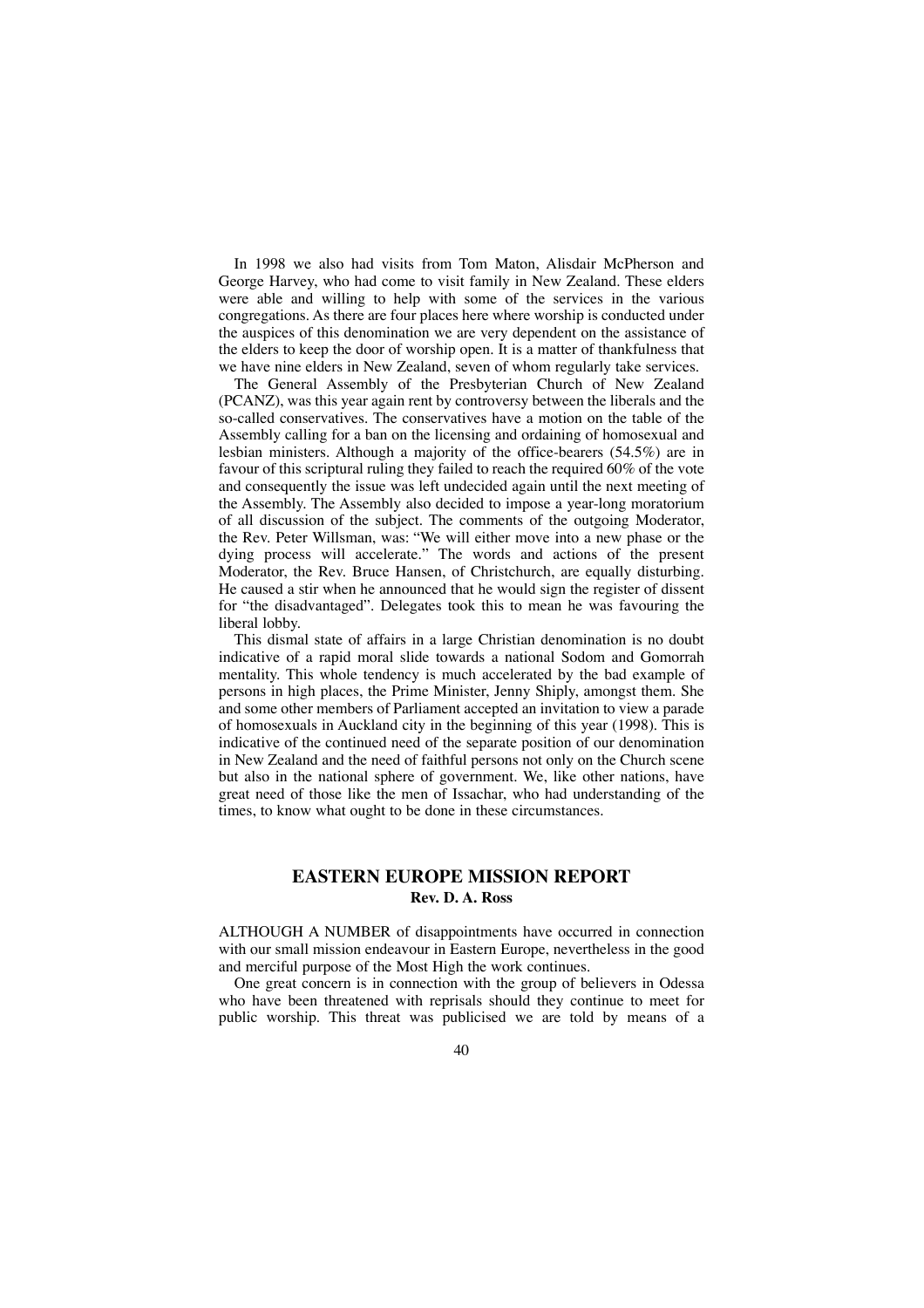programme on television. The result was that some of the group dispersed. However, three families continue to meet regularly.

We little realise the trauma some believers have to endure when threatened in one way or another as they seek to worship the Most High. While we sit in the comfort of assurance that our meetings will not be disturbed or penalties imposed, we perhaps forget those who are not as blessed with peace as we are. How we should seek to bear their burden in prayer at a Throne of Grace, and to help in whatever way opens in providence.

Another disappointment was the refusal of customs in the Ukraine to allow the reception of 12,000 Ukrainian Bibles forwarded by the Trinitarian Bible Society for free distribution throughout the Ukraine. The Bibles arrived at Odessa at considerable cost to the TBS, where the intention was to distribute these, mostly by post and other means. However, there was a demand for taxes which amounted to £8,000 and, as far as we know, uncalled for, since the Bibles were for free distribution only. In the event of not receiving this amount of money, custom officials eventually expelled the Bibles from the Ukraine, again at no small cost to the TBS. However, despite setbacks in the spread of the Gospel, we are assured that the Lord reigns, and has permitted this for good and wise purposes.

The printing of the *Confession of Faith* and the *Larger* and *Shorter Catechisms* in the Ukrainian language proved to be a slow process. This was done by printers in Odessa and now the finished project has just come to hand. I am told by the Rev. Neil Ross (who is presently in Odessa), that it is of a very high standard. The total cost of printing 5,000 was £3,854. Over and above this there are many other costs prior to coming to the printers. One great advantage of printing in the Ukraine is that it cuts out the enormous task of transporting the literature into the Ukraine had these been printed outwith the Ukraine. The cost of printing the *Confession* and postings throughout the Ukraine was donated by a friend.

Our next project is a reprint of 20,000 of the *Mother's Catechism.* At the moment the Rev. Neil Ross is negotiating with a printer in Odessa so as to proceed with the work. After this it is our intention, God willing, to go ahead with printing in one book the *Confession of Faith* in Russian, with the *Catechisms,* the *Sum of Saving Knowledge,* the *Directory for the Public Worship of God,* the *Form of Presbyterial Church Government* and the *Directory for Family Worship.* A friend has donated money for the specific purpose of printing these. Mrs. Hopkins in England is presently busy with the work of translation, and tells me that this large undertaking is near completion. The Reformation Christian Ministries have given us permission to use their translation of the *Westminster Confession of Faith,* Mrs. Hopkins translating all other works including the addition of proof texts to the *Confession of Faith.*

We have also been requested by a group of young men in Hungary if we would consider printing the *Confession of Faith* in the Hungarian language. The request is being considered.

The work of posting literature by Miss Norma Morrison from the Church office continues. These are in reply to requests from Eastern Europe. From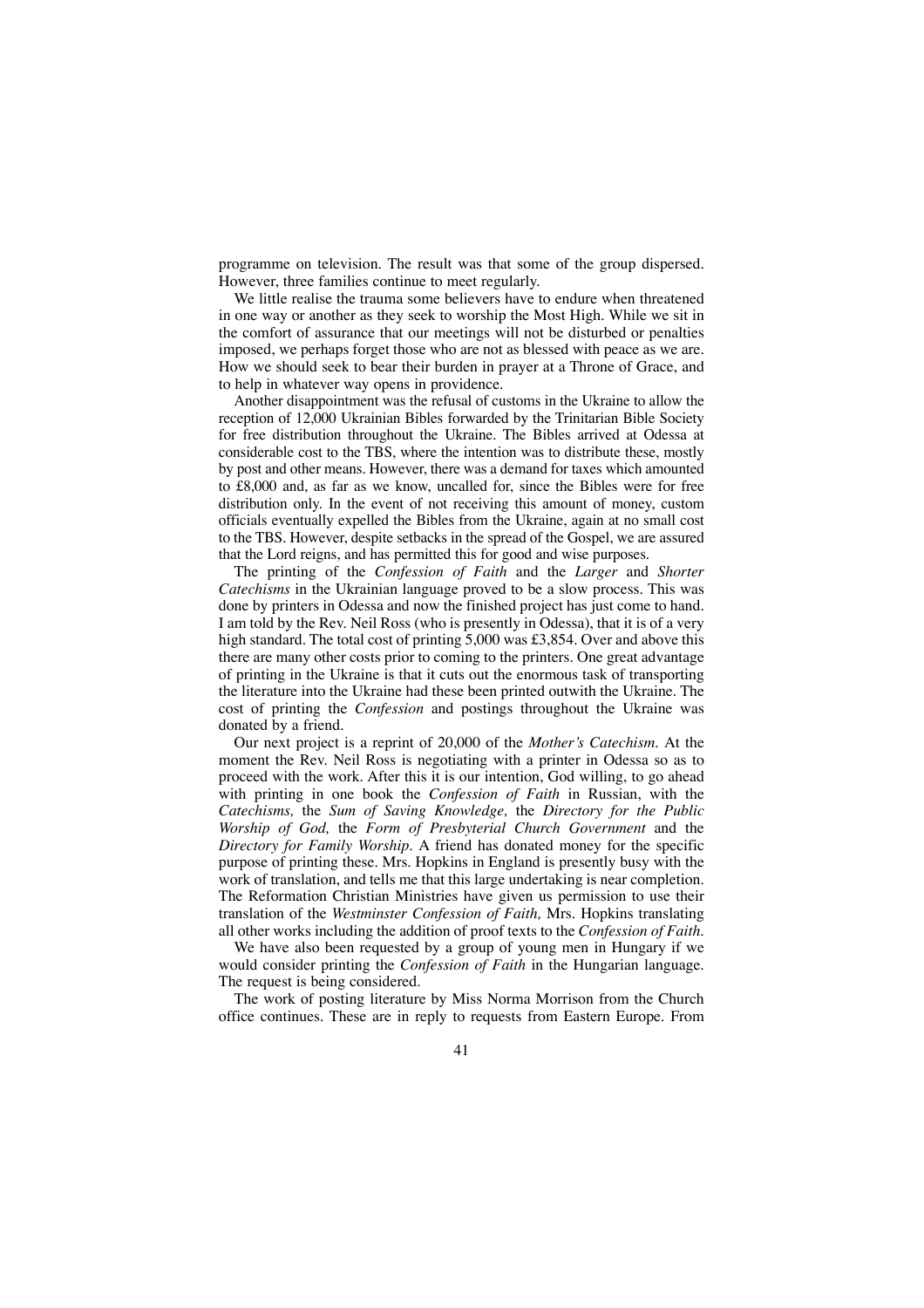November 1997 to the same month in 1998 Miss Morrison posted to Eastern Europe 376 Bibles, 2,600 Gospels of John, 287 *Confessions of Faith,* 267 *Shorter Catechisms,* 2,350 *Jehovah's Witnesses – Their Lies Exposed,* 1,600 *Mormons – Their Lies Exposed,* as well as many other pieces of literature. The total cost of postage for 120 parcels of Bibles and literature was £624.99. Comparing this cost with transporting Bibles and literature and the aid we take on one journey, the cost of transporting is less than posting. We are grateful to Miss Morrison for her work.

A sample of what was transported on the last three journeys by truck is: 1,095 Bibles, 4,000 Gospels, 24,500 *Words of Life* Calendars and many other pieces of literature, which included a great variety of books in England, much of which was purchased from our own Bookroom, and a large quantity of books and leaflets donated by a friend. A large consignment of Reformed literature in English went to the library of a Theological Institute in Miskolc, Hungary. There has also been a request for such literature from a Theological Institute in the Ukraine.

Igor Zadoroshney in Odessa is a very busy man, constantly posting Bibles and literature. For example, from the month of August to the month of January he has posted to different places in the Ukraine 244 Ukrainian Bibles, 1,496 *Confessions of Faith,* 1,496 *Shorter Catechisms,* and 8,401 *Mother's Catechisms.* These are requested in reply to adverts which Mr. Igor Zadoroshney inserts in the local papers. His main means of transporting these to the Post Office is with a bicycle, and we are indebted to Mr. Alistair MacRae, Inverness, for obtaining, through a friend, a new bicycle for Mr. Zadoroshney to replace his old, well used cycle.

We are again indebted to the Trinitarian Bible Society, for grants of Bibles as well as Scripture calendars in Russian, Hungarian and Romanian. These beautiful calendars are eagerly received each year and those who receive them anxiously enquire each year for a new supply. Unhappily on this occasion one lot of calendars which were left with a Pastor in Kiev (and due to customs regulations) were not released till late into the year, although delivered in early November. However, the bulk of the calendars were delivered in ample time for the ensuing year.

We are also indebted to the men who give of their time for the maintenance of the truck: Mr. George MacAskill, Mr. Alistair MacRae, and Mr. Calum MacAskill. A sincere thank you also to the drivers to Eastern Europe on the occasion of three visits: Mr. Alistair MacRae, Mr. Edward Ross and Mr. George MacAskill, and especially when giving of their holiday time and working time to assist with the work of Eastern Europe.

The sorting of clothing in preparation for distribution is now done by the ladies of Inverness congregation with Mrs. Helen Fraser kindly overseeing the work. We thank each and all for their labour. Friends donate furniture, agricultural equipment, etc., to take to Eastern Europe, and some of this we are able to take, but have to dispose of some to salerooms, not being able to carry all that is given. We are indebted to Mr. A. MacRae for looking after this side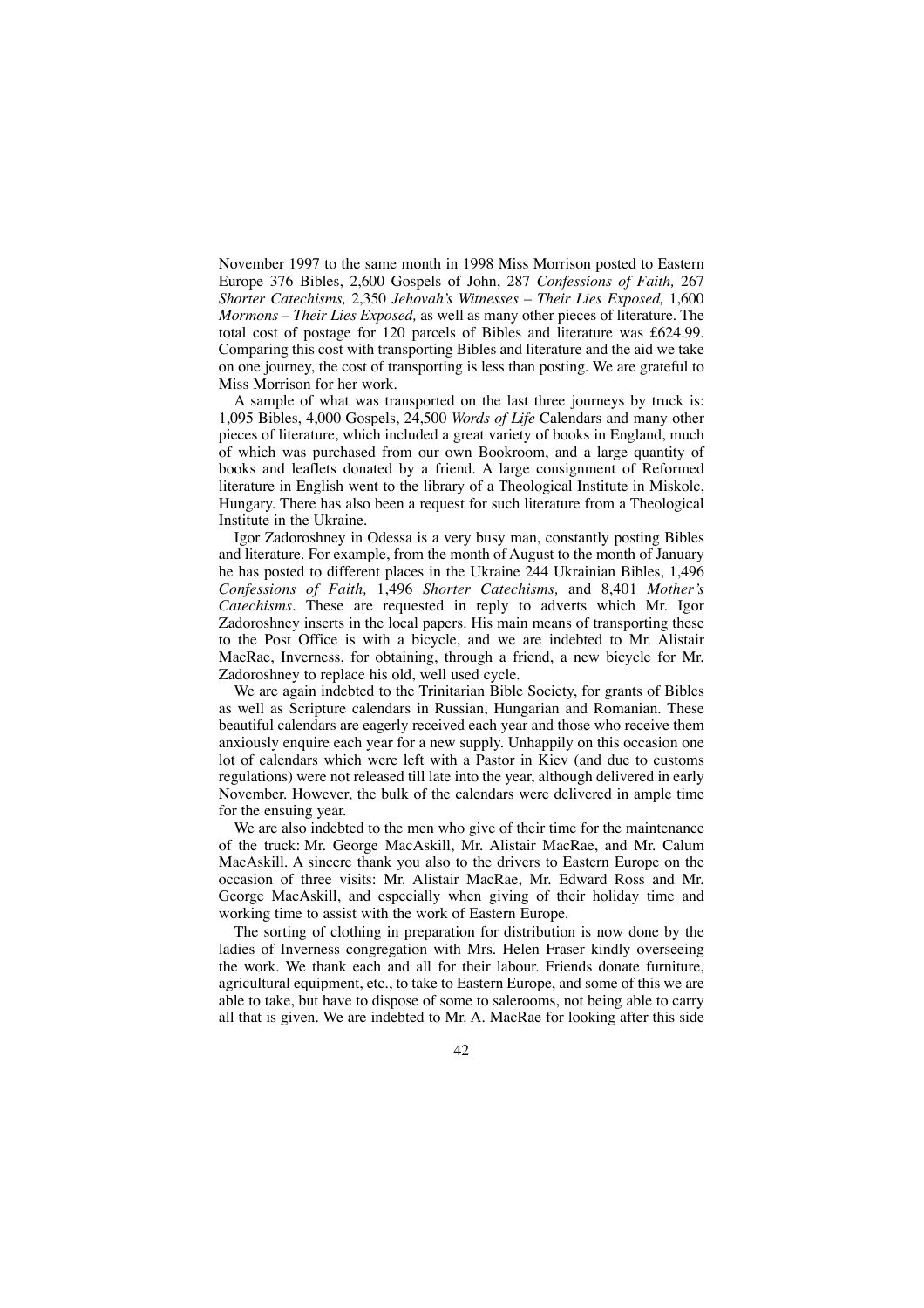of the work and many other activities connected with the work. However, as noted in other reports on the work, these are only handmaids to the Gospel, just as on our Mission in Africa.

The all important work is spreading the Word of God and the spiritual wellbeing of the small group of believers in Odessa who, as far as I can judge, are sincerely anxious to be part of the Free Presbyterian Church and have requested on numerous occasions, if possible, when the time is ripe, that they be granted the ordinance of baptism as a beginning to being established properly. This is no small step for them, having come from a Baptist background to a Paedobaptist position, and our desire is to encourage them every step of the way. The regular Sabbath services are usually led by Igor Zadoroshney, and many of the discourses are readings from the *Confession of Faith* and the *Shorter Catechism,* Vincent on the *Shorter Catechism,* translated into Russian by his son-in-law and daughter, or parts read from Boston's *Fourfold State.*

I have visited Odessa twice this current year, and as previously reported, taken services and given lectures on different subjects. Rev. Neil Ross visited Odessa for two Sabbaths in March of this year and as well as taking services and giving lectures, assisted in printing projects and in the purchase of a computer for Mr. Igor Zadoroshney to facilitate the work of spreading the Word of God among the Ukrainian people. Mr. Ross will give a report of his visit.

We are under no doubt as to the source of true spiritual prosperity in this work. It does not lie in the hand of man but in the hand of God. Nothing less than the work of the Holy Spirit will bring about a saving change in the dark heart of man. That the glorious Head of the Church, our Lord and Saviour Christ Jesus, may bring about this change by His Holy Spirit, He lays on us the responsibility to go out with His Word. "Go ye into all the world, and preach the gospel to every creature" (Mark 16:15). We cannot expect the conversion of our fellow sinners without this – the seed must be sown. "Behold a sower went forth to sow . . . " (Matthew 13:3). The Holy Spirit will in His time prepare the "good ground", and cause that it bring "forth fruit, some an hundredfold, some sixtyfold, some thirtyfold" (Matthew 13:8).

## **REPORT OF VISIT TO ODESSA Rev. Neil M. Ross**

OUR CHURCH decided at its 1975 Synod to "to take steps to provide material help and reliable versions of the Scriptures for persecuted Christians in Communist Countries". The Synod of 1986 decided to go further and establish personal contact with persecuted Christians behind the Iron Curtain, and accordingly, two ministers of the Church were sent to Hungary and Romania.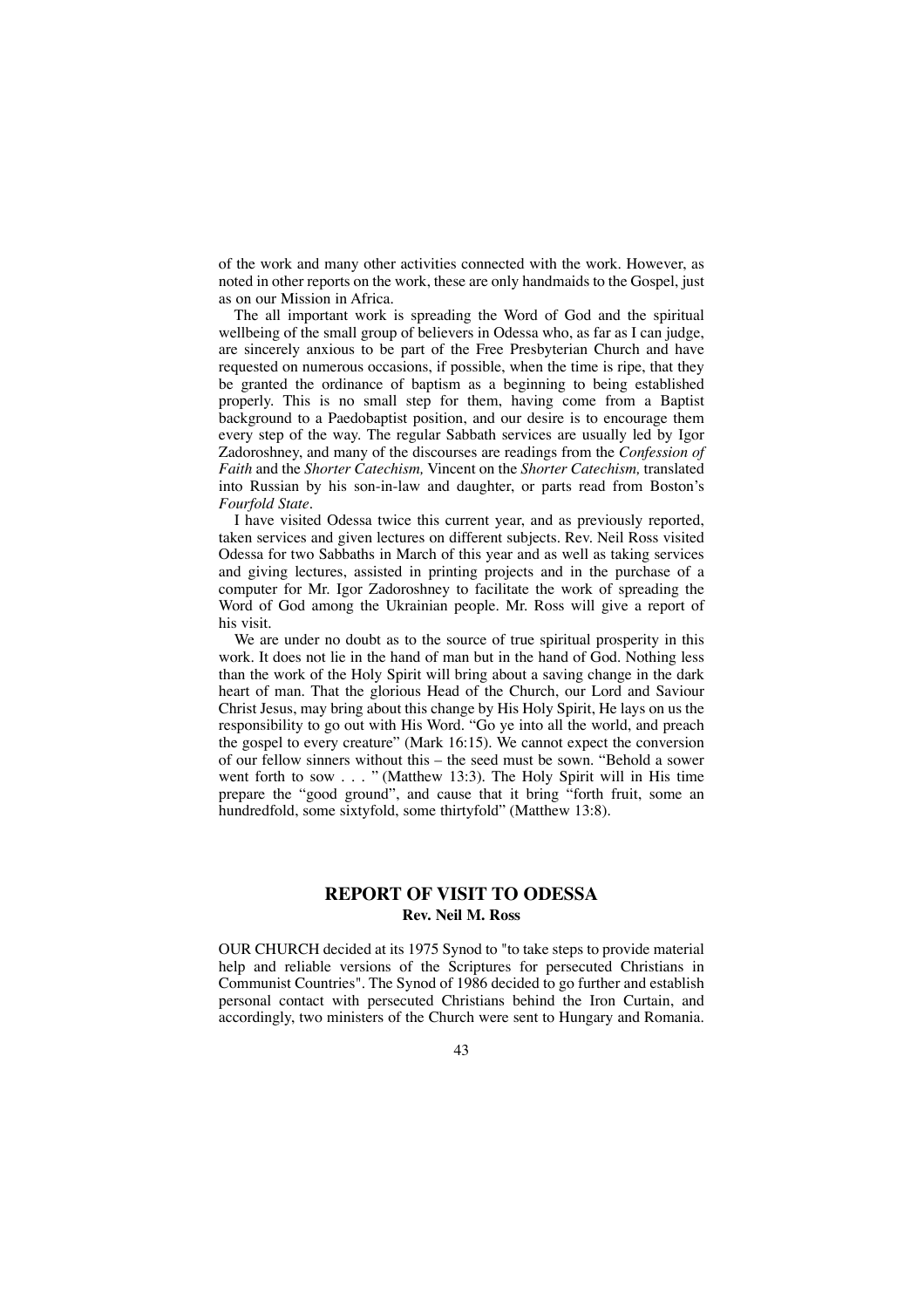Since then, visits have continued, contacts were established in Moldova and the Ukraine also, and considerable amounts of material aid and Bibles were delivered to them. The work became easier when communism fell in 1989, and it was hoped that a truly Reformed witness would one day be established in the Ukraine. It was also hoped that a small step in that direction was taken when we conducted services very occasionally in Kiev and Odessa.

When I arrived in Odessa on Friday, 5th March, I found the core of the group there, Mr. Igor Zadoroshney, his wife Tanya, Mr. Dimitry Levitskey, and his wife Inna, in good heart. Mr. Zadoroshney and his wife have no English, but Mr. Levitskey and his wife, who have a little daughter, speak English. It was in 1995 that Mr. Zadoroshney's name and address were given by a woman in Simferopol, Crimea, to Rev. D. A. Ross, who sent him Russian Bibles and gave him advice. It was about this time too that he and his family came to know that there is such a thing as the Reformed faith. After looking in vain in Odessa for a reformed Church, and on the advice of Rev. D. A. Ross, they began to meet for public worship in their own home, and also studied the *Shorter Catechism* and the *Westminster Confession of Faith.* When Mr. Edward Ross and myself visited them in November 1996, there were about a dozen of them gathering each Sabbath. I preached to them on Luke 1:1: "Those things which are most surely believed among us."

However, although our friends were in good heart when they met me on my arrival, they had disappointing news. The other members of the group did not appear in church the previous Sabbath because of the threats of the Director of Religion for the Odessa Region, Mr. Nicolai Adonin. On the previous Friday, 26th February, in a television interview, he spoke about unregistered Churches and said: "In making application for registration it is necessary that their Church Rules and Confession of Faith be submitted, which we will check carefully to see that they are not against the law of Ukraine, and do not bring harm to our people. If we find in their Church Rules or Confession of Faith something that is not satisfactory to us, we will correct it. If that gathering of believers refuses to amend the unsatisfactory paragraphs, we will not register it. If a Church is not registered it is impossible for it to carry out any spiritual work. For example, there are some unregistered Presbyterians who gather in a private house, and who invite foreign pastors to keep worship. These pastors have no right to do any spiritual work: to pray, to preach, to spread their literature, to administer sacraments." [This is obviously a reference to the Free Presbyterian Church, for there is no other such unregistered Presbyterian group known in Odessa but ourselves.] Adonin continued: "For doing spiritual work, foreign pastors should receive the permission of the Council of Ministers of Ukraine, which can be given to them if their denomination is recognised as being safe for the Ukrainian people. They will have to wait for three months to one year for permission. Congregations will have to answer for breaking our laws.'

At this announcement, more than half the group took fright and told the Zadoroshneys that they could not come to the services in case the KGB would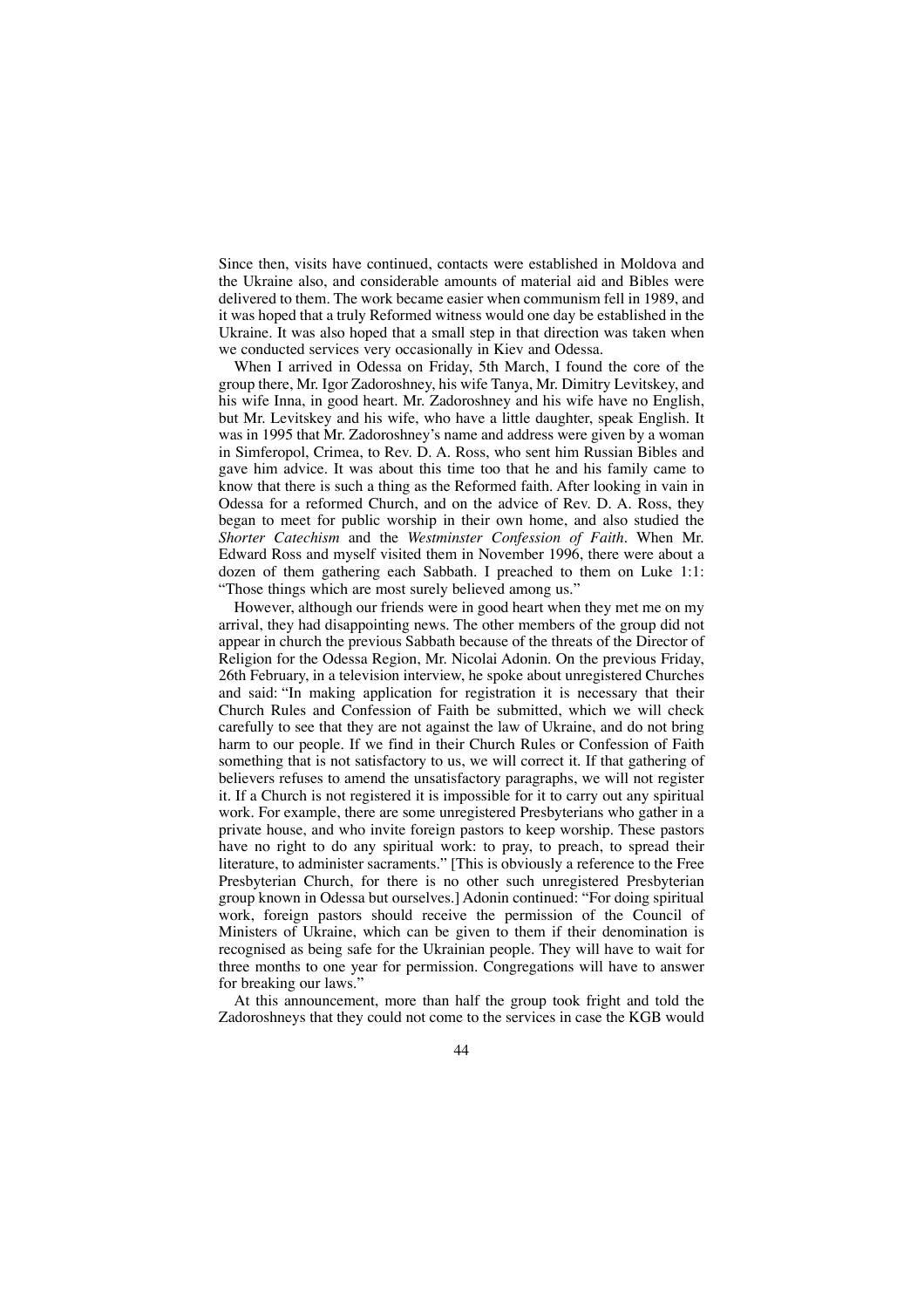visit them. Indeed, on Sabbath, the few who still remained thought it wiser not to meet in the Zadoroshney home at present, but in the Levitskey home, which we did.

Dark as the religious scene is, our friends in Odessa go on in hope. Mr. Zadoroshney, with the help of his family, continues to reply to requests for Bibles and literature. His diligence and meticulous care in doing this work is most commendable. During the last eight months, August 1998 to February 1999, he has packed and posted 567 Ukrainian Bibles, 1,205 copies of the *Confession of Faith* in Russian, 1,205 of the *Shorter Catechism,* 8,820 of the *Children's Catechism*, plus numerous tracts. Now that the *Westminster Confession of Faith* in Ukrainian has arrived (5,000 copies), he will be busier than ever. There is such a great demand for the *Children's Catechism* that it became necessary to order a reprint of 20,000 copies, this time at the reduced price of 7 cents per copy. Mr. Zadoroshney also answers questions from enquirers, especially about baptism. Mr. Levitskey has translated Shaw's commentary on the *Confession of Faith,* chapter 28, "Of Baptism", into Russian to send to some of these enquirers.

It is a great help to them in their work that they now have a modern computer, which was given to them by the Church while I was there. Not only will it aid them in producing letters and pamphlets but also will be of much assistance in translation work. They are proceeding with translating (or rather transforming) more of the prose Psalms into metre and storing them in the computer. (So far they have 21 metrical Psalms, 13 of which they have printed and distributed.) They also hope to build up a stock of answers to certain questions which they are repeatedly asked by post. They also have several sermons written out in Russian which they hope to put on disk and print as necessary. For example, they asked and got my permission to print and distribute a sermon on the new birth which I preached on this occasion. The computer will also enable them to have speedy and secure e-mail contact with the Church in Scotland and will obviate the occasional interference with, or theft of, mail which we send to them.

They also wish to publish books for children and have asked permission to translate and publish my little book, *Nehemiah – Builder for God*, and similar books. Another project they have in mind is to translate and distribute two tracts, which they hope would be produced by our Church in simple language, answering the questions, What is the Reformation? and, What is Presbyterianism? Mr. Levitskey continues to translate pieces which they hope to publish later. He has also requested permission to translate and publish the Scripture and Catechism Exercises in the *Young People's Magazine* in the expectation of getting children to do them.

The group meets every Sabbath morning and Wednesday evening. While I was there they met on Sabbath evenings also. Their order of service is Free Presbyterian, including the singing of Psalms in metre. Mr. Zadoroshney reads a sermon to them or addresses them on a passage of Scripture. They have translated some of Rev. D. Macfarlane's sermons, which they have read more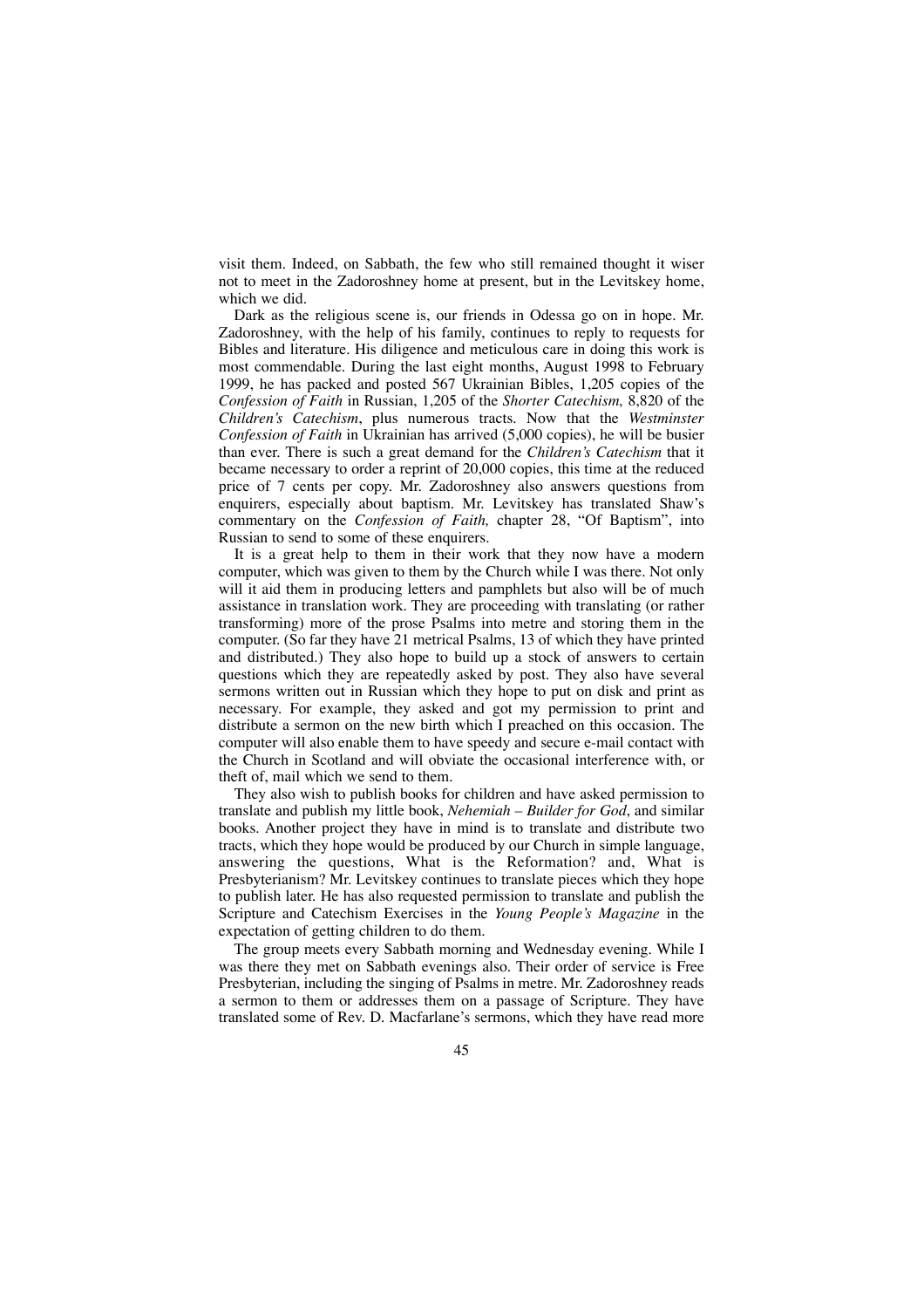than once, and have also re-read the sermons of visiting ministers. I hope to send them some sermons of our ministers for translating and reading.

Whatever may develop, in the providence and grace of God, in connection with their relationship to the Free Presbyterian Church of Scotland, they are engaged in a work of Bible and literature distribution and translation, which is very worthy of our whole-hearted support. They feel very isolated and long for more contact with us in spiritual matters. On one occasion, Mr. Zadoroshney described themselves as "orphaned children", and on another occasion Mr. Levitskey said, "We live in a wilderness where there is no water".

I felt very much having to leave the little group of friends. They are seeking by grace, I believe, to walk in the path of righteousness. Our prayer is that they would be preserved in a hostile environment, and that their endeavours to bring their fellow Ukrainians to know the truth would be greatly blessed. As the Lord in His providence has brought us together, I believe that it is our duty to continue doing what we can to help them, and, the Lord willing, to bring them within the fold of our Church in a more formal way.

## **REPORT OF DEPUTY TO USA AND CANADA Rev. K. M. Watkins**

AS A DEPUTY sent by the Dominions and Overseas Committee, I enjoyed the privilege of visiting North America on two occasions since the Synod last met, in August 1998 and February 1999. I must acknowledge the Lord's mercies in many journeys, together with His help in many varied duties, both "publickly, and from house to house" (Acts 20:20). The kind welcome that I received from so many people, especially those who were so ready to open their homes, leaves me with many a warm memory. Like the woman who made a chamber for Elisha (see 2 Kings 4:10), the Lord's people will not be without their reward – every cup of cold water given for the sake of His cause will be remembered by the Saviour.

The first visit took me to Chesley, Canada, and to Houston, Texas, where I was joined by my wife. I supplied two Sabbaths in each place, together with the usual midweek meetings. It was good to be back in Chesley among the people whom I had first come to know five years before. I was able to visit all but one of the families in their homes. There were between 40 and 50 at most of the services.

On the second Sabbath in Chesley, with the usual services of a communion season before and after, the Redeemer's death was remembered by His people in the scriptural way that He appointed in the night in which He was betrayed. A great encouragement to the people was the receiving of Mrs. Jenny Bouman as a member in full communion on this occasion. Mrs. Bouman had been baptised a few weeks previously by Rev. John MacLeod. In addition, the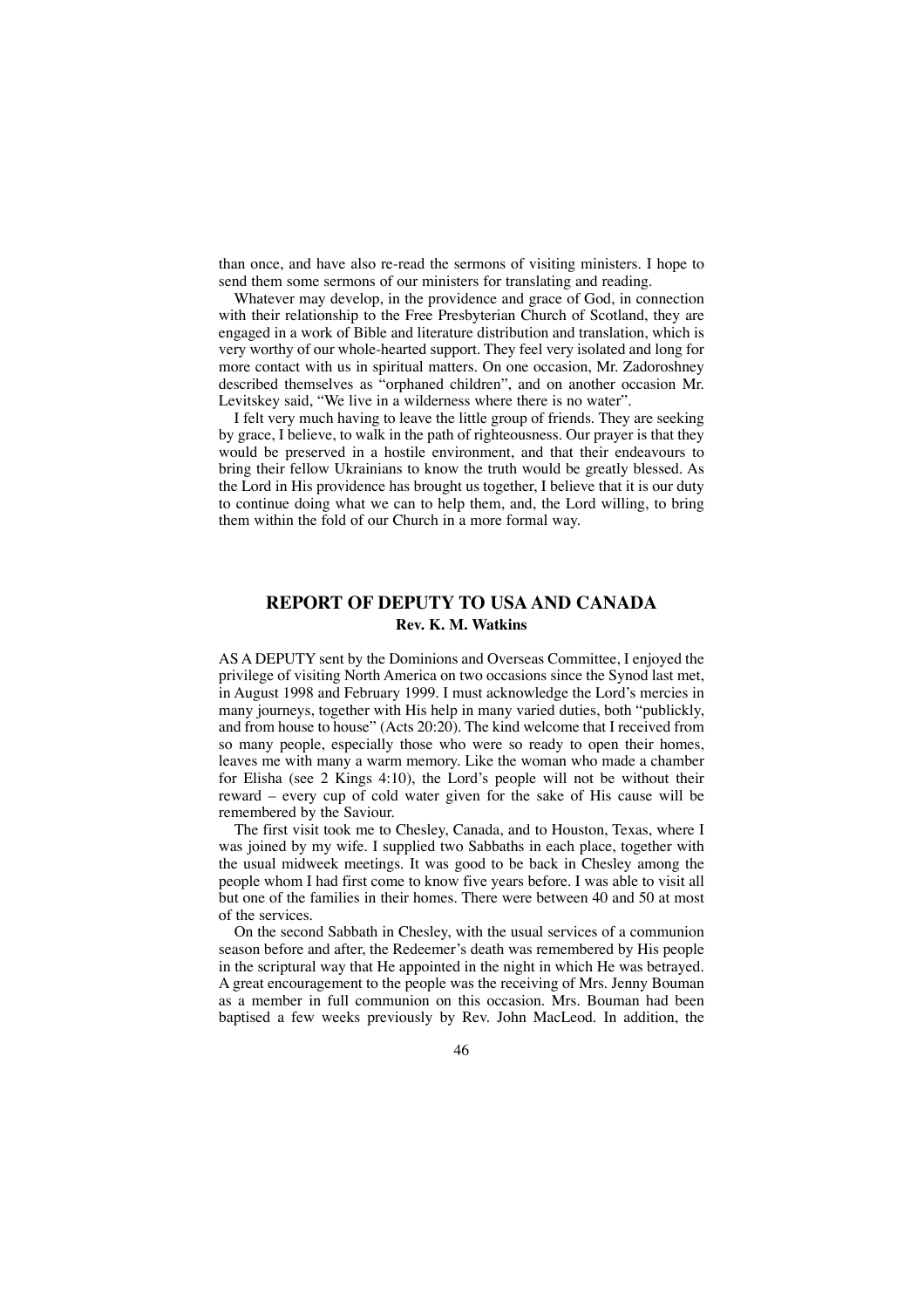sacrament of Baptism was dispensed to the six children of Clifton and Susan Townsend, from the state of Illinois in the United States of America. The Townsends have been in contact with the Free Presbyterian Church of Scotland for several years. Both Texas and Chesley friends have enjoyed Christian fellowship in the Townsends' home. They drove for more than ten hours to be in Chesley on this occasion. Our prayer is that God would add His own blessing to the two sacraments of the New Testament instituted by Himself.

From Chesley I went to Texas, conducting two services on each of the two Sabbaths, and also three midweek services. It was heartening to see a small number of visitors supplementing the basic group at some of these meetings. These were the first Sabbath services to be held in a new location, in a rented building in Richmond, near Rosenberg. The people have continued to meet there ever since. It is more of a midway point than previously. This was my second visit to Texas, and it was good to be among the people again. The Texas group is drawn from three geographical locations. The kindness of the people meant that we were able to stay in all three areas, and I was thus able to get more of an on-the-ground understanding of the whole situation there.

My second visit to North America, in February 1999, began with a visit to the Townsend family in Southern Illinois. My wife and I enjoyed their warm hospitality for three nights. On the second evening a worship service was held in their home, to which another family came – Roman Catholics – making 18 in all. There are few Reformed Christians in this part of the United States, but the Townsends are encouraged from time to time by visits from Chesley and Texas people. Mr. Al Hembd, a Chesley member for several years, lives in the neighbouring state of Indiana, and has visited with his family, but the driving distance between them is still long. I was sorry that time constraints made it impossible to meet up with the Hembd family.

From Illinois we proceeded to Texas for one week. Once again Carol Richards and her daughter Tamara opened their home to us. Throughout our short stay their welcoming kindness was much valued, especially in the midst of much business for me. Two prayer meetings as well as two Sabbath services were held. In addition, on 16th February, it was my pleasure to conduct the marriage of Kenneth Metcalfe (from Barnoldswick, now living in Glasgow) and Patti Moline (from Texas). We wish them the Lord's blessing as they set up their home in Glasgow. Because of the wedding, a good number of friends and family from the United Kingdom, the United States and Canada swelled the numbers. In spite of some sickness, there were at least 50 present at most of the services.

As I said in my report last year, it is still early days for the Texas situation, and very real problems affecting the work exist. After three visits to Texas and in the light of numerous communications and conversations, sadly these problems still manifest themselves, making a slow and cautious approach essential. Between my two visits the group's meetings for worship on Sabbath days have been reduced from two to one. Meanwhile, we look to the Lord to build His Church, so that the gates of hell could not prevail against it. Spiritual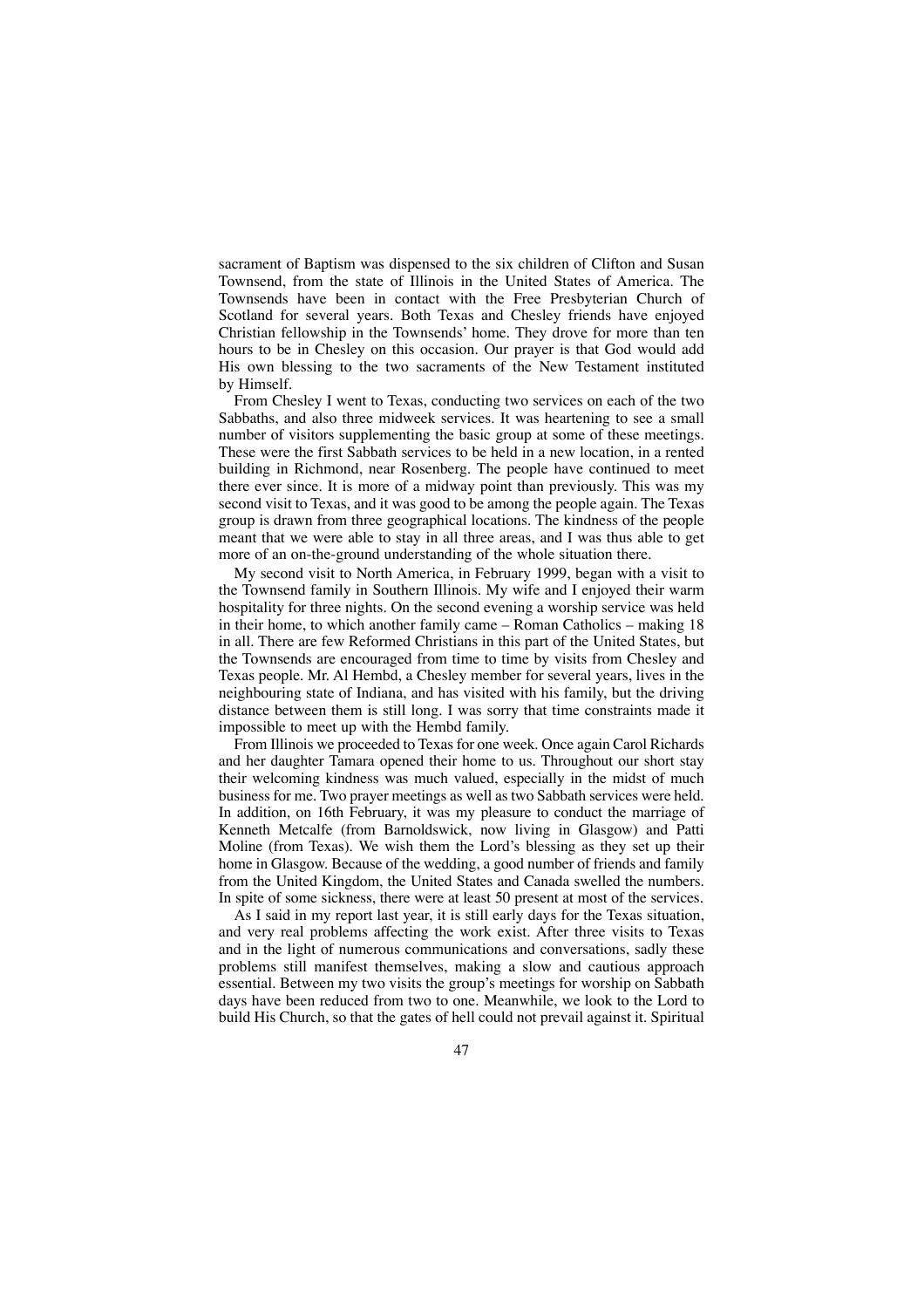vines have tender grapes and, however promising at the beginning, the fruit can be so easily spoiled.

Five of the young people from the UK who had attended the wedding accompanied us to Canada, and stayed with us in the Chesley manse. There we all received the usual warm welcome from the loyal Free Presbyterian friends. In particular, their readiness to make numerous journeys to and from Toronto's airport, as well as making their vehicles available for our use, was much appreciated. On the two Sabbaths public worship was conducted morning and evening, as well as the senior Sabbath School catechism class. Two prayer meetings were held as well. The services were well attended, with about 50 souls the first Sabbath and more than 40 the second (by which time the UK visitors had returned home).

The visit of the young people from the UK was an encouragement to the Chesley congregation. I am sure that it would be of much benefit if more of our people from home were able to visit and support Chesley, especially at their communion seasons. It is difficult perhaps for us at home to appreciate the spiritually isolated position of the Chesley people, and the encouragement that visitors can bring.

A renewed invitation from Mr. Jan de Wit and the friends in Mount Elgin led to a weekday service there at which more than 60 souls were present. Once again we were pleased to be among this people, who are so like-minded to ourselves in many ways. The encouraging attendance underlines the need for the Free Presbyterian Church of Scotland witness in Canada.

On the way to Mount Elgin we made a short visit to Anne Reynebeld (née Zekveld), who had spent over five years nursing on our Zimbabwe Mission, now married and living in Canada, who just eight days previously had given birth to her first child, a daughter.

As a member of the General Committee of the Trinitarian Bible Society, I had been asked to speak on behalf of the Society's Ontario Auxiliary at a meeting in Dundas Free Reformed Church. About 150 people were present that evening, which was heartening to see after the troubles that the Society has experienced in Canada in recent times. In the face of much opposition, we rejoice that support for the publishing of sound Bibles in the languages of the world is being maintained. Worship was conducted singing exclusively the inspired Psalms without musical accompaniment.

## **REPORT OF DEPUTY TO USA AND CANADA Rev. J. Goldby**

A FIVE WEEK VISIT to Chesley, Ontario, was followed by seventeen days with the group of persons meeting under the auspices of the Free Presbyterian Church of Scotland in Richmond, Texas. The deputation began on the 29th of October 1998 and ended on 17th December.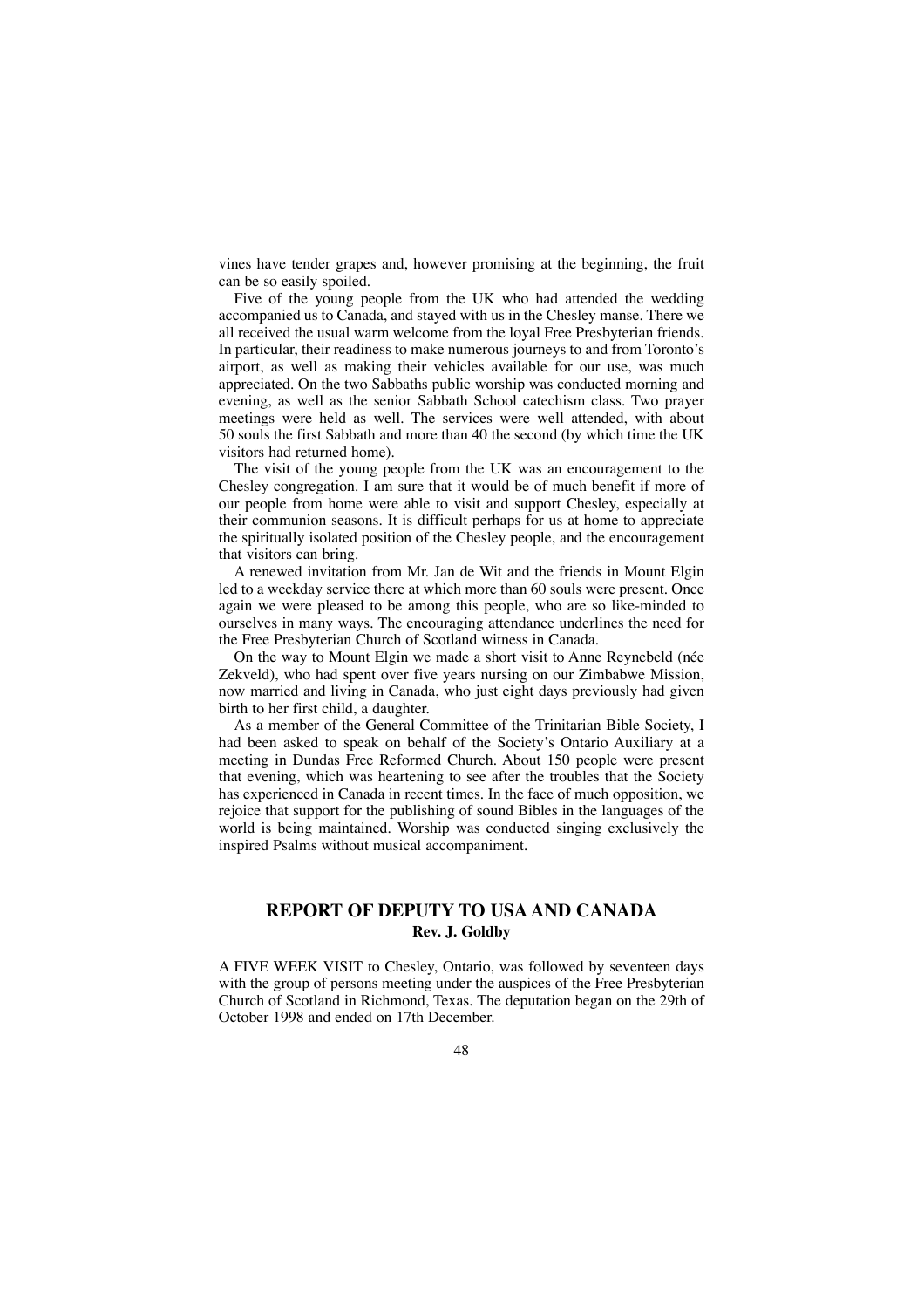#### **Ontario**

The Chesley church and manse are situated near the town's main street where between thirty and forty persons gather for Sabbath services. A small Sabbath school meets in a well equipped basement of the church prior to the Sabbath morning service. The congregation has two elders, Mr. G. Schuit and Mr. David Kuiper. Mr. Rick Bouman, a deacon, is the only other office-bearer, who, with the assistance of his wife, runs a well stocked Church bookstall for the benefit of the congregation and other interested persons.

During my five weeks in Chesley I stayed in the manse but was kindly entertained in turn by the various families in their own homes. This arrangement gave me a good opportunity of getting to know the congregation. Many families in the area and indeed in North America as a whole have, for various reasons, opted for home schooling their children with varying degrees of success. Almost all of the children in the Chesley congregation are being home schooled by their parents, mainly in order to minimise the influence of the world during childhood development and to assist in the instilling of Christian principles.

Without a resident minister for a number of years the local congregation has declined somewhat. In the wider sphere matters seem to be more promising as Chesley is gathering members and adherents of the Free Presbyterian Church not only in Canada but also in the USA from as far afield as Illinois, Indiana and Texas. It was a pleasure, on one of the weekends in Chesley, to meet Mr. Hembd, who is a member in full communion. He had driven 500 miles from Indiana along with two of his children.

With modern communications our ability to maintain fellowship with people in distant places has been much improved. There is a great deal of contact by e-mail between our Ministers and people in Scotland and our friends in North America. Telephone charges from America to the UK are very cheap and a great deal of useful interaction is taking place by these means. The office-bearers and members of the Chesley congregation have been zealous and diligent not only keeping up written and spoken contact with others but also in making regular visits to the United States. These visits involve journeys of three to four thousand miles at a time. The low price of petrol in the USA and Canada is helpful in keeping travel costs down. A gallon of petrol in the USA is about one fifth the cost of a gallon in the UK. Owing to these recent developments it is likely, God willing, that Chesley will have increasing numbers of visitors to their communion seasons from all over North America.

#### **Texas**

On Monday, 30th November, Mr. Gerrit Schuit and I proceeded from Chesley to Texas, a distance of some 1,500 miles. The congregation of 30+ persons meeting regularly in Richmond, Texas, comprises five families and two single men. Three of their number are members in full communion on the roll of Chesley. Half of the congregation reside in Santa Fe near Galveston on the Gulf of Mexico, whilst the others live in the vicinity of Bellville some 100 miles inland to the northwest. A suitable meeting hall is rented by the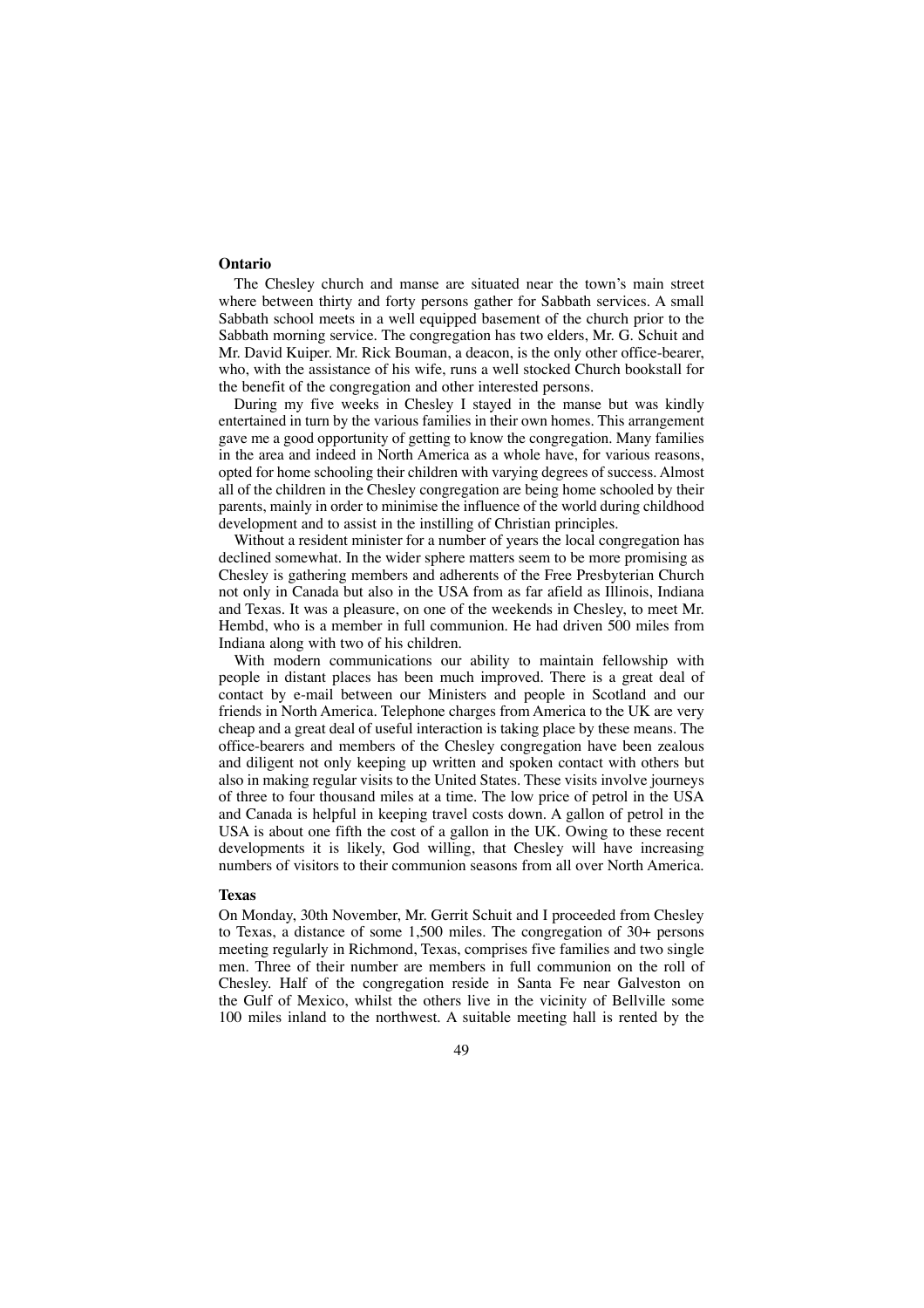congregation at a cost of £300 per month in a place approximately midway between Santa Fe and Bellville. The nearby city of Houston, Texas, is a centre of commerce and industry and one of America's busiest ports. Houston is perhaps best known for the Lyndon B. Johnstone Space Centre but also boasts at least two world-famous medical institutions, the Texas Medical Centre and the Anderson Cancer Centre. Houston is one of America's larger cities, with a metropolitan population of almost four million souls. Situated within twenty miles of Richmond it is within easy driving distance for anyone living in the west Houston area.

The people have an experimental and spiritual knowledge of the Bible and of reformed doctrine. They meet together in Richmond for public worship on Sabbath morning and on Wednesday for the prayer meeting. On Sabbath evening public worship is held in Santa Fe whilst in Bellville the families worship in their own homes. If a visiting minister is present they meet together twice on Sabbath in Richmond. Although the drive to Richmond means a journey of fifty miles for all, travelling is made easy by good straight roads. Most of the journey time is spent profitably with Psalm singing and discussion of spiritual topics. The Sabbath meetings are conducted in the usual way with one of the male members reading a prescribed sermon. During my stay in Texas the ordinance of Baptism was administered to nine Texan children from the families of the two male members. Frequent trips to the UK are being made by members of the group in Texas in order to attend communion seasons and to gain familiarity with the home Church. Some of their young people attended last year's Youth Conference and hope to do the same this year also, God willing.

Before coming into contact with the Free Presbyterian Church (initially through the Internet) the families in Texas had almost given up hope of ever finding a sound Church. Some have been worshipping in their own homes for as long as twelve years reading the sermons of John Owen and similar authors. A minister to labour among the people of Texas is necessary if the Church there is to progress. Meanwhile, it would be beneficial if deputies could visit the Texans for longer periods than has been the custom in recent times. This would would also be of great assistance to the Church in assessing the prospects in this region. The Rev. John Owen believed it to be the duty of ministers to extend their labours beyond their own congregations and in "The Duty of a Pastor" (*Works,* Vol. 9, page 461), he says: "It is the duty of particular Churches (one end of their institution being the calling and gathering the Catholic Church) to part with their officers for a season, when called to preach in other places for the converting of souls to Christ." Whilst we do not forget other needy congregations both at home and abroad it is clear that the Lord has opened a door of opportunity in North America and it is highly desirable that the good work done so far be continued. I am indebted to our friends in Canada and USA for the kindness and hospitality shown to me during my visit. On their part I know that the assistance and support given by our Church through the Dominions and Overseas Committee is very much appreciated indeed.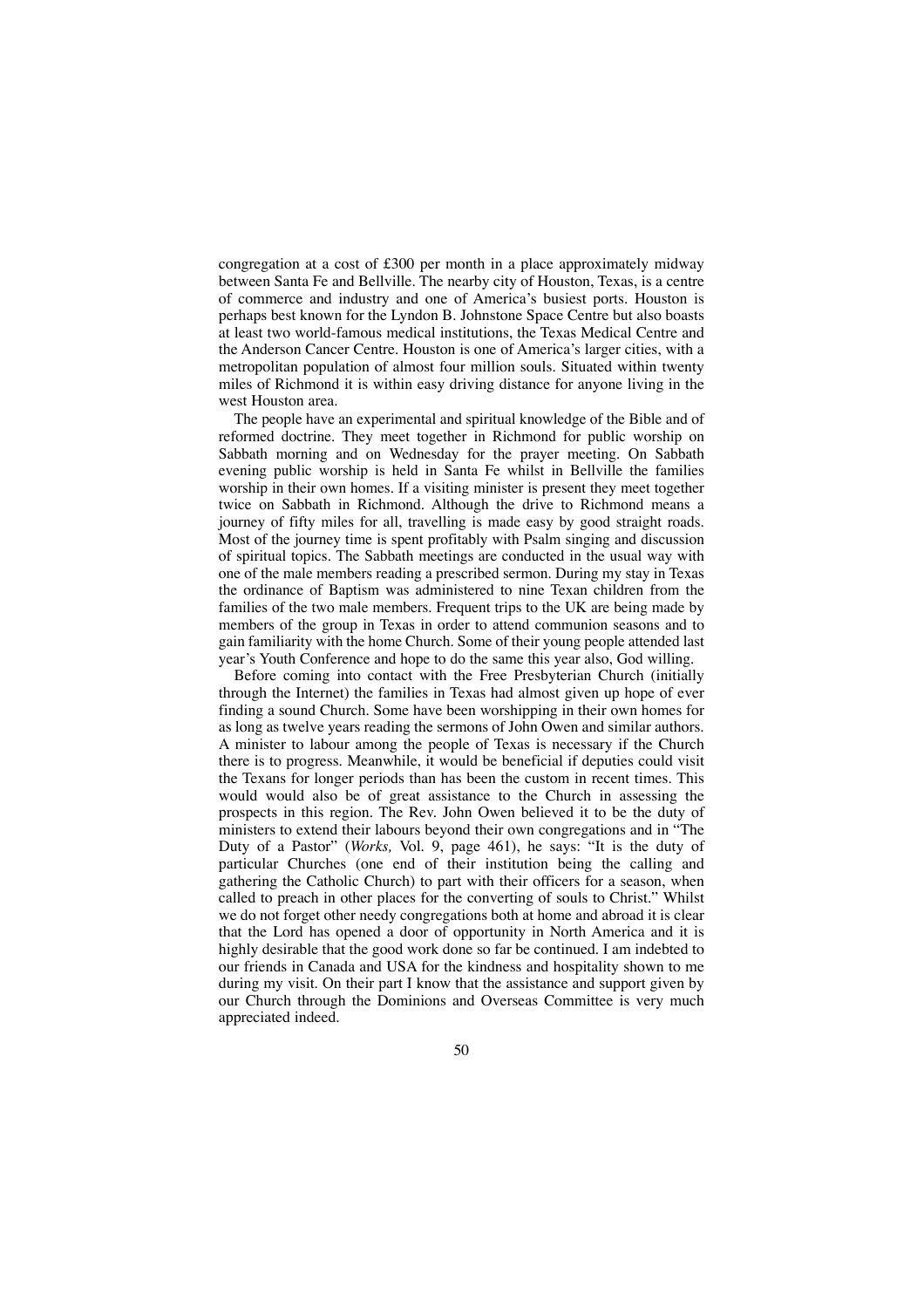## **REPORT OF DEPUTY TO ONTARIO, CANADA Rev. John MacLeod**

OVER THE COURSE of my visit to Chesley in July I took the services on the first three Sabbaths of the month and also the three weekly prayer meetings. In between, I tried to visit as many of the families as I could. The manse was fully prepared beforehand by the ladies of the congregation and it is there that we were comfortably ensconced over the period of our stay. The services were, on the whole, well attended, especially on the second Sabbath when, in the course of the morning service, I baptised an adult – Mrs. Jenny Bouman – and Samuel, the infant son of Gilbert and Doreen Zekveld. On that occasion there were around 80 souls present including four young Smith brothers who had travelled all the way from Texas to attend the services, a round journey of around 3,000 miles.

In the absence of ministerial supply, the Chesley elders – Gerrit Schuit and David Kuiper – continue to conduct public worship in the church, reading suitable sermons when the congregation assembles on the Sabbath and midweek. The need for a pastor to be settled over them is great and we hope and pray that the Lord of the harvest will soon supply their need. Meantime, an effort should be made to send deputies at frequent intervals.

We would acknowledge the goodness and kindness of the Most High in taking us in safety from destination to destination and, as in the past, we have to express our gratitude to the Chesley congregation for all the kindness shown to us over the period of our stay.

## **TRAINING OF THE MINISTRY COMMITTEE'S REPORT Convener: Rev. D. J. MacDonald**

IN THE YEAR just ended, one student, Mr. D. Campbell, Balgowan, Struan, attended the Divinity classes under the tutorship of Rev. J. MacLeod, the Church's tutor in New Testament Greek and associated subjects. Mr. MacLeod will be presenting his own Tutorial Report to the Synod. On passing his Exit Examination, Mr. Campbell will proceed, D.V., to Leverburgh for the second year of his course with the Rev. K. D. Macleod, who tutors the students in Old Testament Hebrew and cognate subjects.

Dr. Douglas Somerset, Aberdeen, is due to take his Entrance to Divinity Examinations in August and on passing these will join the class at Leverburgh, God willing. The Committee will be making special recommendations to the Synod to decide the future course of studies to be followed by Mr. Christopher Tuck, of Brisbane, Australia. The Committee will also be submitting to the Synod a report on Mr. Manford Mloyi, the student of the Zimbabwean Presbytery.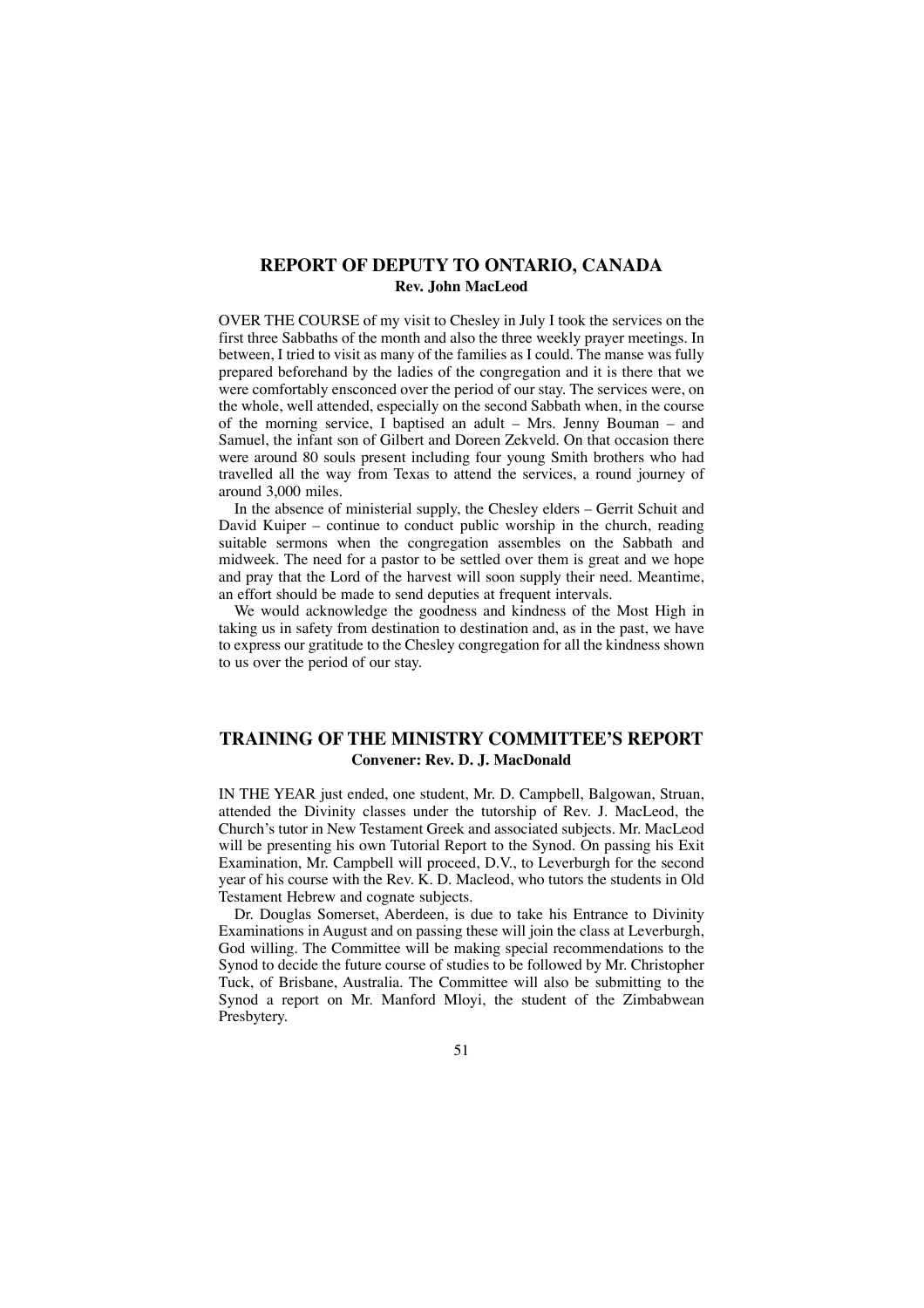Our students, like us all, live in perilous times and have need of giving diligence to equip themselves for the onerous task of preaching the Gospel in a day of backsliding and apostasy. We recommend our students to the grace of God and to the prayers of the Lord's remnant in our midst.

#### **The Theological Conference**

The annual Theological Conference was held in Glasgow on Tuesday 1st and Wednesday 2nd December 1998. The following papers were read:

- *1. Princeton Theology the Scottish Connection*....... Rev. J. MacLeod
- *2. A Reformed Exposition of the Book of Revelation* . Rev. D. M. Boyd
- *3. The Place of the Sacraments in Worship*................. Rev. K. M. Watkins
- *4. Stevenson on the Offices of Christ*........................... Rev. J. R. Tallach
- *5. The Puritans on Prayer*............................................ Rev. R. MacLeod

Rev. D. MacLean, Glasgow, acted as chairman. The Committee was heartened by the good attendance from every part of the Church and intend to have a Conference this year in Inverness in the first week of December, God willing. It is hoped to have a full programme in place before the Synod.

## **THEOLOGICAL TUTOR'S REPORT Rev. J. MacLeod**

THE SESSION commenced on Tuesday, 8th September and the classes were held in the vestry of the Stornoway church. There was but one student attending – Mr. David Campbell, M.A. – and ordinarily we met each day, except Monday, at 10 a.m. The subjects covered were as in previous years.

#### **New Testament Greek and Criticism**

The Gospel according to Mark was read through and for exegetical purposes J. A. Alexander's *Commentary* was mainly used, but we also had occasion to refer to other helps such as Wuest's *Word Studies in the Greek New Testament* and Robertson's *Word Pictures in the New Testament.* We also gave close study to the Epistle to the Galatians using Ridderbos's *Commentary* as well as the forementioned helps. Wenham's *Elements of New Testament Greek,* with which the student was already familiar, was thoroughly revised and often consulted when reading and studying the prescribed portions of the Greek New Testament. Following the advice given by Wenham at the end of his book, Metzger's *Lexical Aids for Students of New Testament Greek* was recommended to the student as useful for the purpose of extending his knowledge of Greek vocabulary.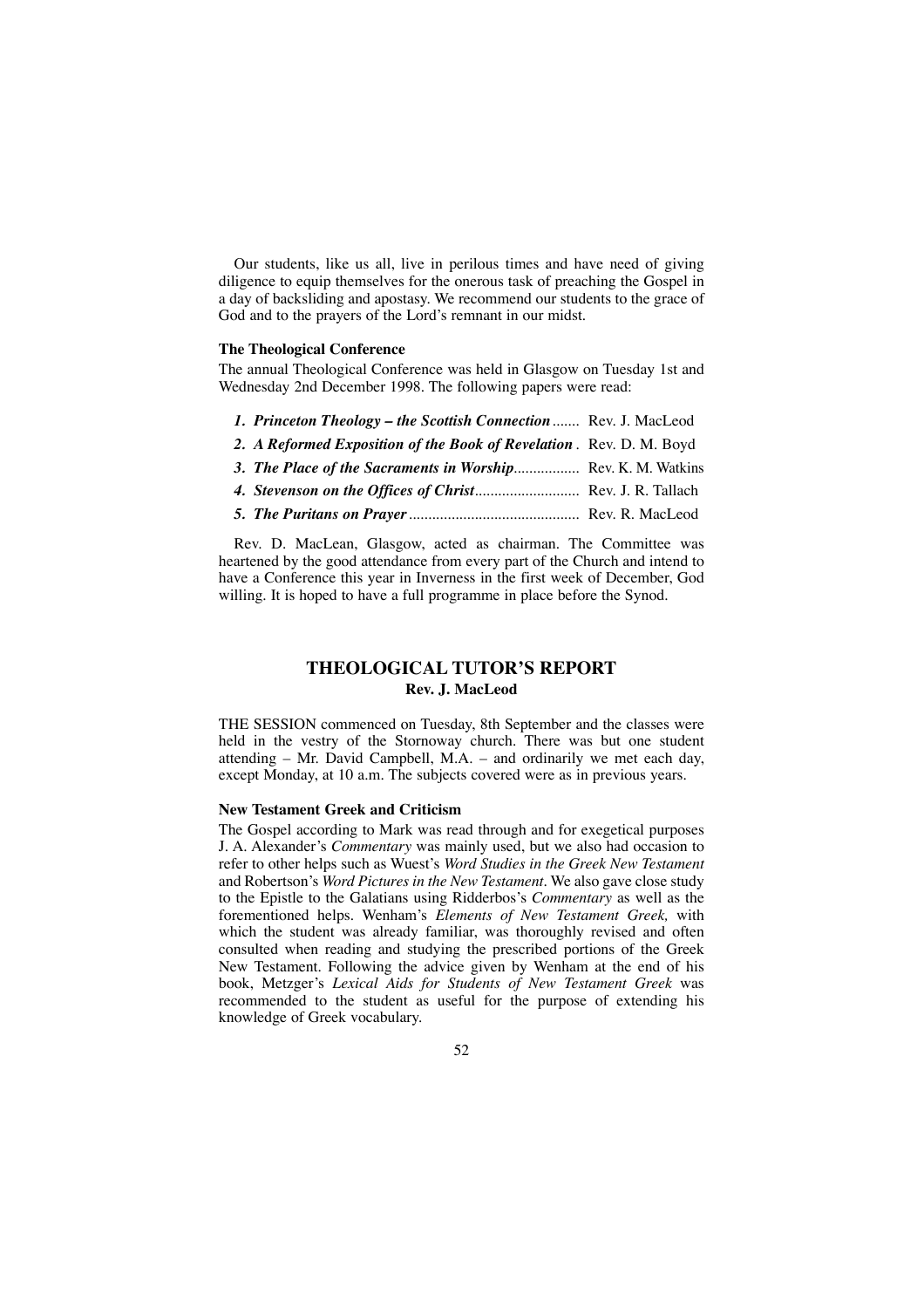In our study of Textual Criticism we mainly consulted J. H. Greenlee's *Introduction to New Testament Textual Criticism,* Edward Miller's *Guide to the Textual Criticism of the New Testament* and Edward F. Hills' *King James Version Defended.* We also referred to some of the useful literature published by the Trinitarian Bible Society.

#### **Catechetics**

The *Westminster Confession of Faith* was given close study using for the most part A. A. Hodge's *Commentary.* We also referred to the expositions of Robert Shaw and John MacPherson.

#### **Church Law and Polity**

John MacPherson's *Presbyterianism,* Thomas Witherow's *The Apostolic Church: Which is it?* and the Church's own *Manual of Practice* were all consulted.

#### **Scripture**

The portion of Scripture prescribed for study was the whole of the New Testament. J. G. Machen's *Introduction to the Literature and History of the New Testament* was used as a general study guide.

We have reason to be thankful to the Most High for granting both tutor and student health of body and mind throughout the course of the session. I am grateful to Mr. Campbell for his willing help in supplying my own pulpit from time to time, and also for his willing help in connection with taking services in other congregations, especially those without a pastor. He applied himself with diligence to his studies and our desire is that the Lord would make him an able, faithful minister of the everlasting Gospel.

## **WELFARE OF YOUTH COMMITTEE'S REPORT Convener: Rev. D. A. Ross**

THE DUTY of attending to the spiritual needs of young people is the constant concern of the Committee, and in the kind providence of the Most High we have continued with this work for another year.

We are deeply indebted to the ladies who continue to prepare and correct the Catechism and Scripture Exercises for the several age groups of children. The distribution of prizes and awards was done by the Clerk of the Committee, the Rev. G. G. Hutton.

The number of children doing the exercises is much the same as last year. However, as the children grow older it is noticeable that the number doing the exercises decreases. This is a great pity, as their need to be exercised in the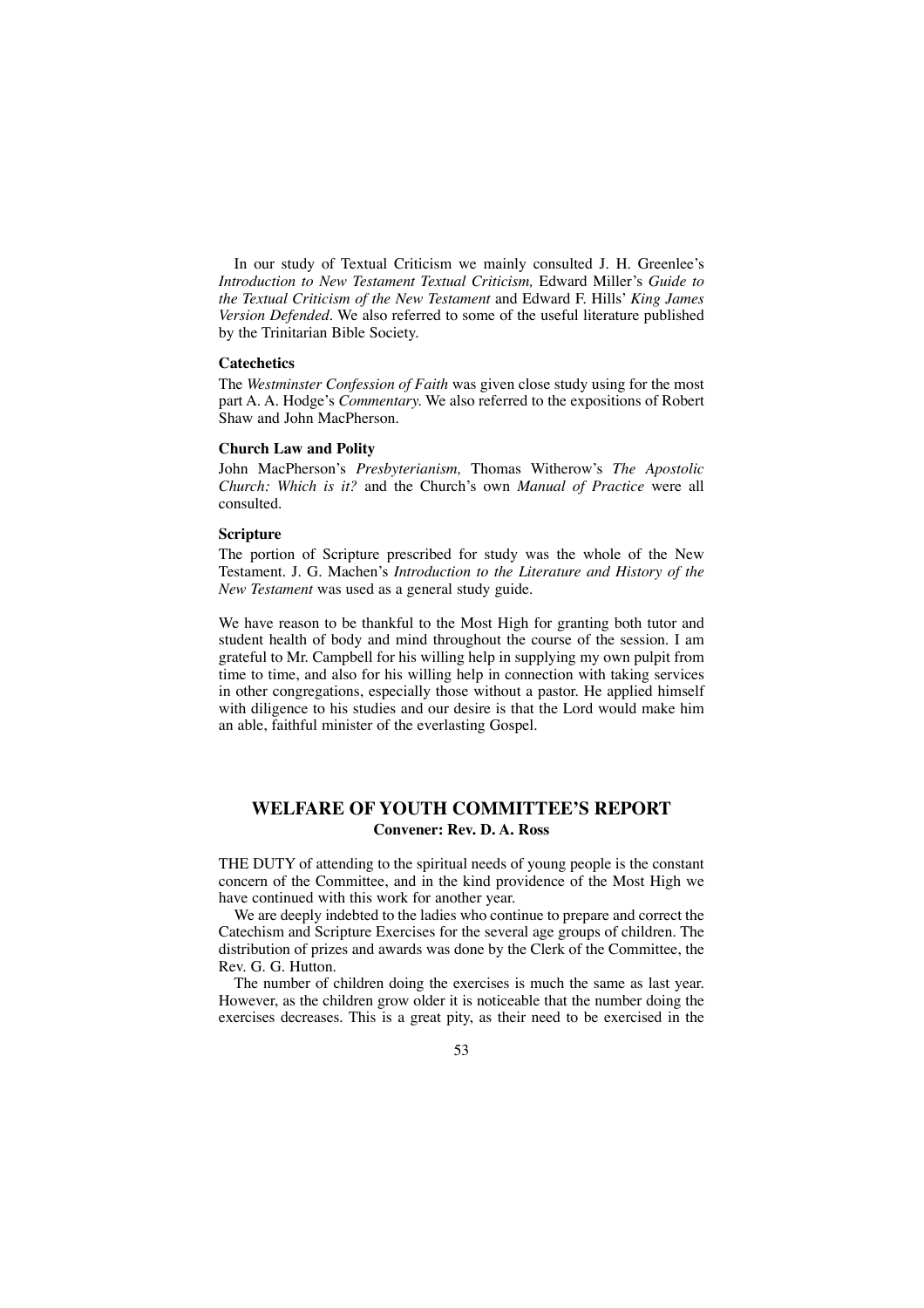things which concern their souls in no way diminishes as they become older. Of course, it is the duty of parents, by the help of God, to lead their children in the study of the Word of God. Rev. John Willison of Dundee, writing to parents on the subject of instructing children, said: "My dear friends, the care of precious souls is a great trust committed to you by God, and to Him you are accountable for it. The instruction of youth is not to be left wholly to ministers, to schoolmasters or mistresses. No; parents ought to be installing good principles into children, and masters into servants, as they have occasion, which might serve to leave abiding impressions on them many years thereafter; and so you would become 'fellow-helpers in the truth' as in 3 John 8."

It is hoped that the book *Line Upon Line,* which has been edited by the Rev. K. MacLeod, will shortly be ready for printing. There are other books under consideration for reprinting, but pressure of other work has prevented much progress being made.

The 1999 Youth Conference from Tuesday, 6th April, to Thursday, 8th April, is to take place, God willing, at Bonskeid House, Pitlochry. The venue, a well known conference centre, is in a quiet country place surrounded by beautiful woodland. This will be our first ever visit to this centre and indeed to the Pitlochry area. The Convener is to be the Chairman on this occasion.

The papers and speakers are:

| 1. Keeping God's Commandments - Christian<br>Behaviour in Today's World Rev. D. J. MacDonald            |  |
|---------------------------------------------------------------------------------------------------------|--|
| 2. Christ's Will for the Church – What the Bible<br>Says About Church Government  Rev. H. M. Cartwright |  |
| 3. Christ Jesus Came Into the World to Save<br>Sinners-The Atonement and the Free Offer                 |  |
| 4. Some Places of Religious Interest Around Pit-<br>lochry - A Historical Tour Rev. H. M. Cartwright    |  |
| 5. From Patrick to the Present – The Story of                                                           |  |
| 6. "He Trusted in the Lord God" - Lessons from                                                          |  |

We are always grateful to all those who so willingly give of their time and effort in preparing and delivering lectures at the Conference. Through the pages of the Synod Report we thank the speakers of last year's Conference at Craibstone, Aberdeen: the Revs. J. MacLeod, G. G. Hutton, J. R. Tallach, K. Watkins, and Dr. D. Somerset, for their much appreciated contributions.

We also thank the house mothers, Mrs. C. Ross and Mrs. G. Ross, for their untiring care and attention in looking after the young friends, and also for their attending to various duties, before, during and after the Conference. The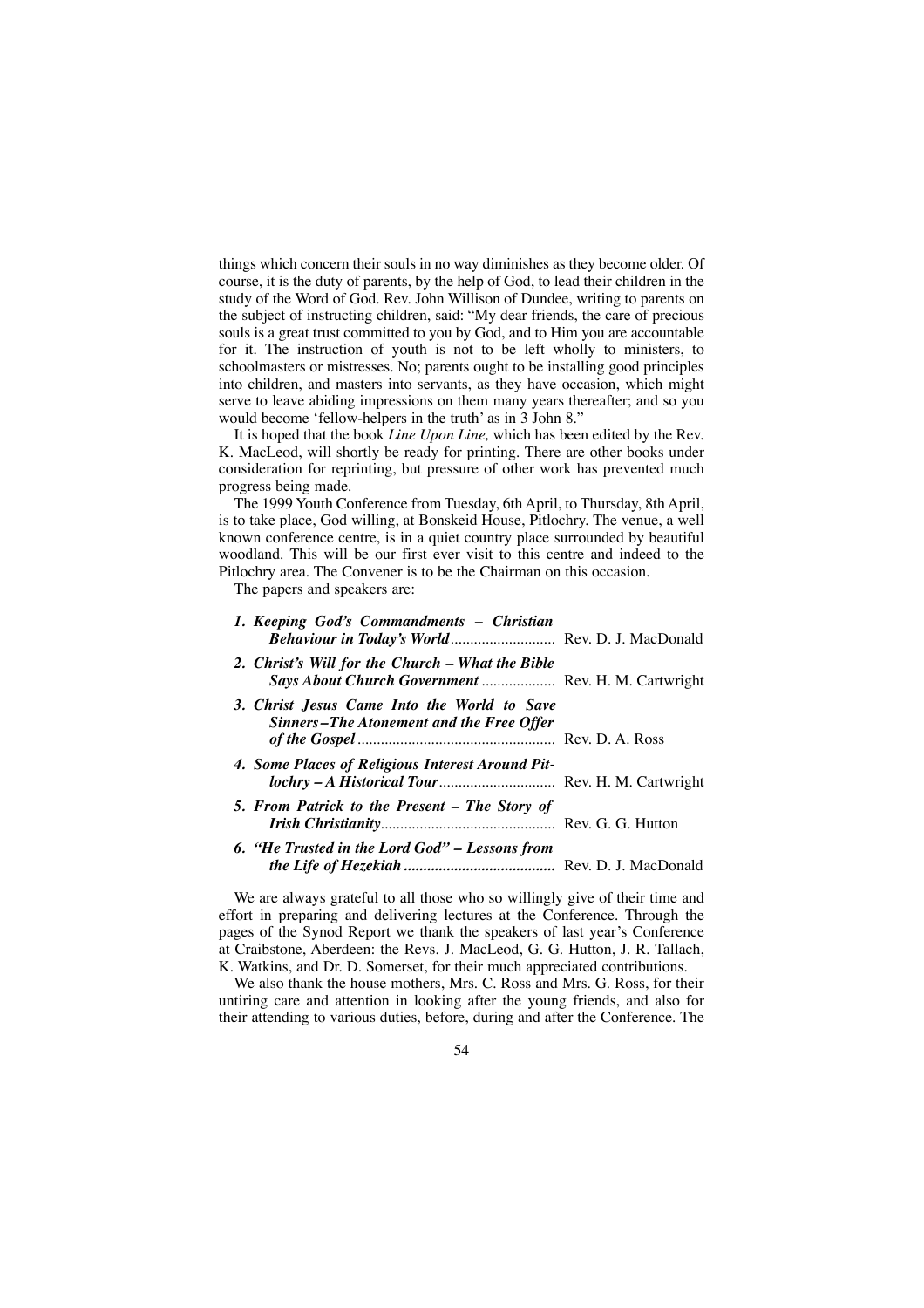staff of Sutton Hall, Craibstone, showed us much kindness and provided excellent meals.

May the Most High in His sovereign mercy, bless this work to the spiritual good of our young friends to whom we have the privilege of giving instruction in the things of God. The promise is: "Train up a child in the way he should go: and when he is old, he will not depart from it" (Proverbs 22:6).

### **BALLIFEARY RESIDENTIAL CARE HOME COMMITTEE'S REPORT Convener: Alistair N. MacRae**

WE ARE THANKFUL to the Lord that this year has been very successful in terms of occupancy. The occupancy rate was 98.5% which, in view of the present situation regarding Local Authority funding, is most gratifying. We understand that many of the homes in our area are operating at 50% and below.

We record with sorrow that during the year the following residents passed away, Mrs. A. MacFarlane on 7th April; Mr. A. Matheson on 26th April; Mrs. J. Grant on 6th June; Miss C. MacKenzie on 29th September; Mrs. M. Gillanders on 13th October and Miss J. J. Sinclair on 15th November. We extend our deepest sympathy to all their relatives.

Three legacies, amounting in total to £51,246, were received for which we are most grateful. As a result of receiving these legacies the Committee took the decision to replace the existing Garden Room which is in a dilapidated condition and not in keeping with the character of the building. Planning permission for alterations to a listed building has been granted and the work is now out to tender. Building will commence D.V. in February/March 1999. All external paintwork was carried out and all necessary repairs completed. Some 50% of the perimeter paling was replaced and the rest brought up to standard.

All the inspections carried out by the various authorities have been satisfactory.

The disciplines now in place enabled the Home to continue to operate without any financial burden on the Church and for this we give thanks to the Most High.

We have to report with regret that Mr. Donald Dunbar and Mr. Angus MacKintosh, Auditors, both felt unable to continue with the work. We thank them most sincerely for all they have done in the past and wish them the Lord's richest blessing in the future. Mr. J. Fraser and Mr. J. G. MacLeod have undertaken to carry out this task.

The Committee wish to express their grateful thanks to the Matron, Miss C. Tallach, and all her staff for the efficient and kindly manner in which they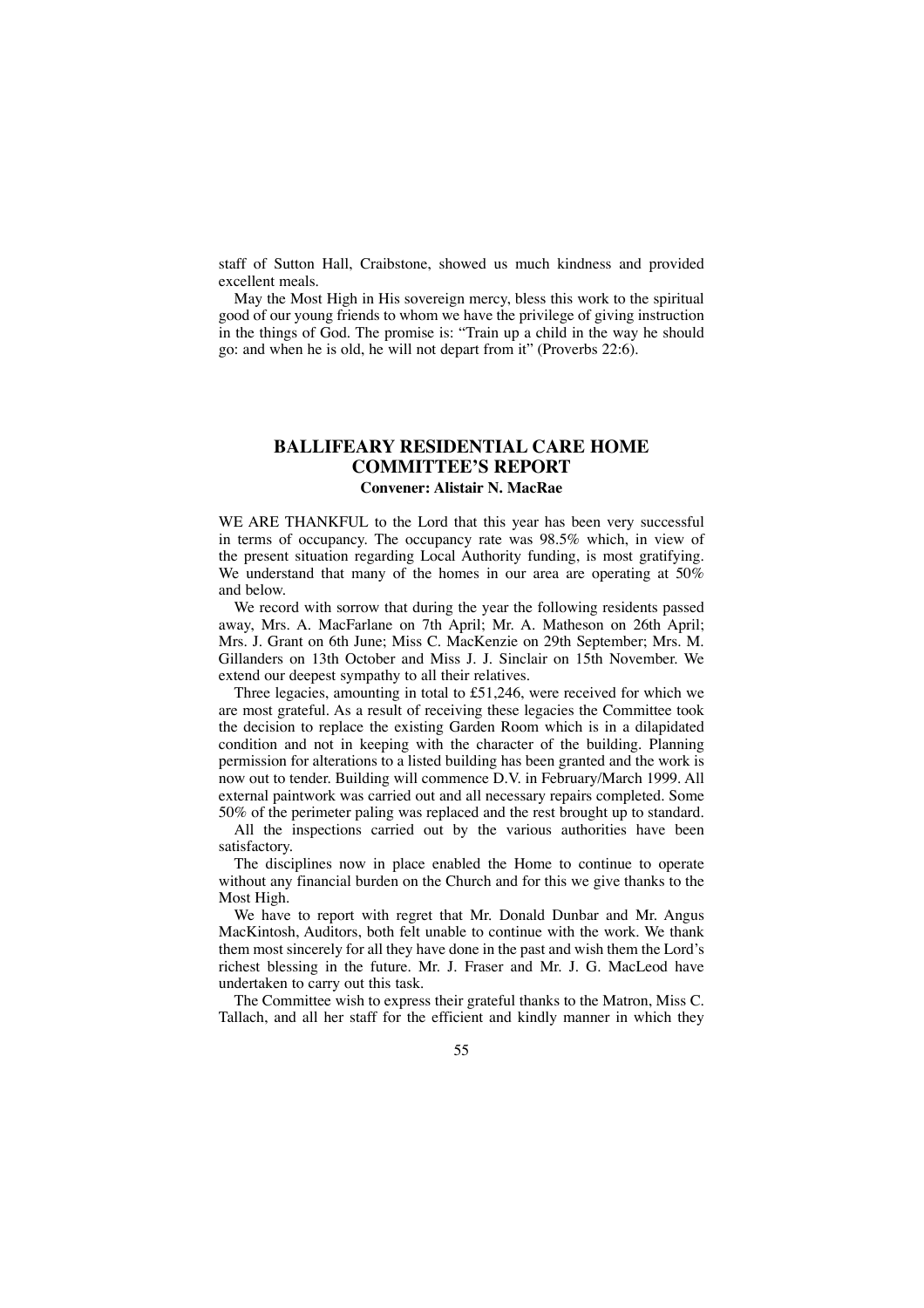carry our their duties, thus creating the homely atmosphere for which the Home is well known.

We thank all who through the year took the time and trouble to call on the Home, especially those who conducted family worship. Their personal interest is very much appreciated.

Finally we commend the residents and staff to the prayers of the Lord's people.

### **LEVERBURGH RESIDENTIAL CARE HOME COMMITTEE'S REPORT Convener: Rev K. D. Macleod**

THE WORK OF THE HOME has continued for another year, providing care for up to fourteen older people who no longer feel altogether able to care for themselves. We are thankful that the Home was full for most of the year. This is reflected in the satisfactory financial outcome for the year, a surplus of nearly £38,000. This has eliminated the accumulated deficits of the early years of the Home's operation and leaves the Fund with a credit balance of around £18,000. We cannot, however, expect the situation to be so healthy in the next financial year as the Local Authority will not be increasing the rates they pay for residents, the vast majority of our residents being funded by the Local Authority.

Last year the computerisation of the accounts was completed and we have to thank Mrs. Catriona MacLean, Inverness, for her help and support. However, current and future issues of the software being used are beyond the capacity of the existing computer, and it has become necessary to invest in a new, and more powerful, machine.

While we report with thankfulness that the affairs of the Home have run smoothly over the past year, we are conscious that such a remark ignores the solemn fact of death. A Home run for old people will be visited more or less frequently by death and by the sadness which it brings in its train. In the past year Miss Mary Ann Morrison, Mrs. Giovanna Halford-Macleod, Mr. Murdo Macdonald and Mr. Neil Morrison have passed away. We extend our sympathy to their relatives.

The Committee would again express its sincere thanks to the Officer in charge and her staff for the consistent care they are giving to the residents in the Home. The unstinted service given by the staff to the residents is indeed worthy of our sincere gratitude, and we wish them all the Lord's blessing. We again commend the work of the Home to the prayers of the Lord's people.

The Committee have reason to mourn the passing of Rev. Alexander Morrison, a former convener of the Committee, and one who shared the responsibility of setting up the Home. Our sympathy goes out to his family.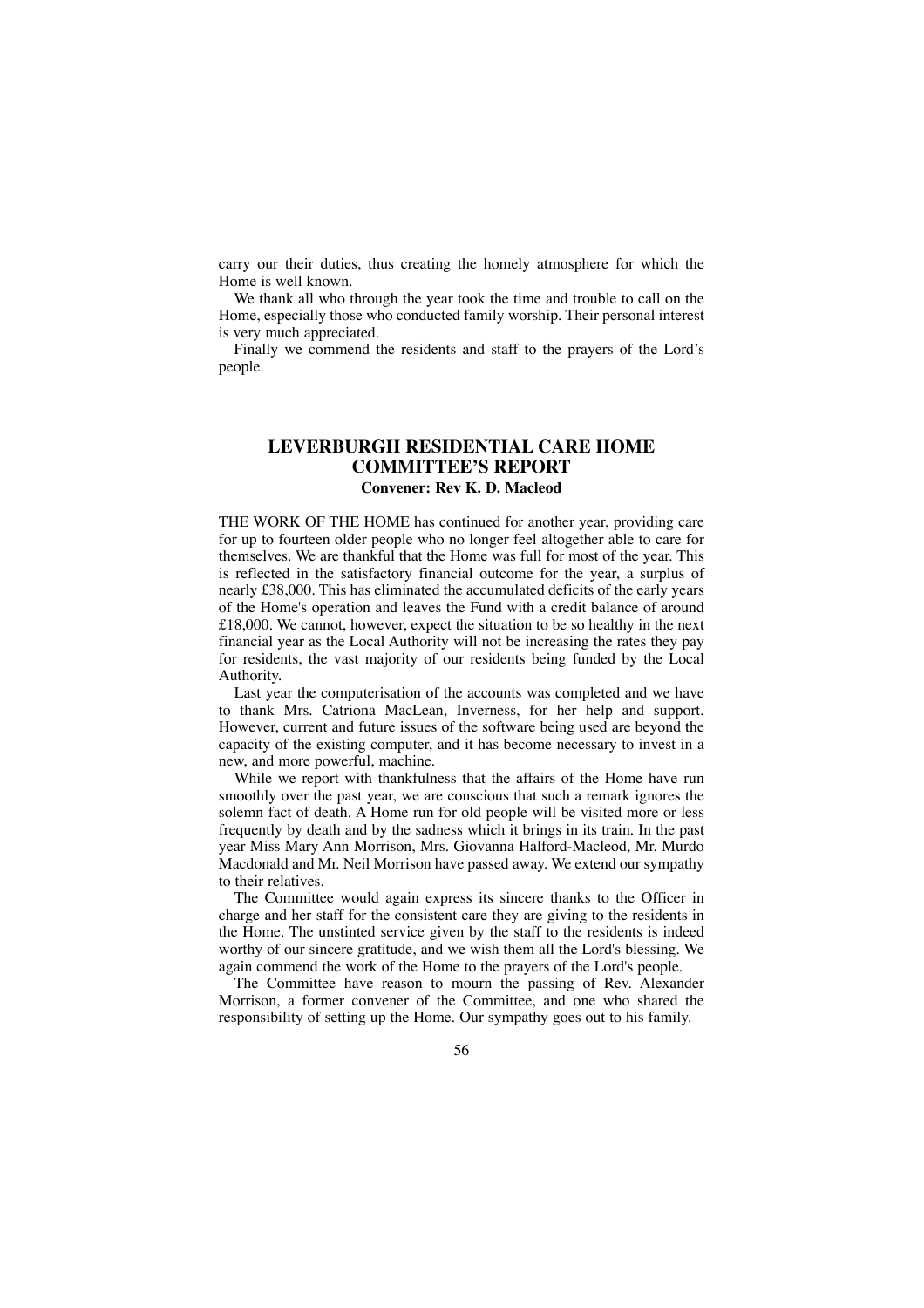## **OUTREACH COMMITTEE'S REPORT Convener: Rev. G. G. Hutton**

THE YEAR 1998 witnessed the successful launch of the Free Presbyterian Church of Scotland on to the Internet, thus bringing our denomination's testimony and ministry within reach of a global audience. The encouraging initial response to the Church's website was reported to last year's Synod. After nine months in operation, the Committee believes that the website has proved effective at publicising the principles of the Church to a worldwide audience. At the time of writing, there have been over 4,600 visits to our site, and at present about 500-600 people look at our website each month. We have had visitors from America, Canada, Holland, Australia, Japan, Norway, Germany, Sweden, Denmark and other countries. In a comparable period of time, we could not expect this number and variety of visitors to cross the threshold of our churches to hear the Gospel.

The website does not only publicise the Church's witness, but it generates enquiries which need replies. Resources are being built up in order to respond to these in an efficient manner. About 350 e-mails have been replied to, some of them needing considerable research. A number of enquiries are redirected to the Free Presbyterian Bookroom which result in some sales, and some enquiries are redirected to the Dominions and Overseas Committee. The website is set up in such a way that enquirers can send an e-mail directly to the Clerk of Synod, the relevant Committee of Synod, or the General Treasurer's office, so that the Outreach Committee cannot report on how often such facilities are used, but the Committee would welcome feed-back on this. The *Free Presbyterian Magazine* appears monthly on the website, and a free sample of the magazine is offered to enquirers. Ballifeary Residential Care Home for the Elderly has its own page which carries a colour photograph of Ballifeary House. The Committee hopes to be able to develop this aspect of the website to enhance its usefulness and appeal.

The website was also used to generate interest in the Church when deputies were overseas. On one occasion, an opportunity was afforded to some interested parties to hear the Rev. Keith Watkins while he was in Chesley. New contacts were made through the website which may yet develop further, not only overseas but also in the United Kingdom.

The Committee is grateful to those who responded to the request for help resulting from the article in the May 1998 issue of the *Free Presbyterian Magazine.* The Committee would like to thank Mr. Kenneth Campbell and Dr. Boyd who developed and maintained the website over the past year. Mr. Campbell went to some effort to chose a suitable Internet provider for the Church. For the past seven months, our service provider, Rednet, has been judged first in computer magazines as the most reliable and the most consistent Internet provider, and the best value for money.

The website is proving to be a cost-effective method of advertising the Church's witness and it has already generated business for the Free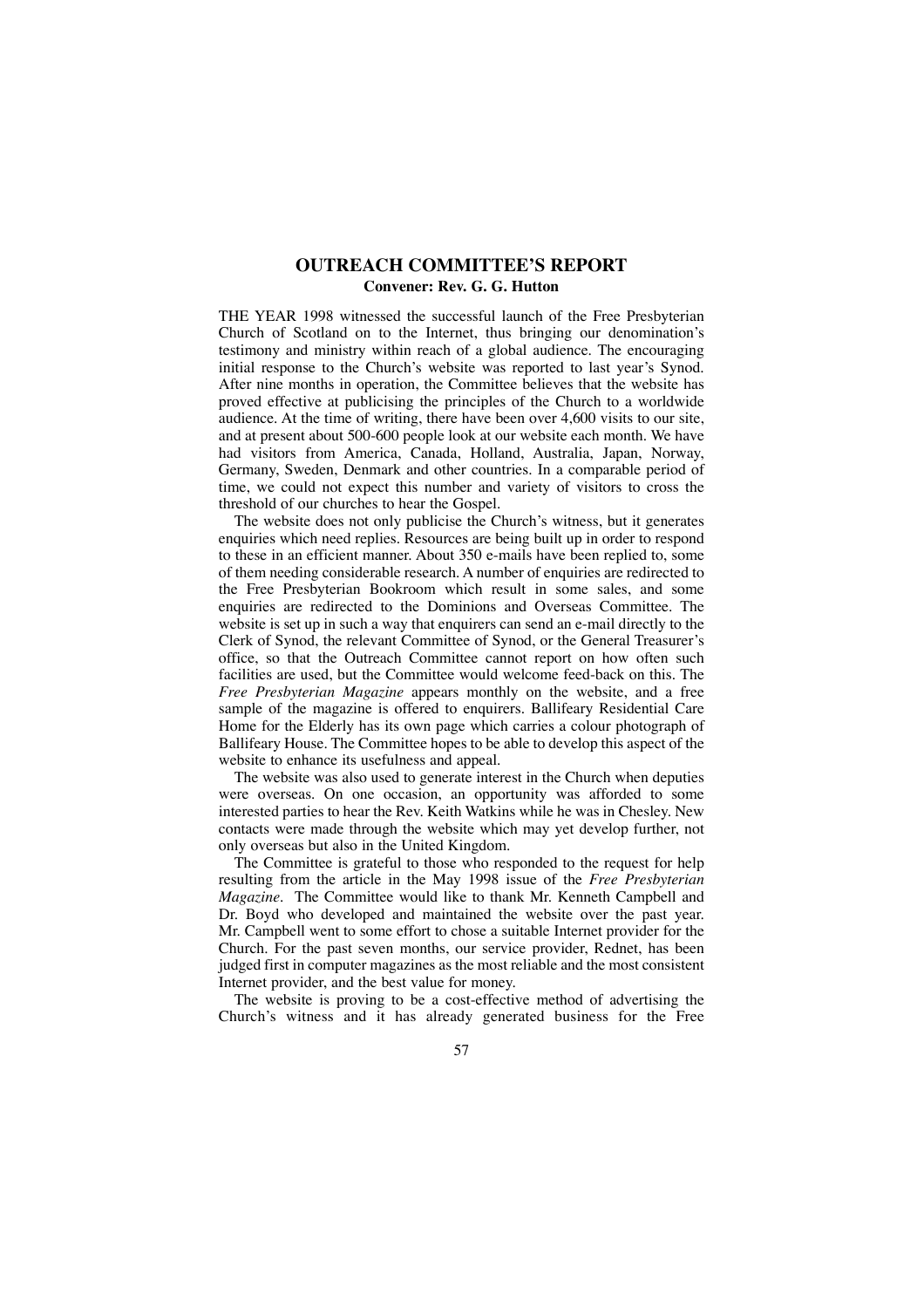Presbyterian Bookroom which, as well as enhancing sales, should also prove a more cost-effective method of transacting overseas business.

New opportunities have come through this modern method of communication to explain who we are as a Church and why we adhere to what we do.

The gospel tracts produced by our Committee are continuing to meet a need. Within the last year around 8,000 have left the Bookroom in Glasgow. About 6,000 of these have been sent out in response to requests from various parts of the British Isles to as far away as Australia. The rest have been taken away in small quantities from the Bookroom.

As always, we commend the work of the Committee to the prayers of the Lord's people.

"Go ye into all the world, and preach the gospel to every creature" (Mark 16:15).

## **THE FREE PRESBYTERIAN MAGAZINE REPORT Rev. Neil M. Ross, Editor**

HAVING OBTAINED HELP of God we have sent out the *Free Presbyterian Magazine* for another year. It has gone not only to the people of our Church but also to a considerable number outwith the Church. It is indeed a privilege when we are able, as a branch of the Church of Christ, to reach many readers in this country and abroad with material which, we prayerfully hope, is informative, instructive and spiritually profitable. Occasionally we receive letters from readers which indicate that our efforts are helpful to them and appreciated by them.

Our desire is that the Lord would bless our endeavours to the edifying of His people and the arousing of sinners from being at ease in their sins. We hope too that our observations on topical issues, secular and ecclesiastical, will be a witness to the world and an encouragement to those who cannot but be cast down at the signs of the times.

With the growth of political correctness, and the increased acceptance of Roman Catholicism and multi-faith religion, one wonders for how long we will be able to witness against false religions without hindrance. The religion that is truly Protestant and Reformed is being increasingly denigrated, and we cannot discount the possibility of that denigration leading one day to the adoption of repressive measures. Our duty is to work while it is day, and to maximise the opportunities given to us to be witnesses in, and to, the world.

The thanks of the Church are due to the Rev. John MacLeod for issuing yet another four issues of the quarterly *Gaelic Supplement* of the Magazine, which, we are informed, is much appreciated by its readership.

I am very grateful to those who have helped me during the past year, especially the Rev. K. D. Macleod and Dr. J. Mitchell. I greatly appreciate also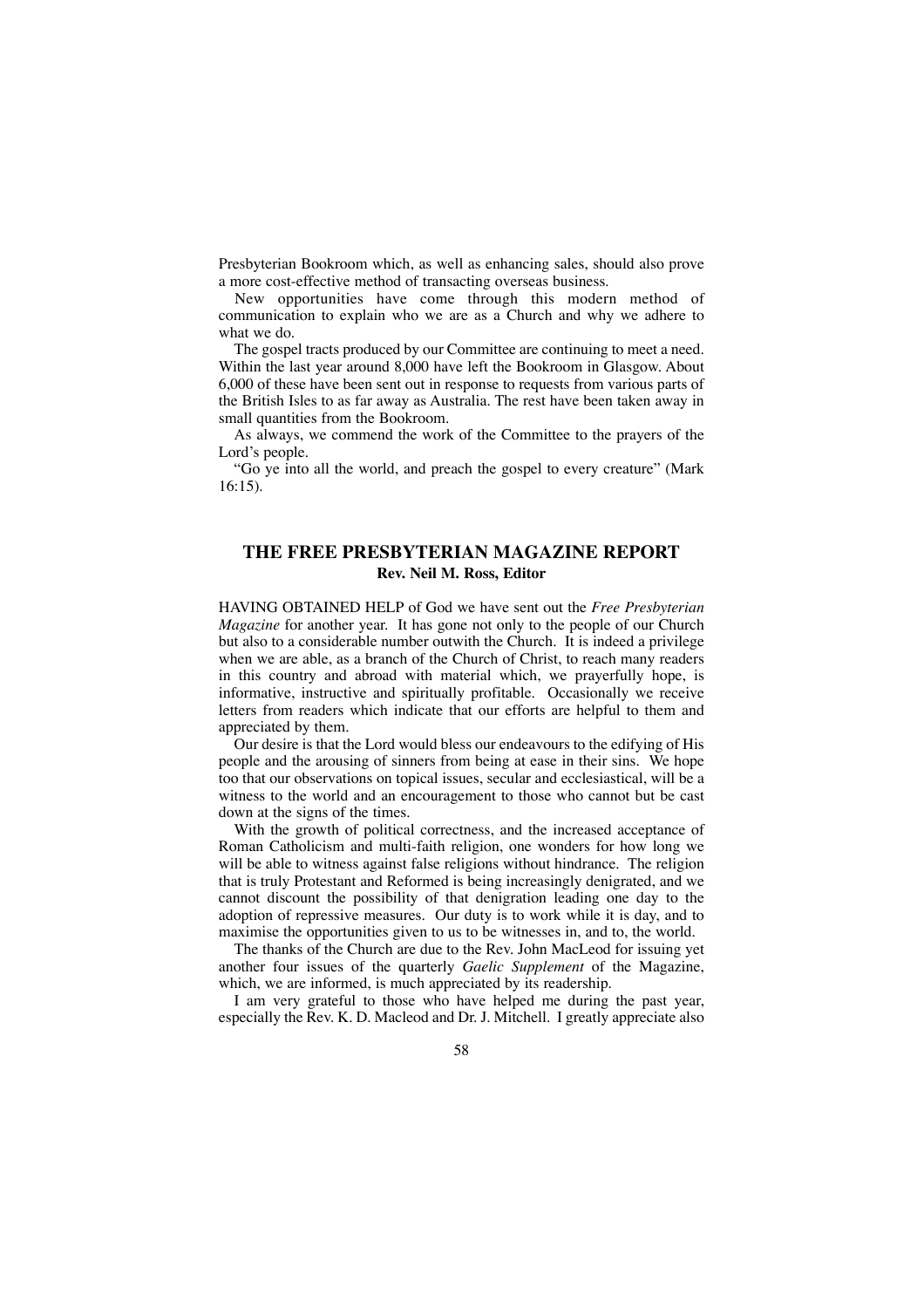the help given by Miss Norma Morrison in the Church's Administration Office. Editing the Magazine would be impossible without the assistance of these and other helpers. Indeed, at present, it is a task which consumes a great number of hours each month. We enjoy a good working relationship with the printers, and we are grateful for their friendly and efficient co-operation.

As I enter the last year of my appointment for five years, I ask that my brethren and others would remember the work of the Magazine in their prayers – seeking not only that the editor would be upheld in his onerous responsibilities but also that the Magazine would be a blessing to many.

## **THE YOUNG PEOPLE'S MAGAZINE REPORT Rev. K. D. Macleod, Editor**

TWELVE MORE ISSUES of the magazine have been sent out since the last report was written. They have followed more or less the same pattern as in previous years. They have included comment on current issues, especially as they affect today's young people. All issues have contained accounts of conversion or other narratives which contain some degree of teaching. Other articles have given direction on practical issues; in particular, Rev. Keith Watkins' series on the Book of Ruth has drawn, from the Scripture narrative, useful lessons for young people. The needs of younger children are not forgotten with material being published every month under the headings "For Junior Readers" and "For Younger Readers". Space also continues to be made available for the Scripture and Catechism Exercises.

I would like to thank those who have provided articles for the magazine over the past year, especially the regular contributors. It is also appreciated when people point out material from other sources which may be useful in the pages of the magazine. My thanks again to Dr. J. Mitchell for his continued willing help in checking the magazine in the final stages of editing.

It would appear that sales of the magazines are relatively stable at present, but the Magazines Committee found it necessary to increase the print run of the *Young People's Magazine* by 100 copies per month from the beginning of 1999.

There is much need for prayer that, as the Magazines go out to various parts of the world, the material presented in them would be applied by the Most High to the readers. Only His blessing will make the work truly worthwhile.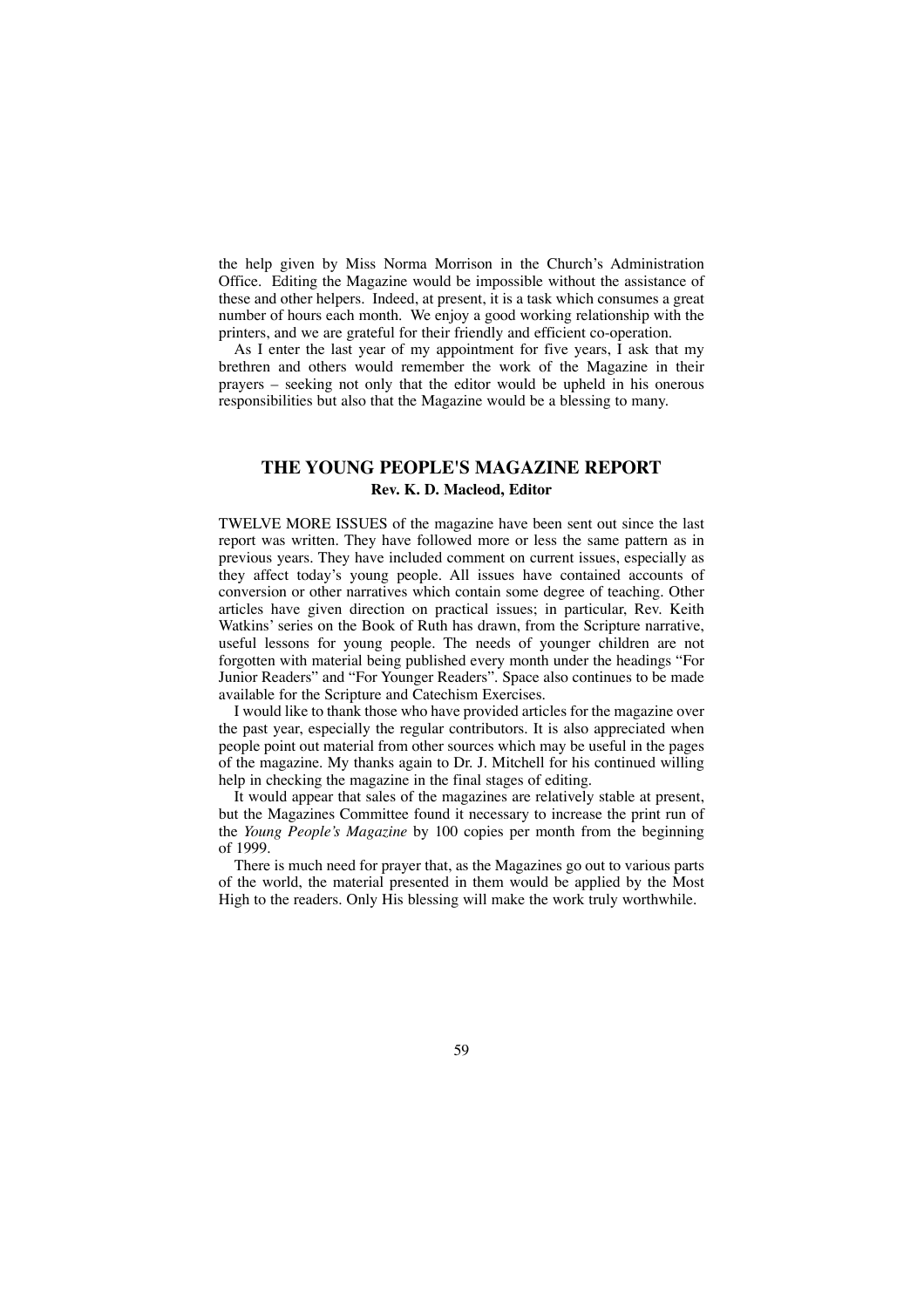## **PUBLICATIONS AND BOOKROOM COMMITTEE'S REPORT Convener: Rev. K. D. Macleod**

THIS IS THE FIRST REPORT of the combined Committee. For convenience, the report describes separately the two parts of its work.

#### **Publications**

The main publication issued since the last meeting of Synod was the *Larger Catechism* as a 48-page booklet. Also produced was *One Day in Seven,* a fourpage leaflet by the Convener, which deals with Sabbath observance. Another short run of *Sermons of Noted Ministers of the Northern Highlands* was necessary last year. The following books are in various stages of preparation and are D.V., to be published as hardbacks over the coming months: *Memoirs and Remains of Rev. Donald Macfarlane, The Tree of Promise* by Alexander Stewart, *Sermons of John Love, Ministers and Men of the Far North* by Alexander Auld. Only short runs of these volumes are to be printed. We are grateful to Dr. J. Mitchell for preparing the text of these volumes for printing, and to those who have undertaken the work of proof-reading.

When the hardback edition of the *Westminster Confession of Faith* was last printed, at the end of 1997, 40% of the copies were left unbound with the printer until they would be required. At the beginning of 1999 we had to arrange for these copies to be finished, as existing stocks were completely sold out. It is likely that a further printing will have to be arranged within the next year. Including the booklet edition, almost 3,200 copies of the *Westminster Confession of Faith* were sold in 1998.

Total sales of books were significantly higher last year, up by over £4,000 to more than £17,800. This was due to a very large order for each of the *Westminster Confession of Faith* and the *Larger Catechism.* 

We are very thankful to be able to report that a distributor has now been found for Free Presbyterian Publications books in the USA. This is Presbyterian and Reformed Publishing, whom some members of Synod may know as book publishers. They also distribute books from other publishers to a large number of retail outlets and individuals. We are hopeful that this will result in a significant increase in sales, but we have not yet seen any benefits as the books were only dispatched in early 1999. We are grateful to Evangelical Press for co-operating in the transport of the initial stock of books for the USA, and particularly to Mr. Alasdair MacLean for making the arrangements with Presbyterian and Reformed, having previously made unsuccessful attempts to interest other organisations.

#### **Bookroom**

Total sales for the year in the Bookroom were up by £9,500 in 1998 to £62,600, a commendable increase, although a significant part of this is accounted for by the increase in sales of Free Presbyterian Publications books.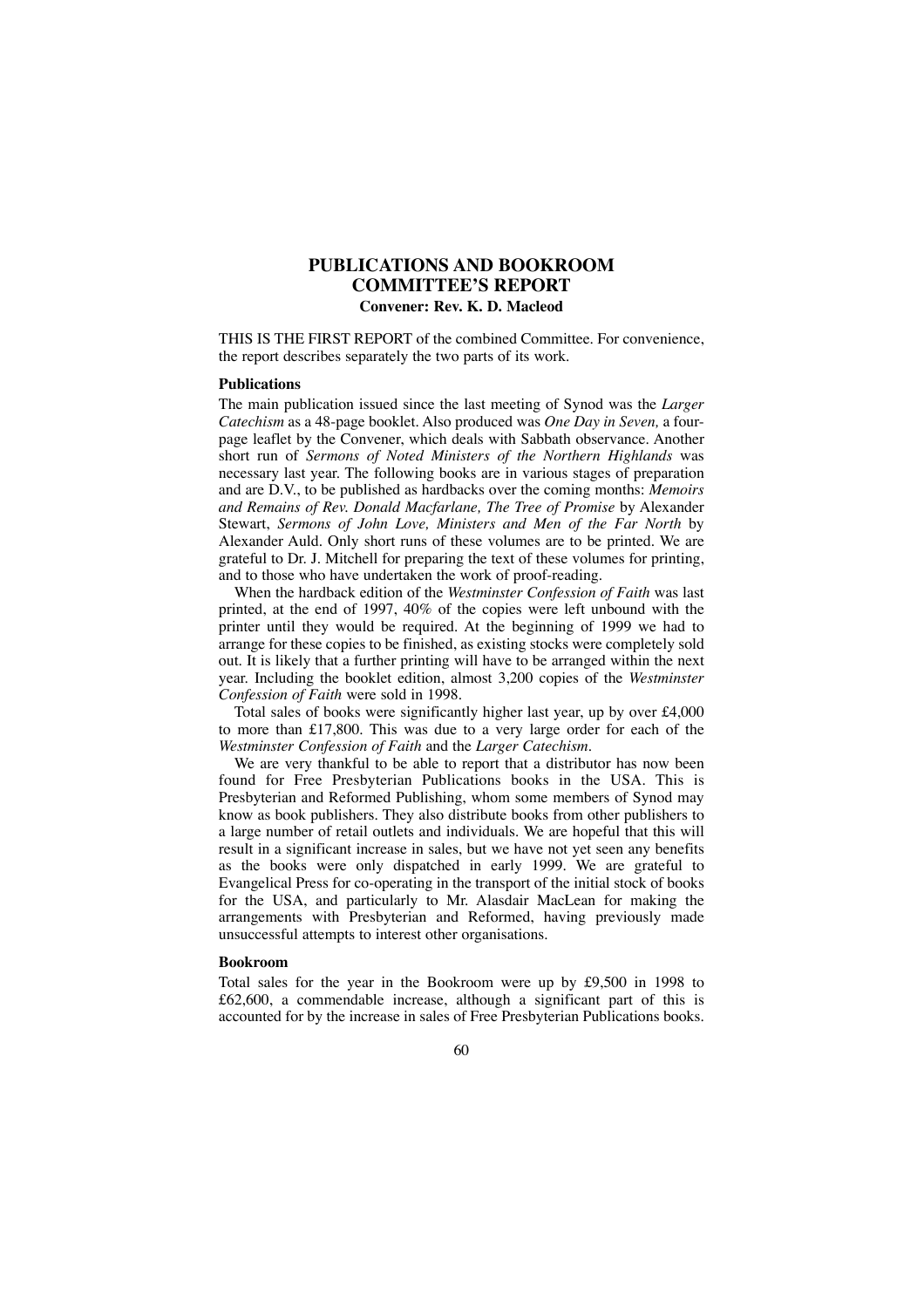We are thankful that the Bookroom generated sufficient income last year to cover all the running costs.

Only one secondhand booklist was produced last year, and the books were sold very quickly. There is clearly a demand for such books, but it is difficult to obtain stock. The Bookroom is always happy to obtain sound secondhand books and will pay fair prices to secure them. A catalogue of new books stocked in the Bookroom was sent out in November to customers on the mailing list. This resulted in a considerable number of sales at the time, and orders have continued to come in as a result. It is planned to repeat the exercise regularly in the future.

The Committee are very grateful to the manager, Miss Marion Morrison, for her diligence and efficiency in running the Bookroom. We are also grateful to the men who keep the Bookroom open on a Saturday morning, or stand in to cover the manager's holidays, etc.

In conclusion we would request the prayers of the Lord's people for His rich blessing on the work of the Church in trying to put good literature into the hands of readers throughout many parts of the world.

## **KENYA MISSION CARETAKER'S REPORT Mr. I. MacLean**

FOLLOWING the Synod's decision of 21st May 1998 to close the Mission at Sengera, I returned from Scotland, being given the unenviable task of "winding-up" operations, disposing of the Church's assets and "caretaking" the property until a suitable body would be found to take over. Although duty compels, my task was begun with a little less than eager enthusiasm.

A total of 86 Mission staff were made redundant at the end of June and thereafter 13 persons were re-employed on a temporary basis until such a time as the property could be disposed of. Three vehicles were sold in July for a value of £9,000.

In line with the Synod's ruling, meetings were held with various organisations interested in taking over the Mission's activities but all proved to be unsatisfactory. Advice was sought regarding the de-registration of the Church. This is a lengthy process involving liaison with Government departments at both local and national level and it was advised that for obvious reasons a "takeover" body must be found before proceeding to de-register. To date no suitable organisation has been found and our Church is still recognised by the Registrar of Societies in Kenya.

As a "caretaker" of our Mission at Sengera, my work, although primarily caring for property, does of necessity involve caring for people. Each Sabbath at 9.30 a.m. around 50 adults meet for the catechism class. At 10.30 a.m.